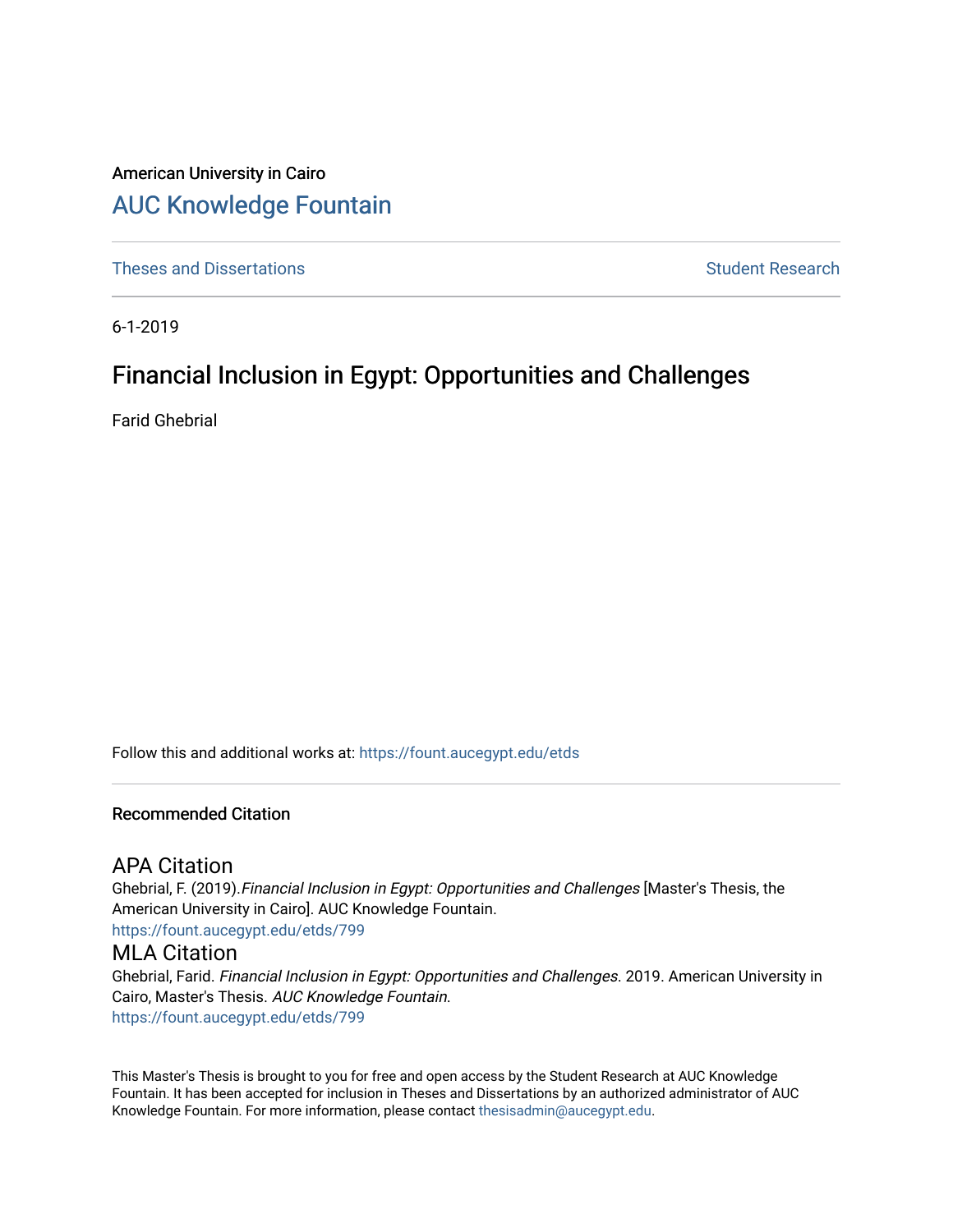**The American University in Cairo**

**School of Global Affairs and Public Policy**

### **FINANCIAL INCLUSION IN EGYPT: CHALLENGES AND OPPORTUNITIES**

**A Thesis Submitted to the** 

**Department of Public Policy and Administration**

**In Partial Fulfilment of the Requirements for the**

**Master in Public Administration**

**By**:

**Farid Ghebrial**

**Spring 2019**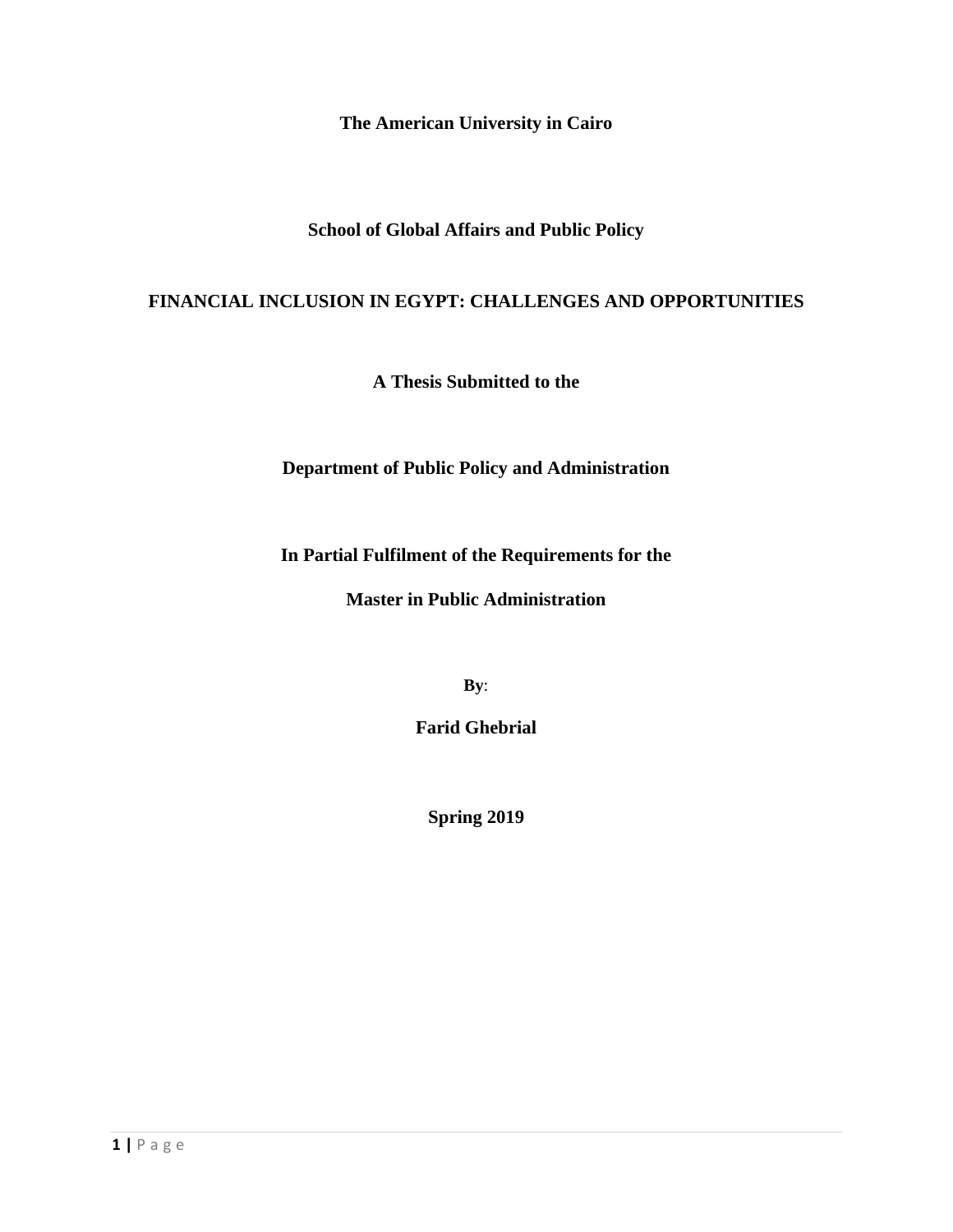# Contents

| 2.2.3Financial Markets infrastructure barriers: (geographical and financial technology):  18 |  |
|----------------------------------------------------------------------------------------------|--|
|                                                                                              |  |
|                                                                                              |  |
|                                                                                              |  |
|                                                                                              |  |
|                                                                                              |  |
|                                                                                              |  |
|                                                                                              |  |
|                                                                                              |  |
|                                                                                              |  |
|                                                                                              |  |
|                                                                                              |  |
|                                                                                              |  |
|                                                                                              |  |
|                                                                                              |  |
|                                                                                              |  |
|                                                                                              |  |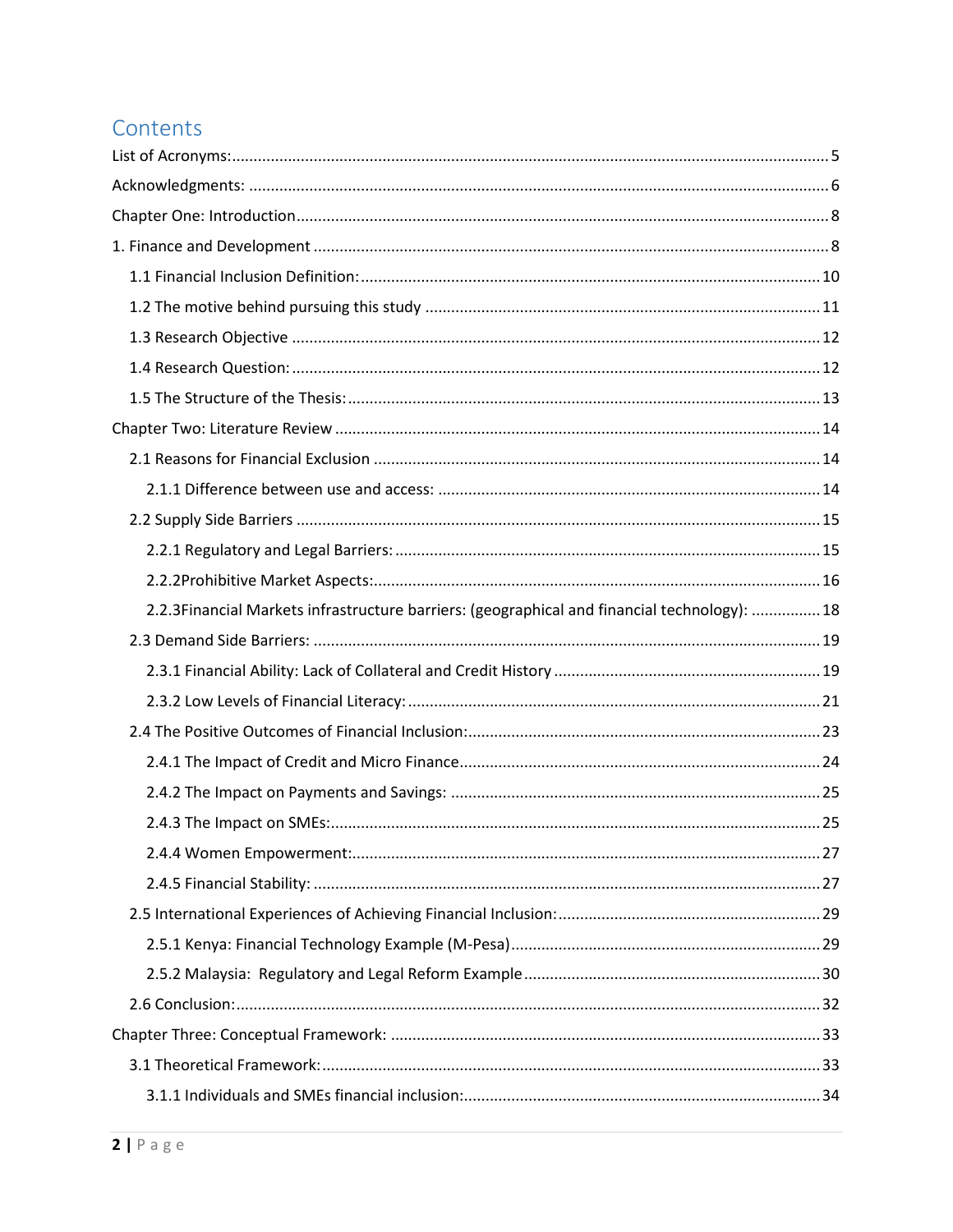| 3.5. The role of Government and policy makers in advocating financial inclusion: 35  |  |
|--------------------------------------------------------------------------------------|--|
|                                                                                      |  |
|                                                                                      |  |
|                                                                                      |  |
|                                                                                      |  |
|                                                                                      |  |
|                                                                                      |  |
|                                                                                      |  |
|                                                                                      |  |
|                                                                                      |  |
|                                                                                      |  |
|                                                                                      |  |
|                                                                                      |  |
|                                                                                      |  |
|                                                                                      |  |
|                                                                                      |  |
|                                                                                      |  |
|                                                                                      |  |
|                                                                                      |  |
|                                                                                      |  |
|                                                                                      |  |
|                                                                                      |  |
|                                                                                      |  |
| 6.3 Assessment of Different Stakeholders to Egypt's financial inclusion policies  62 |  |
|                                                                                      |  |
|                                                                                      |  |
|                                                                                      |  |
|                                                                                      |  |
|                                                                                      |  |
|                                                                                      |  |
| А.                                                                                   |  |
| В.                                                                                   |  |
|                                                                                      |  |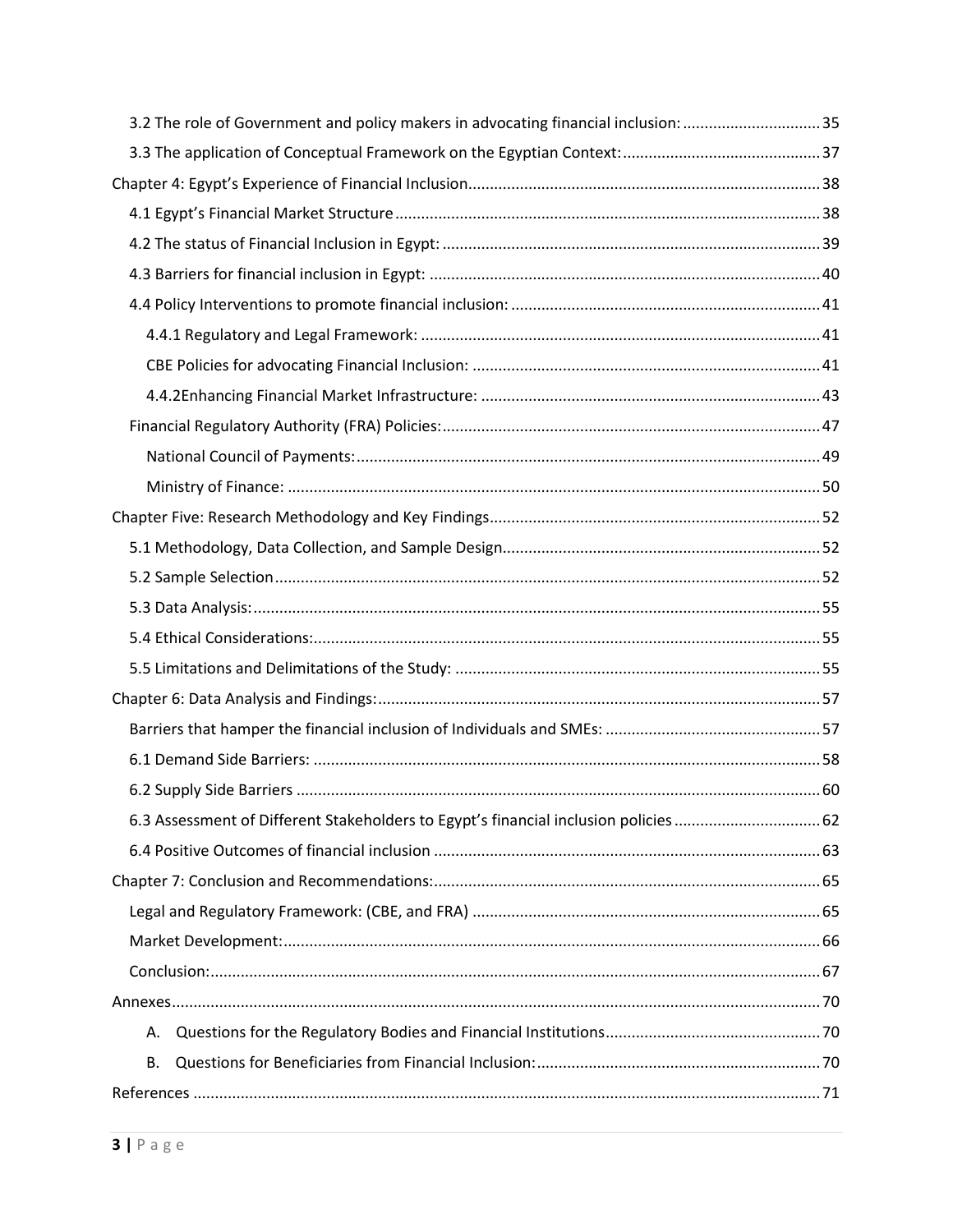## **Table of Figures:**

Figure 1: Distinguish Between Access to Finance and Use

Figure 2: Conceptual Framework

Figure 3: The Development of Banks' Branches

Figure 4: The Development of Number of ATMs

Figure 5: Payments through Mobile Banking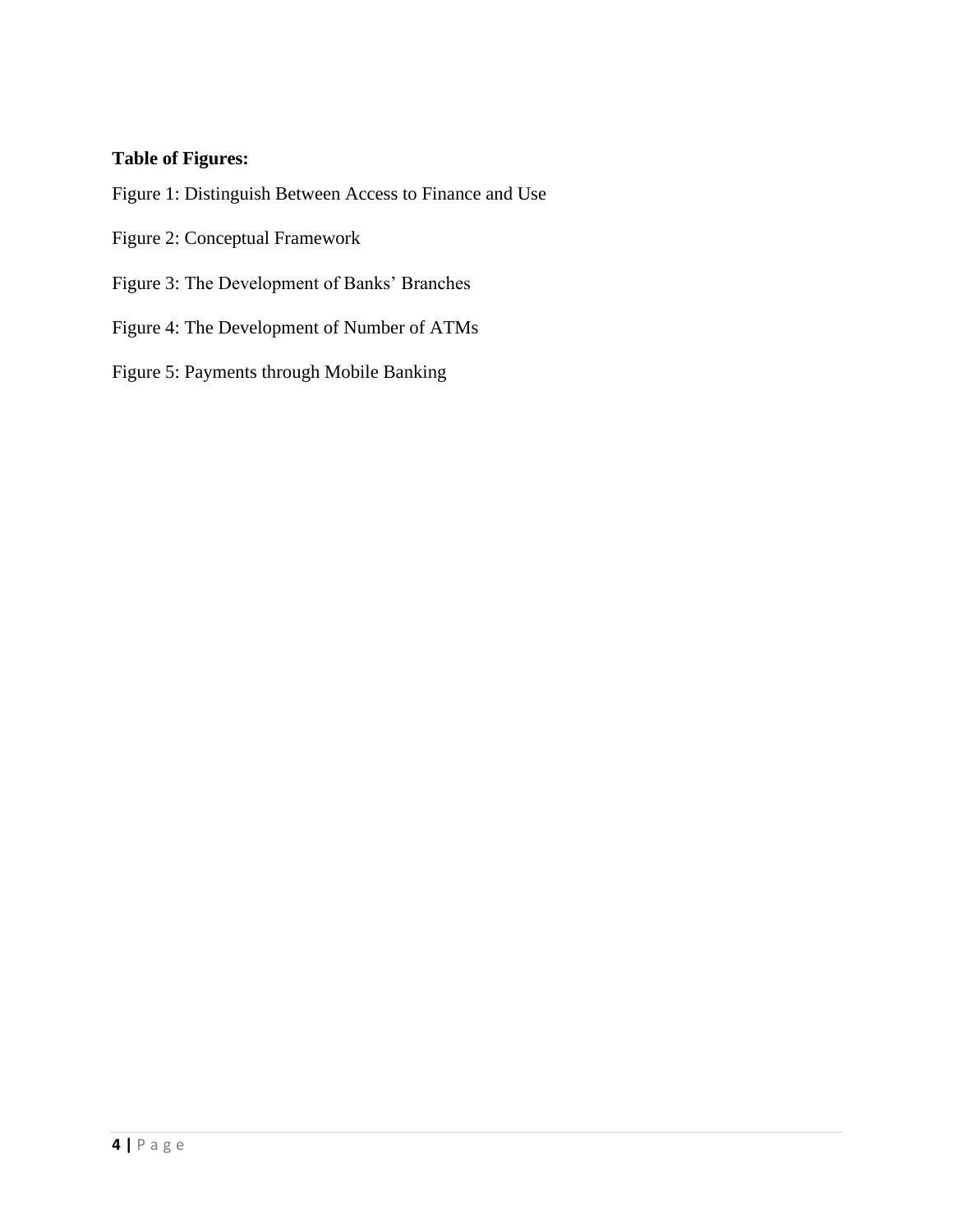<span id="page-5-0"></span>List of Acronyms:

| AFI           | Alliance for Financial Inclusion                      |
|---------------|-------------------------------------------------------|
| <b>AML</b>    | Anti Money Laundering                                 |
| AB            | <b>Agent Banking</b>                                  |
| <b>ATMs</b>   | <b>Automated Teller Machines</b>                      |
| <b>BNM</b>    | Bank Negara Malaysia                                  |
| <b>CBE</b>    | <b>Central Bank of Egypt</b>                          |
| CGC           | <b>Credit Guarantee Company</b>                       |
| <b>ENPO</b>   | <b>Egyptian National Post Office</b>                  |
| <b>IMF</b>    | <b>International Monetary Fund</b>                    |
| GoE           | Government of Egypt                                   |
| <b>MFI</b>    | <b>Micro Finance Institutions</b>                     |
| <b>NCP</b>    | National Council of Payments                          |
| <b>NPLs</b>   | Non-Performing Loans                                  |
| <b>FRA</b>    | <b>Financial Regulatory Authority</b>                 |
| FI            | <b>Financial Inclusion</b>                            |
| <b>OECD</b>   | Organization for Economic Cooperation and Development |
| <b>SMEs</b>   | <b>Small and Medium Enterprises</b>                   |
| (SDGs)        | <b>Sustainable Development Goals</b>                  |
| <b>MSMEDA</b> | Micro, Small, Medium Enterprises Development Agency   |
| <b>WB</b>     | World Bank                                            |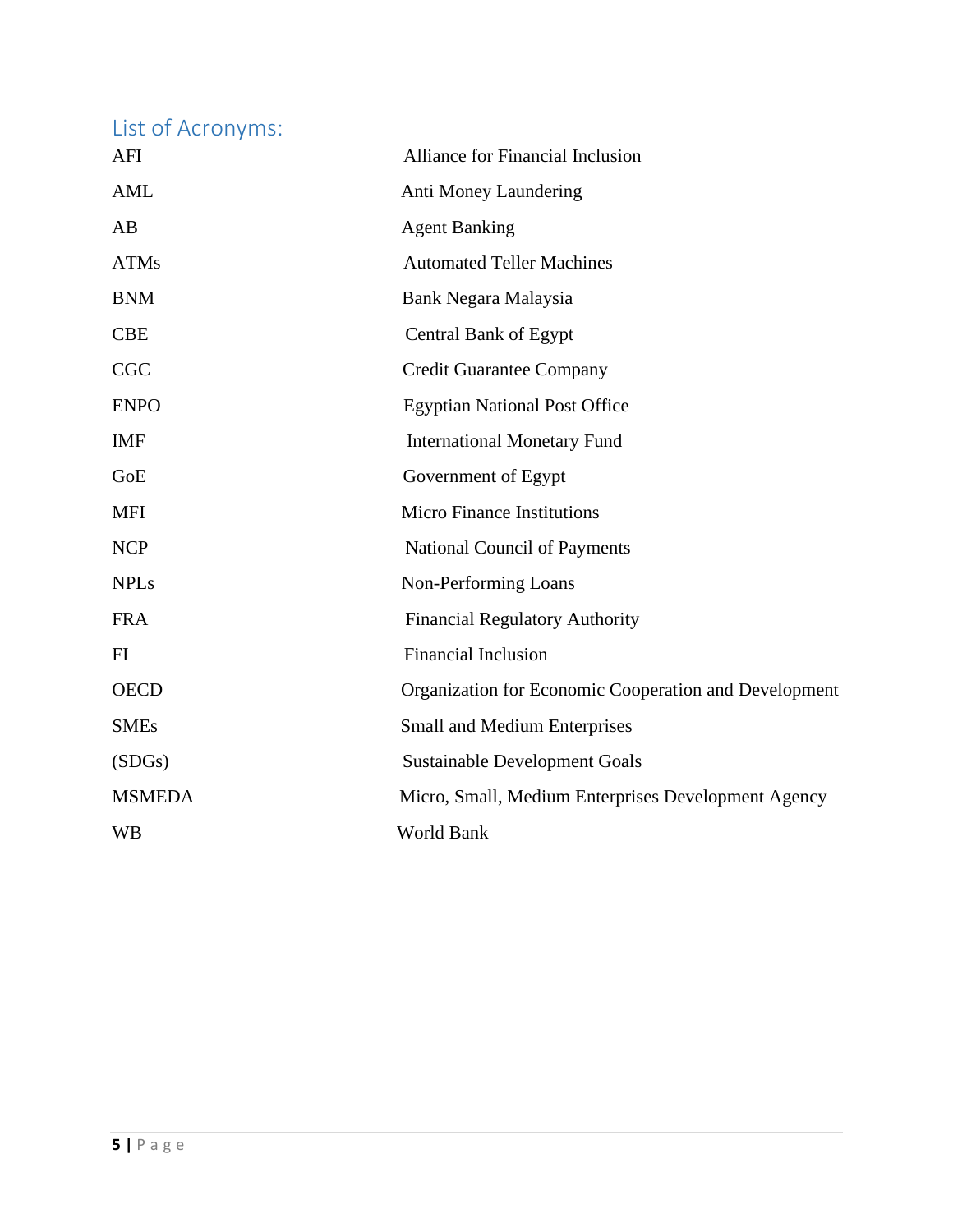## <span id="page-6-0"></span>Acknowledgments:

*I am grateful for many people who have a profound impact and been source of support, help, and consulting in my thesis journey and gave me the strength to realize my goal.* 

*First, I would like to extend my appreciation and gratitude to Professor Hamid Ali for supervising my thesis, being a great source of support, guidance, motivation throughout the whole thesis journey and Professor Shahjahan Bhuiyan and Professor Laila El baradei for accepting my request to be readers of my thesis alongside all their academic commitments and giving their insightful feedback. In addition, Dr. Shahjahan and Dr. Laila were very influential professors throughout the different coursework that I took with both of them since they set a benchmark for academic excellence.*

*Second, I would like to thank Youssef Jameel Public Leadership Fellowship for giving me the great valuable opportunity to pursue my postgraduate studies and to be part of such a prominent program that has a marvelous impact on my academic and personal capabilities.*

*Third, I am very grateful and thankful for my great supportive caring wife and my loving great parents for their ongoing support and encouragement for me during the last two years and half in the master's program during the good and difficult times. My parents and my wife have showed every single sign of dedication and resilience in every single phase of my life in the good and hard times* 

*Fourth, I am indebted for my colleagues Rawda Ahmed and Passant Alwy for their high level of support, advice and mentoring throughout my journey of writing this thesis.*

*Fifth, I would like to dedicate this thesis for my new born beautiful twins Adam, and Anton who just came to our world three months ago and they are now the laughter and joy of our life.*

Farid Girguis Fouad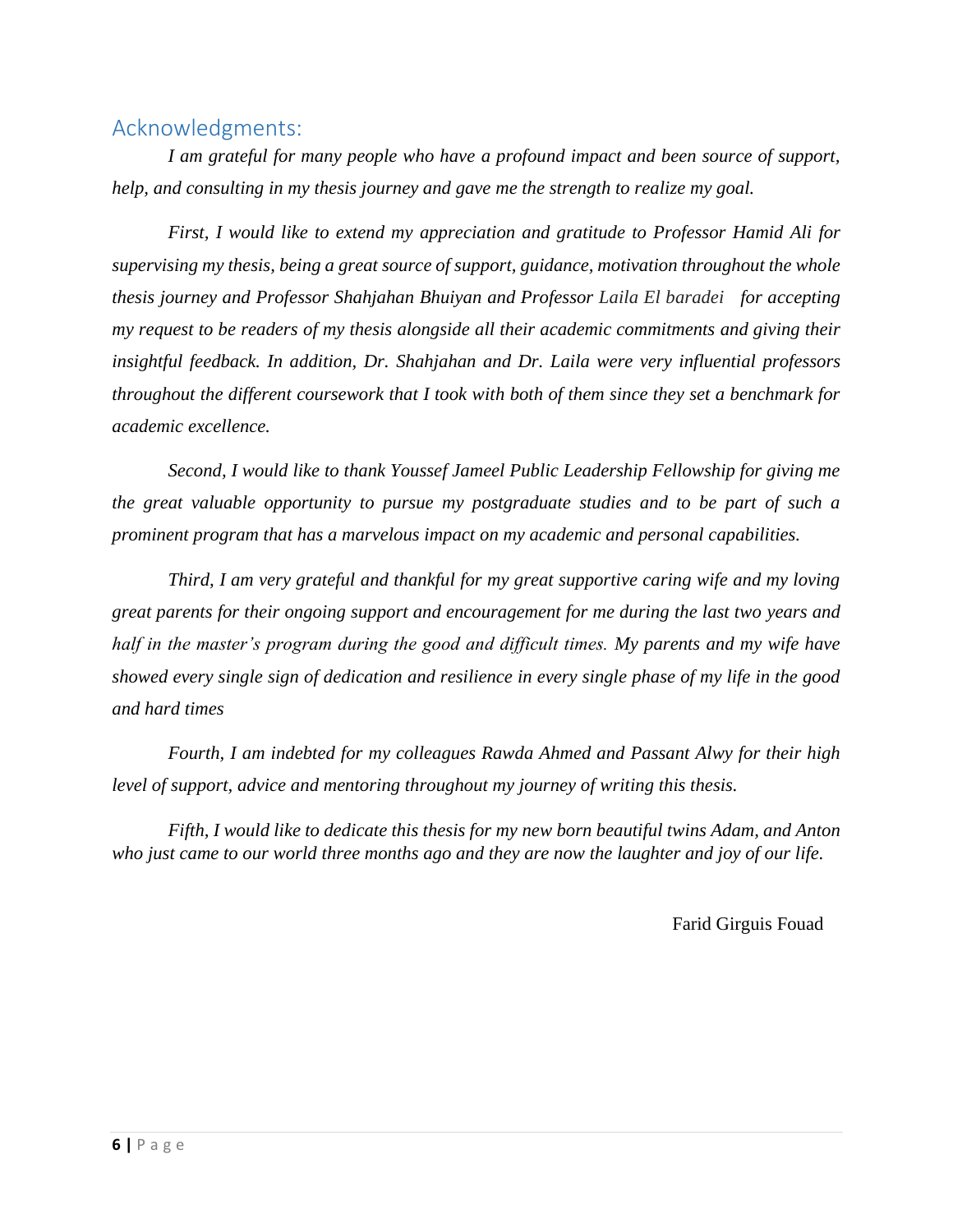#### **The American University in Cairo**

#### **School of Global Affairs and Public Policy**

#### **FINANCIAL INCLUSION IN EGYPT: CHALLENGES AND OPPORTUNITIES**

#### **By**

**Farid Ghebrial**

### **Supervised by**

#### **Dr. Hamid Ali**

#### **Abstract**

Financial inclusion in Egypt has been placed as a top priority on the government's agenda during the last few years as an integral part of Egypt's 2030 Vision. Financial inclusion could help Egypt with different aspects that include supporting Small and Medium Enterprises (SMEs), attracting the informal sector, increasing job creation, achieving sustainable growth, and realizing a higher level of financial stability. Despite the fruitful outcomes of financial inclusion, there are many supply and demand barriers that hamper the promotion of financial inclusion. Supply side barriers are closely related to the regulatory and legal constituents, and pitfalls of market structure. Demand side barriers are users' limited financial ability, low level of financial literacy, and cultural barriers. The regulatory bodies represented in the Ministry of Finance, Central Bank of Egypt, and Financial Regulatory Affairs have taken important practical steps in the different national policy levels to advocate for financial inclusion. The implemented policies targeted many segments of the financially excluded groups of individuals and SMEs. Despite the positive outcomes and good results in terms of financial inclusion level, the different stakeholders need to continue addressing the pitfalls and challenges that encounter achieving an inclusive financial system in Egypt. This research tries to address and pinpoint the different supply and demand side barriers, and analyze the different policies that the Government of Egypt (GoE) pursued throughout the last five years. Qualitative research approach was used in this study by conducting interviews with different stakeholders of financial inclusion. The study endorses the continuous role of the different regulatory bodies in targeting the financially excluded groups by creating a better regulatory and legal framework, introducing better market development practices, embarking on financial institutions capacity building to offer more tailored financial services and address the needs of the citizens and small businesses with limited or no access to financial services. Achieving financial inclusion in Egypt will take time to be progressed in reaction to tackling the supply and demand side barriers. Better financial inclusion could help Egypt in achieving part of its SDS 2030 vision.

Key Words: Financial Inclusion, Financial Development, Access to Finance, Supply Side Barriers, Demand Side Barriers, Inclusive Growth, Regulatory and Legal Framework, Micro Finance, Financial Market Development.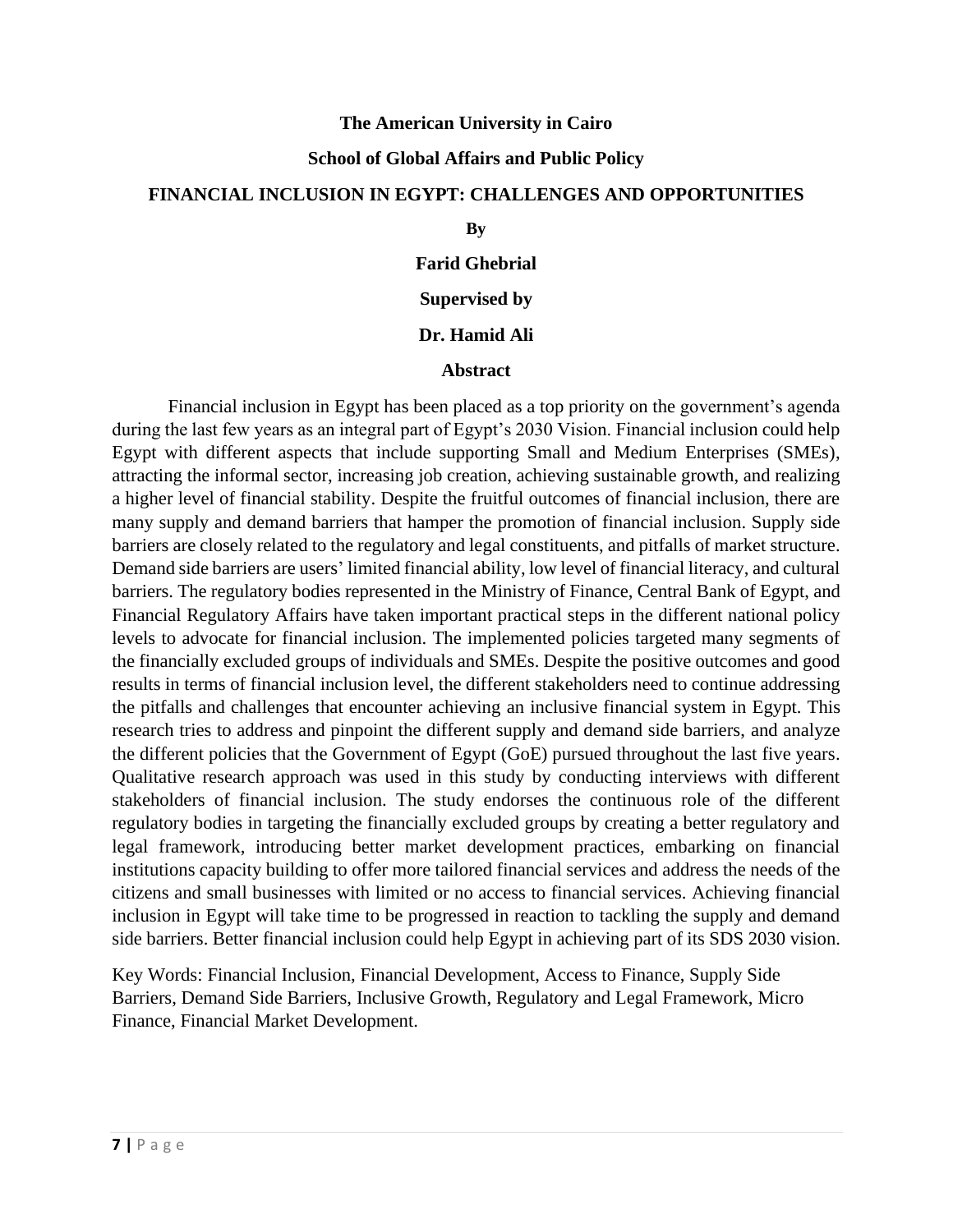## <span id="page-8-0"></span>Chapter One: Introduction

### <span id="page-8-1"></span>1. Finance and Development

In a dynamic world, finance comes at the heart of development and growth framework. Many researchers showed that there is a direct relationship between financial systems and economic growth. Finance helps in information dissemination for investment, accumulating savings, smoothing trading businesses, enabling risk management, and increasing diversification of risk and reward (Blancher 2019; Levine, 2005).Demirgüç-Kunt, Klapper (2013) explained that formal financial services create privileges and enthusiasm for both individuals, entrepreneurs, and enterprises to produce new opportunities in different fields such as education, entrepreneurship, and Small and Medium Enterprises (SMEs).

As there is a continuous job creation, there is a high probability of enhancing the standard of living where the growth gap could be diminished by increasing access to finance (Ayyagari et al., 2014). According to Demirgüç-Kunt et al. (2008, p 383), "Countries with deeper financial systems grow faster and reduce income inequality and poverty headcounts faster". To elaborate, having and using financial services help both individuals and companies reap the benefits of funds available in terms of savings, credit, payments and loans that could create growth, employment, and labor. Besides, if poor people are not capable of accessing or using, or having financial services, they cannot accumulate savings or borrowings during difficult times. The same rule applies for future savings, needy groups will not be able to afford education or health care expenditures because of their inability to resort to financial services which might expose such marginalized groups to "poverty trap" where there is no optimal access or usage for building ups saving or utilizing finance schemes (Awad and Eid, 2018). Khan (2011) highlighted that an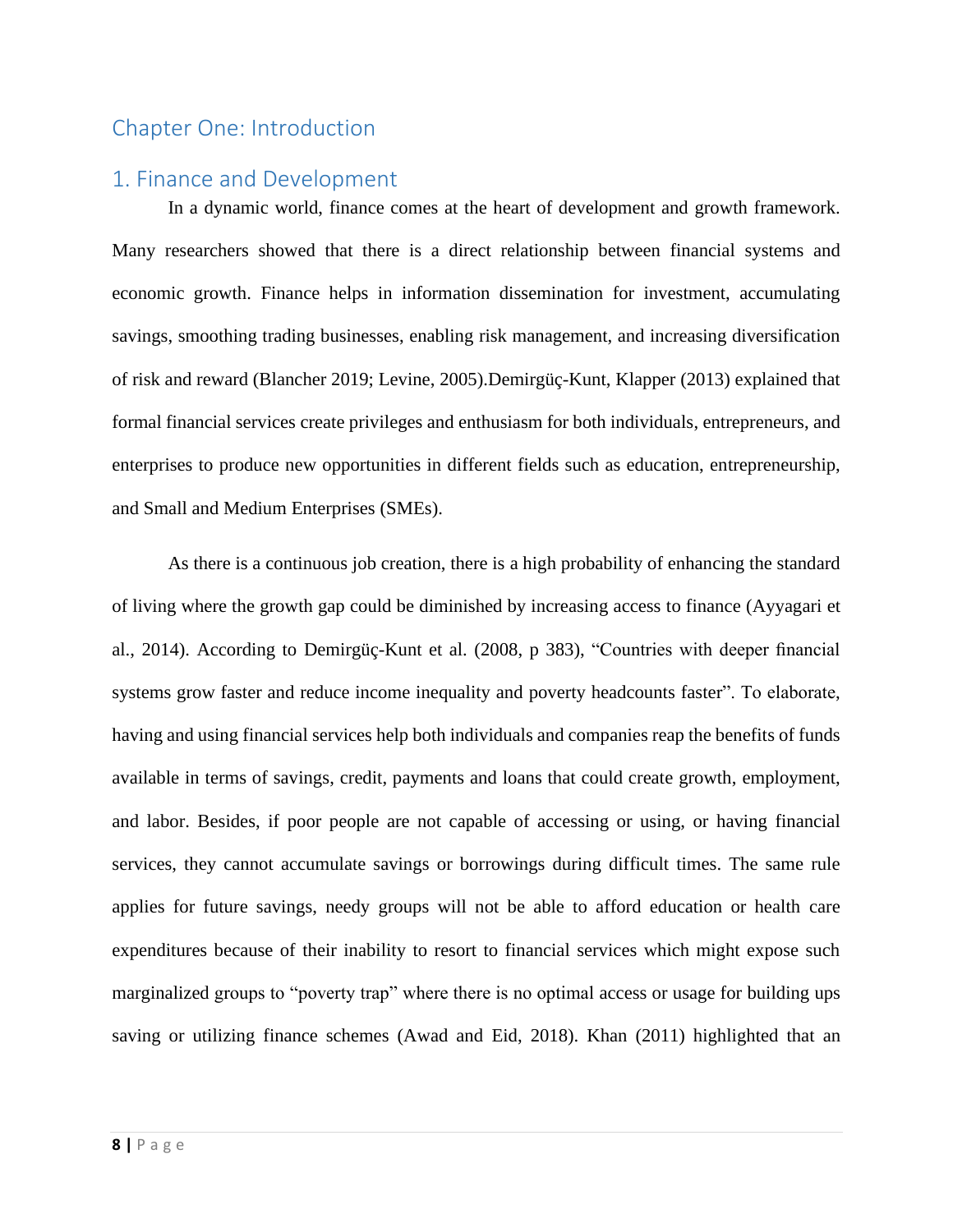inclusive financial system is offering a great mechanism of including many different segments to move from informal economy to formal economy, sound effective monetary, reinforcing AML.

If financial institutions do not exist or do not function well, individuals as well as firms will suffer to gather savings, honor payments or secure loans for businesses, which could create deficiencies and obstacles to development and growth. Demirguc-Kunt and Levine (2007) argued that a sound financial system should help in alleviating inequality and poverty through better income distribution. There is a positive correlation between poverty rates reduction and financial development where 30 % of a country variation in poverty rates is associated with progression in financial systems (Mohieldin, et al., 2011). Also, Demirguc-Kunt and Levine (2007) conducted empirical research concludes that well established financial systems have a positive impact in decreasing percentage of people under the poverty line, offering equal opportunities, and reducing income inequality.

According to Awad and Eid (2018, p 11), "a growing recognition that access to financial services has a critical role in reducing extreme poverty, boosting shared prosperity, supporting inclusive and sustainable development." To achieve financial stability and development, improvements should be made in terms of protecting consumer rights, enhancing financial education, and improving financial inclusion (Atkinson and Messy, 2013).

Financial inclusion has become a topic of ongoing discussions, essential agenda, and considerable interest among different countries, international development organizations, financial regulatory bodies and policymakers while financial inclusion has become also correlated with the Sustainable Development Goals (SDGs) (World Bank, 2014). Having a strong market structure could spur growth where financial intermediaries could offer finance for different businesses which creates development and growth respectively (Greenwood, and Smith, 1997). "Theory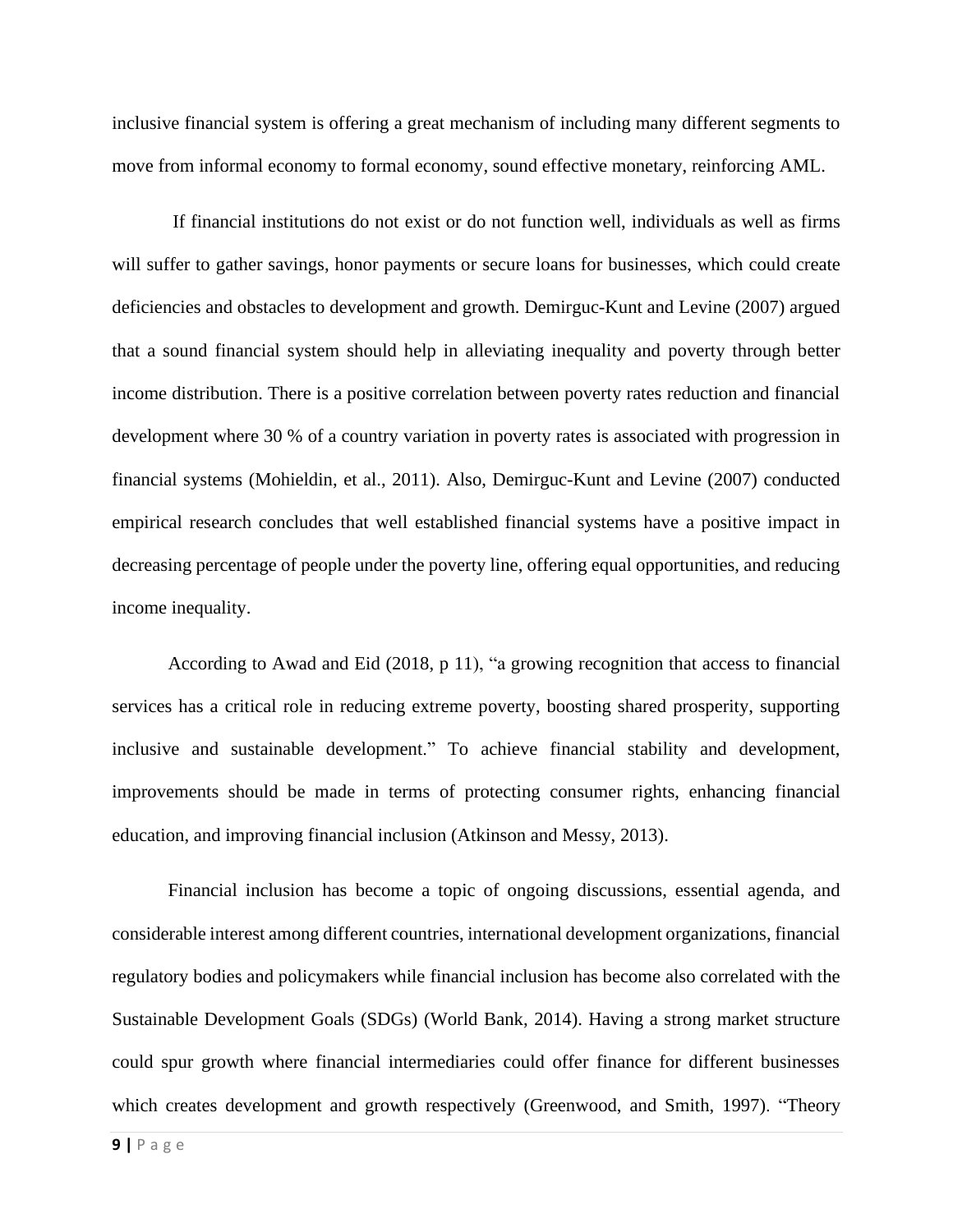suggests that financial exclusion acts as a brake on economic development" (Demirgüç-Kunt, Beck, 2008, p 384). Christine Lagarde, IMF, Managing Director, stressed that financial inclusion has an amplified impact over countries' growth as well as the development in the global level (Lagarde, 2016). A global consensus has emerged that financial inclusion should be placed on the top of the development agenda since more than 1.7 billion people are not having access or account with formal financial institutions (World Bank, 2017).

#### <span id="page-10-0"></span>1.1 Financial Inclusion Definition:

Different definitions for FI were introduced and the definition has been redefined and developed several times. According to OECD, "Financial inclusion refers to the process of promoting affordable, timely and adequate access to a wide range of regulated financial products and services and broadening their use by all segments of society through the implementation of tailored existing and innovative approaches including financial awareness and education with a view to promote financial well-being as well as economic and social inclusion." (Atkinson and Messy, 2013). Another perspective introduced about the definition of financial inclusion is delivering financial services for the low-income groups in a convenient way and reasonable cost (Awad and Eid, 2018). Lenka and Bariq (2018) introduced a tailored definition of financial inclusion which entails offering different financial products of savings, payments, credit, internet banking to low -income citizens at an affordable cost as a means for connecting financially excluded groups to the scope of financial services. Global financial development report issued by (World Bank, 2014) introduced financial inclusion as "the proportion of individuals and firms that use financial services". The different definitions of financial inclusion have emerged through time, but there are certain fundamentals that every definition approached which are the access, the ability, the low- income groups, the quality of financial services, and different needs of the financially excluded groups.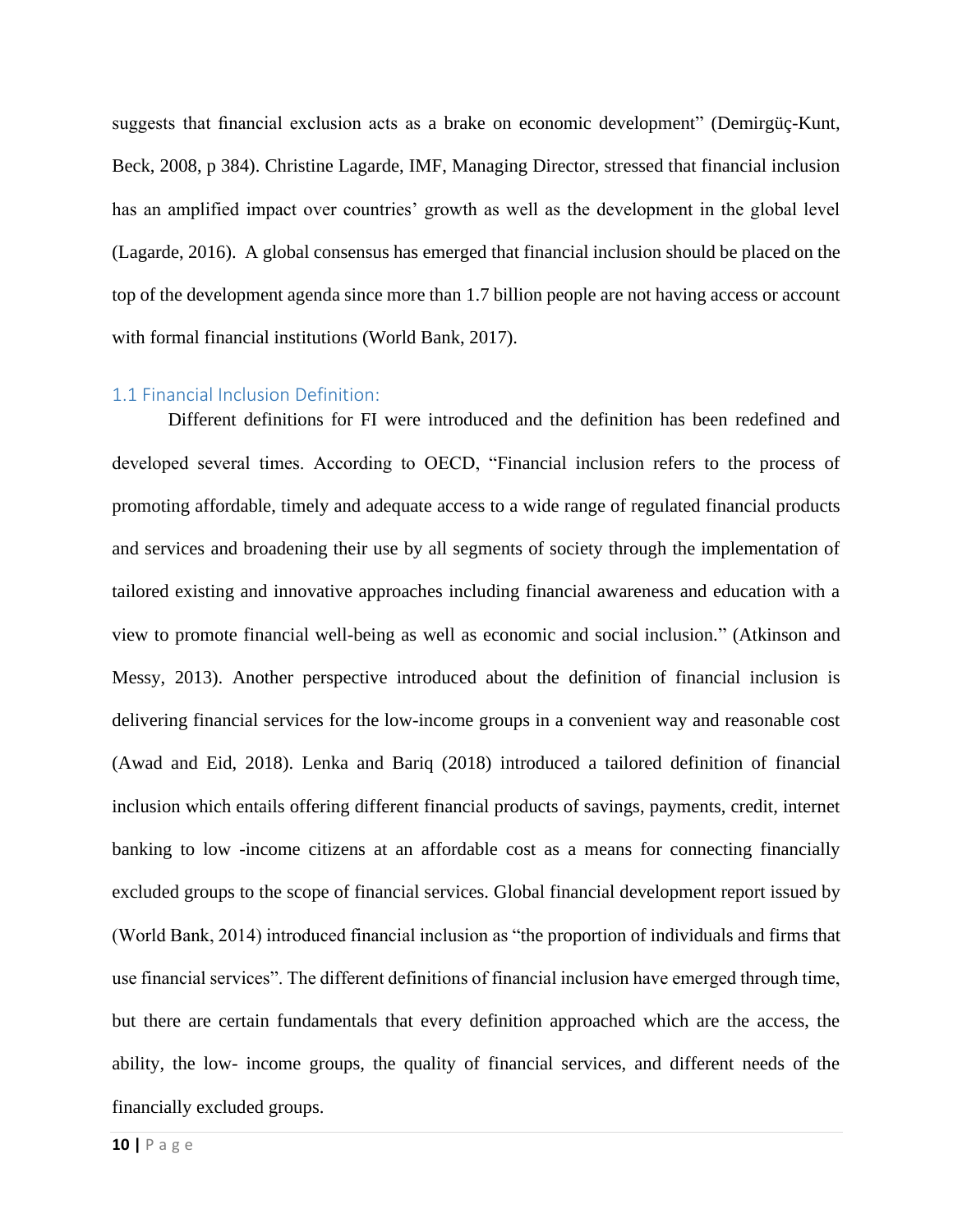In order to have an effective financial inclusion environment, there are four elements which are the foundations of stable financial institutions governed by sound regulatory bodies, the availability and easiness of access to finance for different individuals and firms irrespective to the income groups, the long term sustainability of the different financial intermediaries, and finally the ongoing competition among those financial intermediaries in terms of offering premium financial products that match the needs of different groups (Mohieldin et al., 2011)

#### <span id="page-11-0"></span>1.2 The motive behind pursuing this study

Financial inclusion is placed as a top priority in Egypt's national agenda as a cornerstone in Egypt's 2030 Vision and Sustainable Development Goals (SDGs). In addition, the number of Egyptians who are having access to financial services is around 30 % in 2017 compared with 14% in 2014 (CBE, 2018) while 47 % of SMEs are having access to financial services, there is only 22.4 % of SMEs have access to banking finance (El-Said et al, 2013). It is very crucial to analyze the barriers, and recent policies are taken to support financial inclusion.

In this study, a focus will be on analyzing the different stakeholders (CBE, FRA, and the Ministry of Finance) in promoting financial inclusion for different targeted beneficiaries that include households, SMEs, women, entrepreneurs. The study is intended to assess the efforts initiated by the government and its different policy tools because great progress and contribution had been taking place during the last three years and noticeable results are achieved. The importance of the study comes from the wide-ranging outcomes that financial inclusion can have over Egypt's economic growth on different potential beneficiaries. The thesis general framework tries to bridge the gap about financial inclusion in Egypt through an exploratory study to identify the current status quo of financial inclusion in Egypt, the barriers and obstacles, and the recent progress achieved towards realizing inclusive financial system.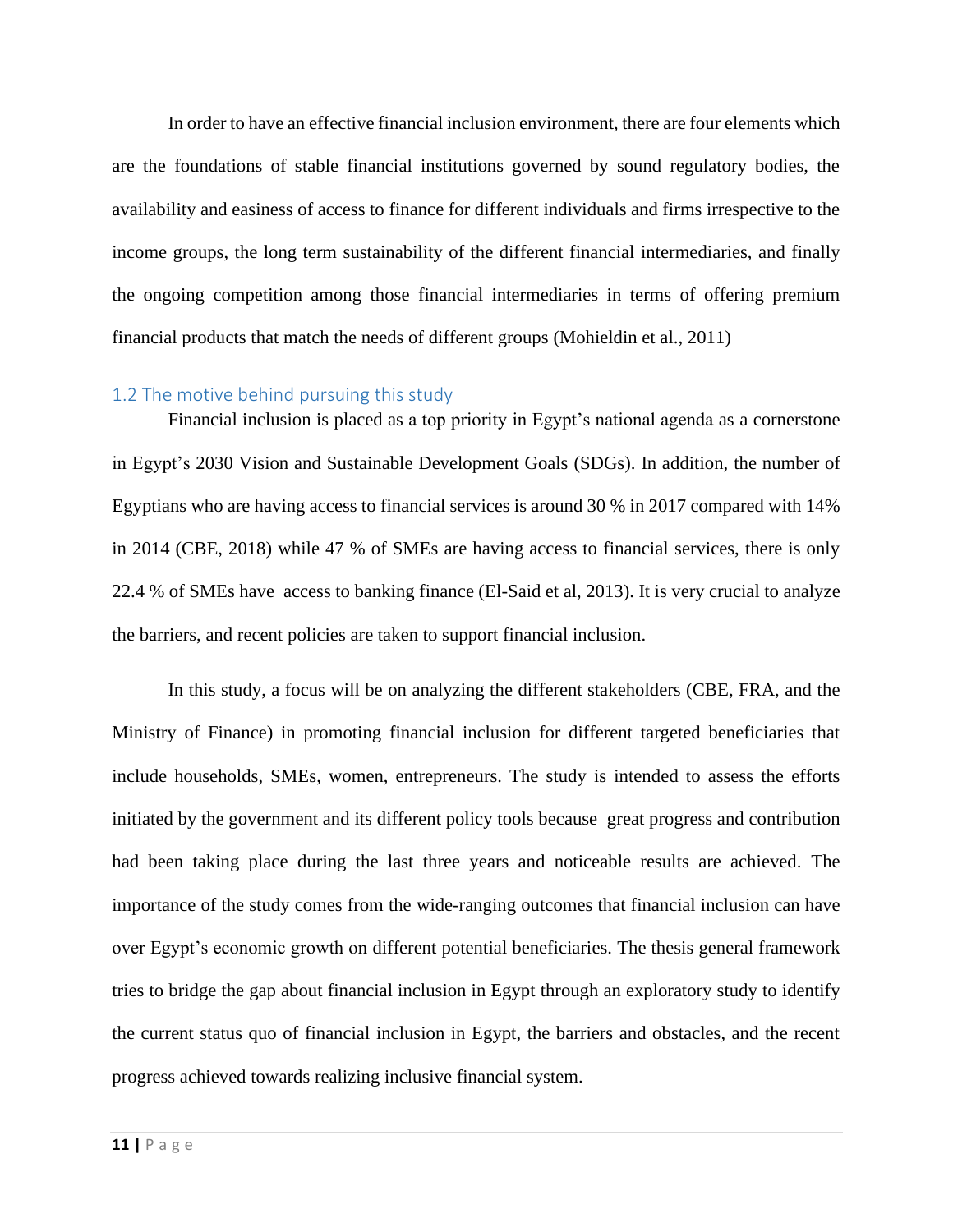#### <span id="page-12-0"></span>1.3 Research Objective

This research aims at exploring and contributing to the growing knowledge about financial inclusion in terms of impact on households, and SMEs, entrepreneurs, and women and lessons learnt from the successful experiences of other countries that could help Egypt in its current ongoing plans. The purpose of the study is to achieve identifying the barriers encounter Egypt to advocate financial inclusion, the current national policies to combat such barriers. Identification of barriers and implemented initiatives could help to conclude recommendations to promote financial inclusion in Egypt. The goal of this study is to understand the barriers to financial inclusion in Egypt for both households and SMEs and assess the current implemented policies by the CBE, FRA, and Ministry of Finance to promote financial inclusion. In addition, identifying and analyzing the reasons for financial exclusion could help in providing and articulating policies as well as the significance of FI in the different aspects of growth and development.

#### <span id="page-12-1"></span>1.4 Research Question:

• The Main research question is: "To what extent are the policies adopted by GoE helping to improve financial inclusion, overcome barriers, and capitalize on opportunities in Egypt?"

Sub Research Questions:

- What are the challenges that Egypt encounters to implement financial inclusion in Egypt?
- What are the opportunities and outcomes that could be realized from having inclusive financial system?
- What are the policies (initiatives and programs) that Egypt is doing to support the prevalence of financial inclusion?
- How are these policies perceived by the different stakeholders?
- What are the lessons that Egypt could learn from successful international experiences?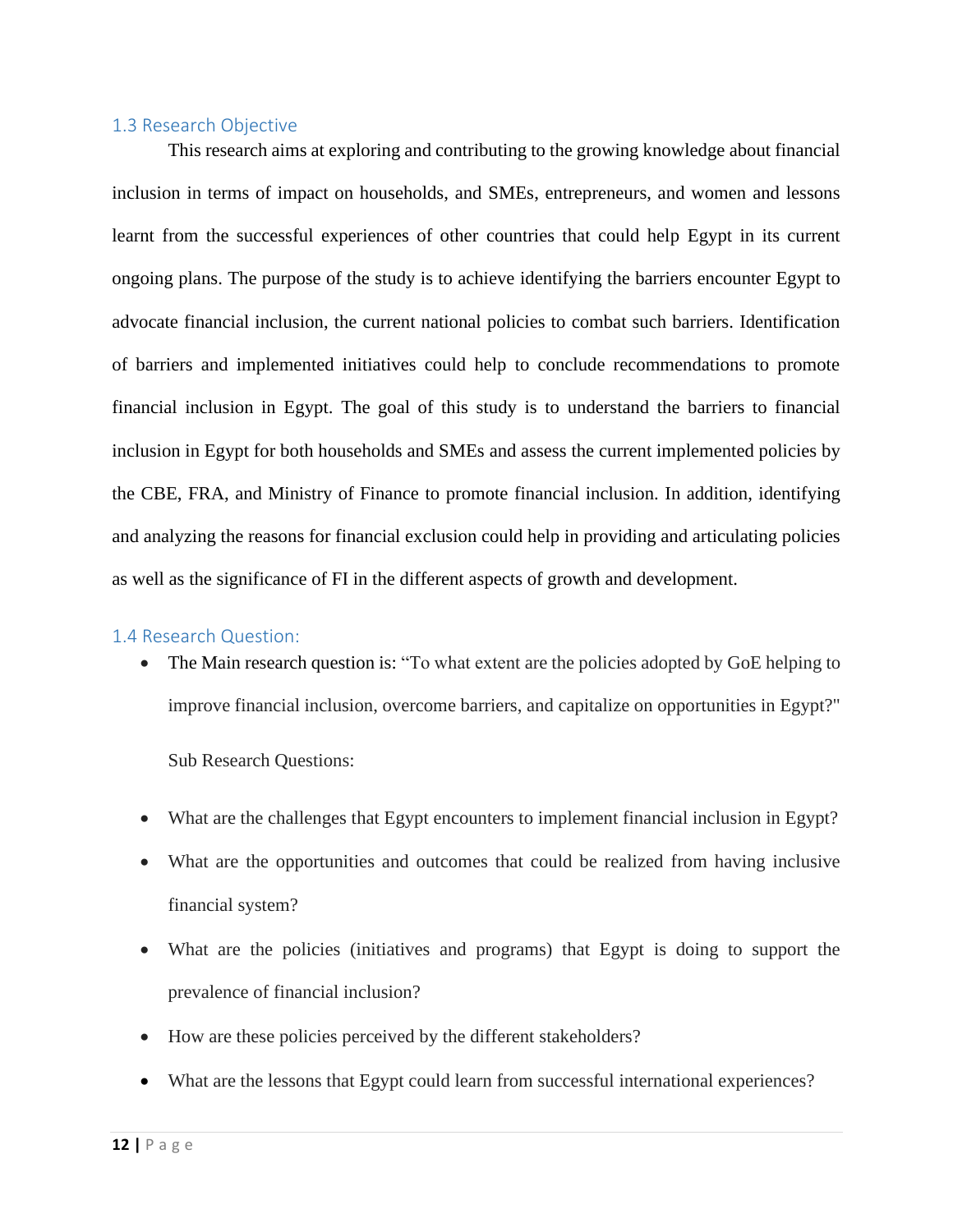#### <span id="page-13-0"></span>1.5 The Structure of the Thesis:

The thesis is divided into the seven following chapters:

Chapter 1: gives a glimpse about the topic, the relationship between finance and development, the motive for extending further research about FI, and introducing the structure of financial markets in Egypt.

Chapter 2: presents the literature review that closely explores financial inclusion in terms of different definitions offered, the barriers that encounter financial inclusion whether supply or demand constraints and the positive outcomes realized from implementing FI.

Chapter 3: discusses the different theoretical frameworks with the real implementation of financial inclusion in Egypt through the different stakeholders.

Chapter 4: explores the status of financial inclusion in Egypt, the structure of the financial market in Egypt, and the policies, and initiatives that are implemented by the different regulatory bodies.

Chapter 5: explores the research methodology showed in this research, the steps followed in conducting research design, the selection of the sample, data collection and the analysis of data, as well as limitations and delimitations of the study.

Chapter 5: presents the analysis of the collected data from primary resources to be aligned with the literature and results found from secondary data while the end of chapter touches upon the key findings.

Chapter 6: it summarizes the main concepts that were discussed and presented throughout the study as offering policy recommendations.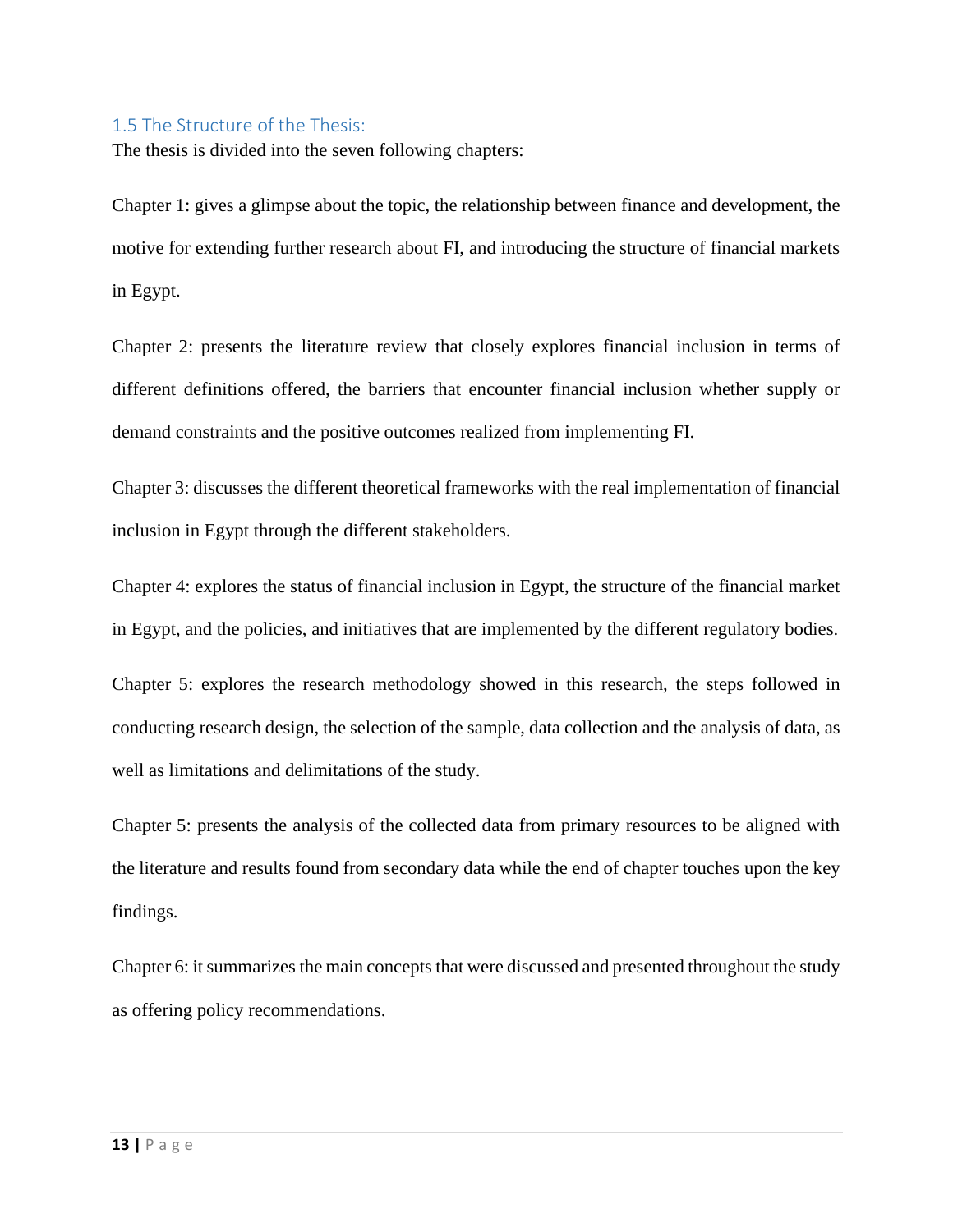## <span id="page-14-0"></span>Chapter Two: Literature Review

## <span id="page-14-1"></span>2.1 Reasons for Financial Exclusion

<span id="page-14-2"></span>2.1.1 Difference between use and access:

Since the research focuses on promoting and supporting financial inclusion, it is important

to examine and analyze the roots and the reasons beyond financial exclusion which can be divided

into demand side factors and supply side factors which could represent different market failures.

Figure No 1: Distinguish Between Access to Finance and Use:



#### Source: The World Bank (2008)

Beack et al, (2007); Honohan et al, (2008) introduced the concept of use and access in terms of financial inclusion that two groups are users and non-users for financial services where non users do not have access to financial services. Non users group could be divided into two subgroups which are voluntarily excluded group and involuntarily excluded group. Voluntarily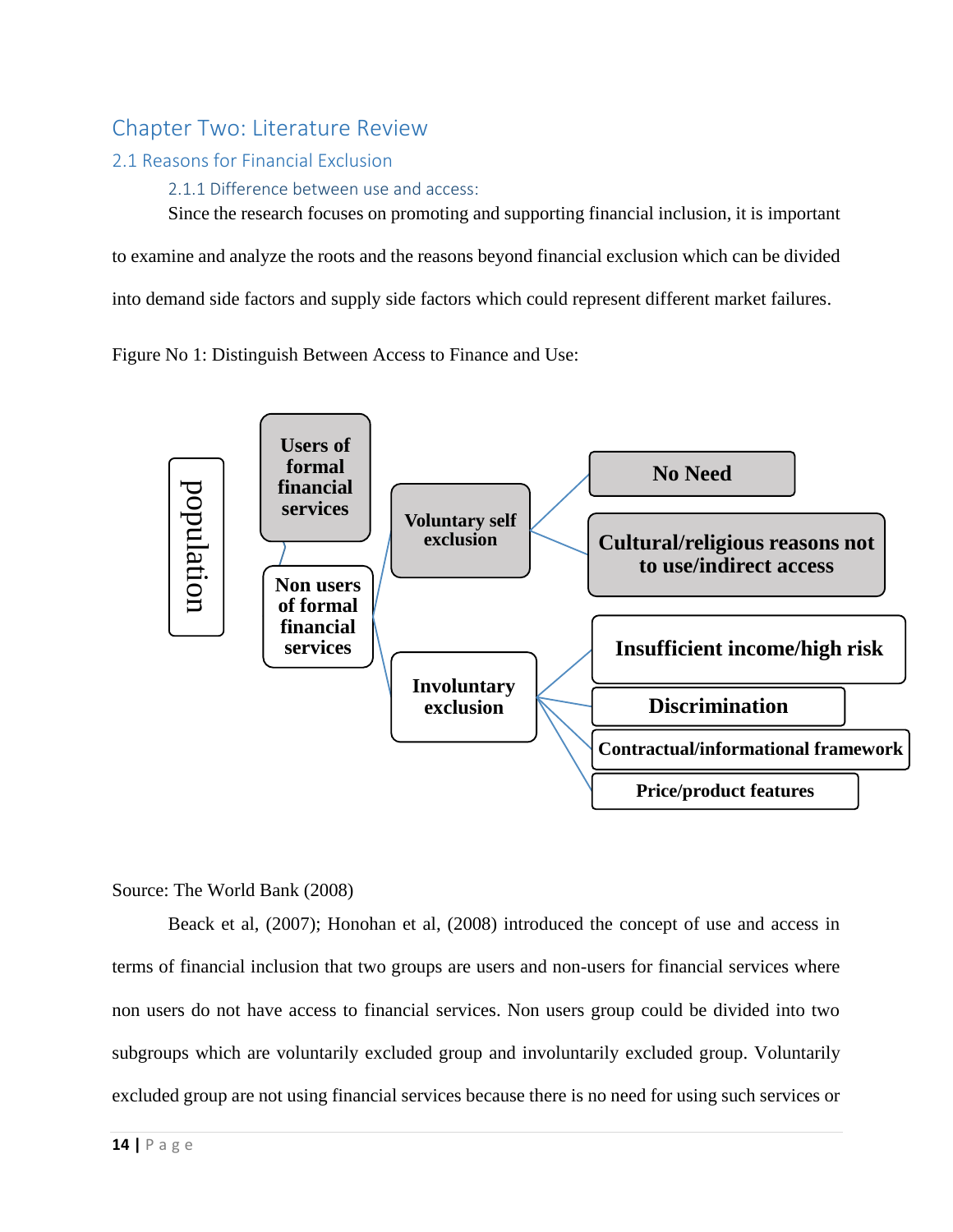having their own cultural, religious, or social beliefs (World Bank, 2008). Involuntarily excluded groups are divided into four segments which are the un-bankable of individuals or companies because of not having enough funds to save or invest, the un-bankable because of discrimination, the financially excluded because of the rigid regulations of financial institutions in terms of needed documents or geographic existence, and finally the un-bankable segment because of the higher costs associated with opening accounts, applying for credit, or transfer costs (World Bank, 2008).

#### <span id="page-15-0"></span>2.2 Supply Side Barriers

OECD (2013) initiated another classification of financial exclusion as supply side factors include regulatory constraints, geographical barriers, and financial markets structure barriers, prohibitive market aspects while demand side factors are financial illiteracy, cultural barriers, technological barriers, and financial inability.

#### <span id="page-15-1"></span>2.2.1 Regulatory and Legal Barriers:

In many cases for financial exclusion, regulations and rules of financial institutions could motivate households or businesses to resort to informal financial services (Atkinson & Messy, 2013). IFC (2010, p 28) puts the definition of the legal and regulatory framework as "the collection of laws and regulations that define the scope and depth of all the financial institutions, and markets operating in a given country". Legal and regulatory limitations could be provisions, laws (or absence of laws) that encounter the financial provider's ability to offer financial services to different potential beneficiaries of households or businesses (World Bank, 2014). Supply side factors represent the different obstacles for not having access to the wide array of financial services. A senior expert of IMF explained that low capacity or weak financial infrastructure is a major factor for having lower levels of financial inclusion (Ahmed, 2013). IFC (2011) report draws a conclusion that the weak capacity of the regulatory and legal framework is a major challenge for supporting financial inclusion in developing countries. Ruling regulations such as "Know Your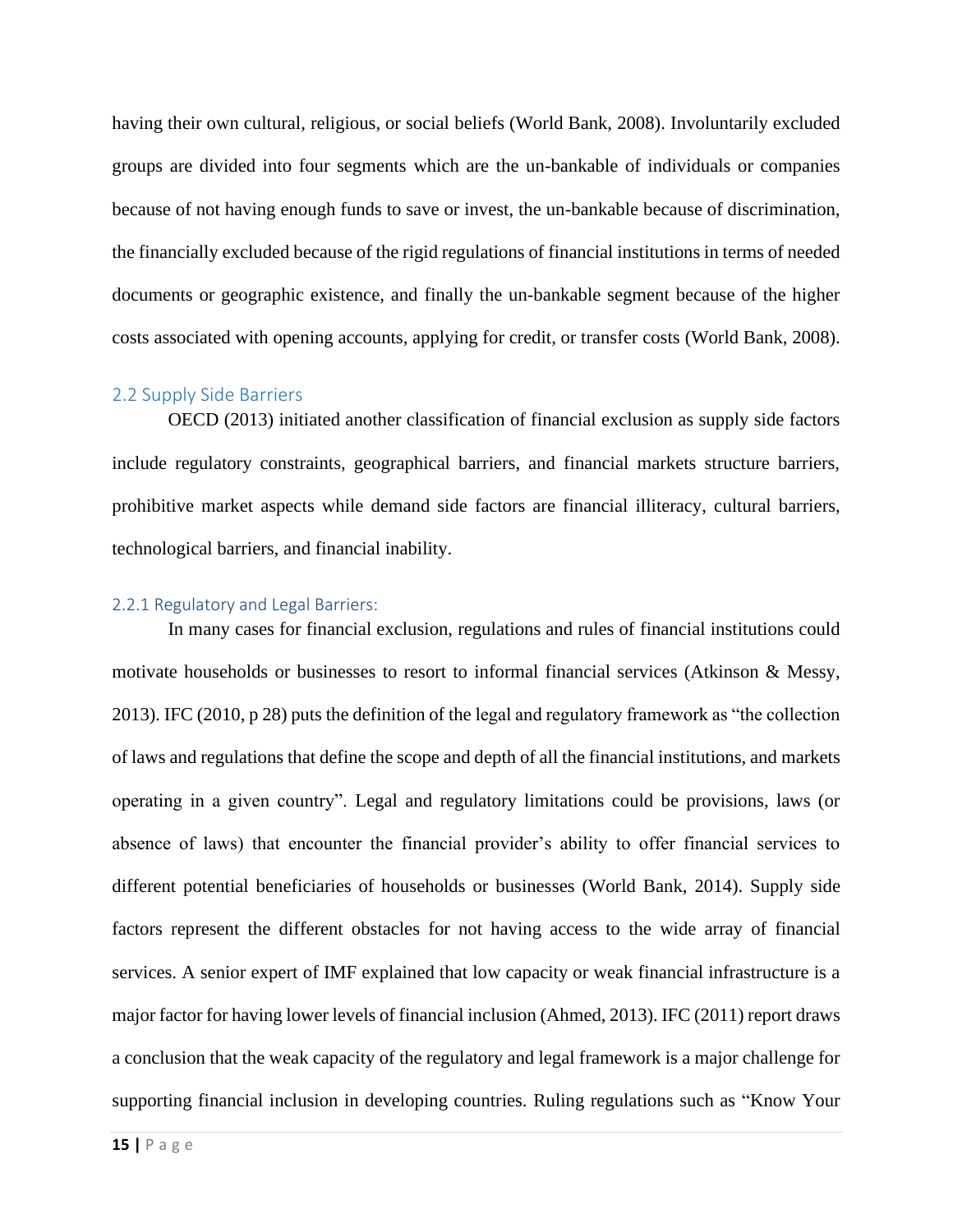Customer" (KYC) limits the bank's ability to attract new customers to be included in the financial system. In addition, the high costs of opening accounts as well as less tailored financial products, are also factors that might refrain clients from opening accounts (World Bank, 2008). Moreover, there are some financial market deficiencies such enforcement of a contract, and credit history databases which create barriers to financial institutions membership (Demirgüç-Kunt, and Beck, 2008). The tight or imperfect regulations set further barriers for individuals, women, entrepreneurs, and small business to use and have access to financial services.

To have a solid well-functioning framework of financial market, it is pivotal to have reliable, good quality information about the different stakeholders which helps in alleviating the possible asymmetric information among lenders and borrowers (Fleisig et al., 2006). The report issued by World Bank (2014) highlighted the different barriers for having sound credit information in financial markets which could be:

- The available credit information spectrum covers only banks to a large extent while less credit data available for non-banking financial intermediaries such as microfinance and insurance companies;
- Many financial institutions might be unwilling to share or conceal their credit information data to be exclusively used;
- Absence of a strong legal framework that protects the rights of different stakeholders or users of financial markets such as borrowers or lenders in terms of credit information privacy, and the long process in case of dispute settlement;

#### <span id="page-16-0"></span>2.2.2Prohibitive Market Aspects:

A major aspect of financial exclusion is the rigid regulation barriers represented in the internal rules that are set by financial institutions. "Financial institutions do not have a clear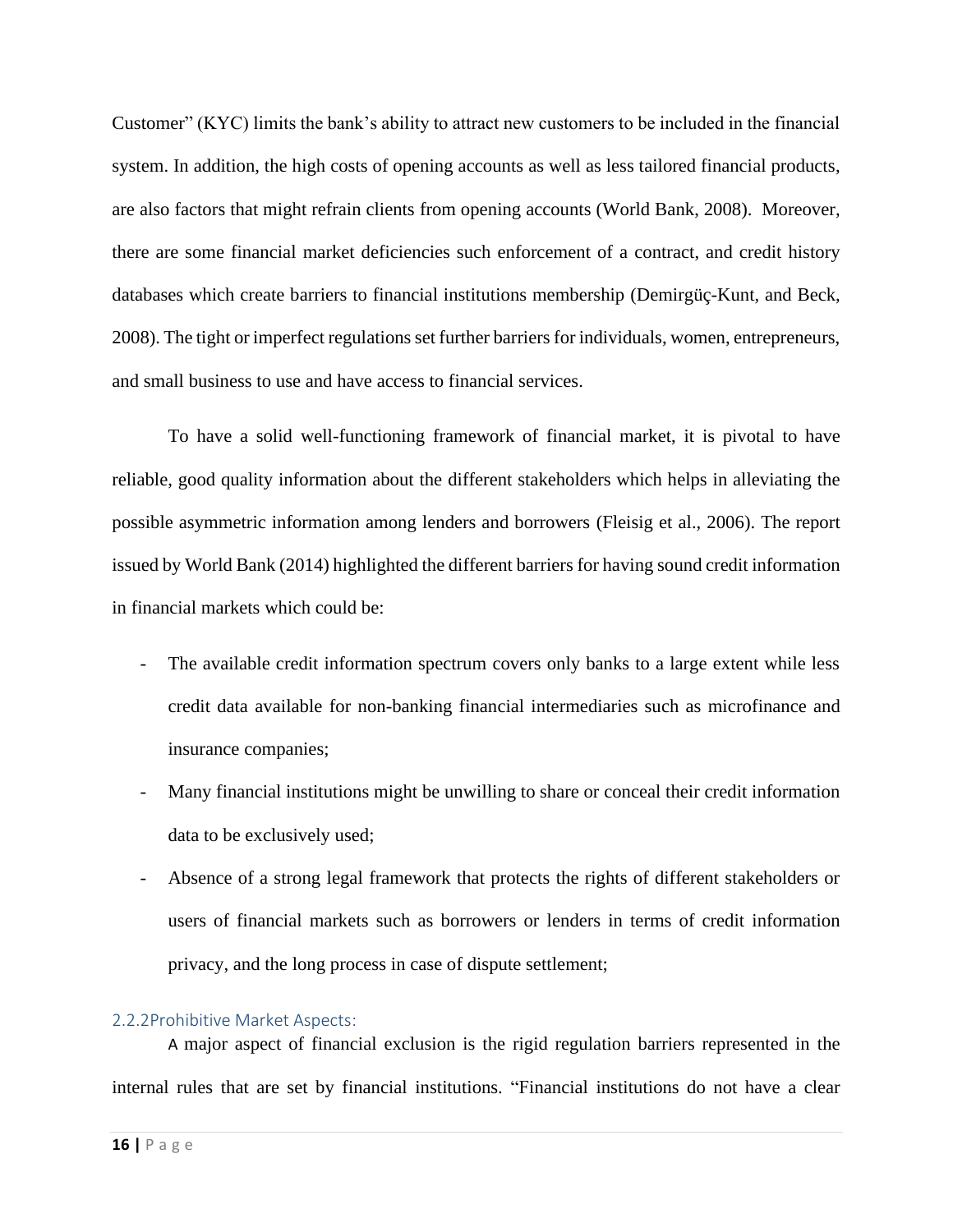framework, markets are inefficient, services offered are not diversified and are limited to certain services, and women inclusion to financial services are limited" (Ahmed, 2013). For example, the prior credit history is a requirement for companies and individuals to apply for loans which impose a barrier for new companies to have access or to apply to loans for their business needs (Blancher, 2019). In addition, the high minimum balance requirement is another requirement to open an account which discourages many citizens from resorting to financial institutions (Atkinson and Messy, 2013). Beck et al. (2008) concluded based on a study that covered 62 countries that price barriers such as minimum balance and fees are major factors for not having formal accounts in Cameroon and South Africa while there are no price barriers such as waiting for long time to get a business loan approval in Pakistan and Philippines.

In many scenarios, financial institutions opt from lending to small businesses because of the low profitability realized from that kind of loans (Demirgüç-Kunt , Beck, 2008) or due to the difficulty of collecting information such as credit history about SMEs that operate in informal sector (World Bank, 2014). In addition, there is always a discrepancy between the availability of financial institutions' services as a supply side factor and the needs of SMEs businesses as a demand side factor. For SMEs finance, World Bank (2014) named three major underlying factors that let commercial banks to be reluctant to finance small businesses which are missing adequate collaterals, relatively high operational costs associated with microfinance loans, and insufficient documents. There are certain financial market imperceptions such as information asymmetries and transaction costs that represent major obstacles for financial inclusion and access to financial services (Beck, 2007). The assessment of credit applications, monitoring, and follow up existing loans represent major parts of transaction costs for households, businesses that the financial institutions incur especially for SMEs (OECD, 2015). Financial institutions are very picky and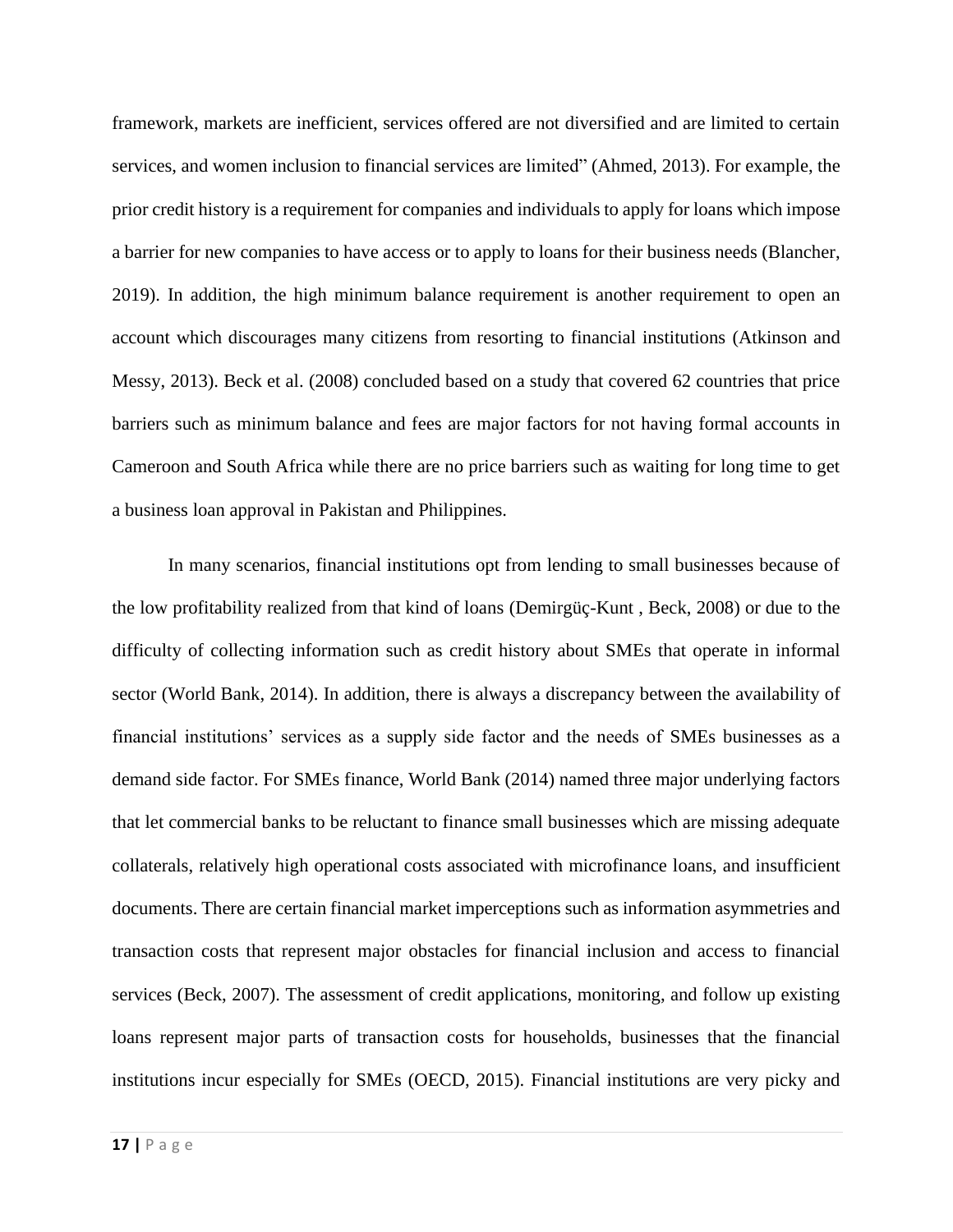cautious in financing SMEs due to the probable risk of default especially when there are information asymmetries between the lender and borrower. In some cases, the borrower does not share all the required information about his project to the financial institution that creates two types of risks, which are moral hazard and adverse selection (Beck and De La Torre, 2007). Adverse selection happens ahead of extending credit to borrowers where financial institutions are in a difficult position to collect credible credit history about the client and choosing acceptable clients from a credit risk perspective. Moral hazard entails the inability of the borrower to abide by the terms and conditions of the loan contract. Higher finance costs are placed to households, entrepreneurs, and SMEs due to the high transactions costs and asymmetric information (Beck, 2007).

Financial institutions always demand from SMEs the documents that prove the financial performance for either individual or entrepreneurial project as part of the application requirements. Individuals who are working in temporary casual jobs find difficulty in proving their average monthly salary or income. SMEs also are not always being able to present a proof for their financial performance or present financial statements because of being part of the informal sector or lacking the technical knowledge of doing financial performance indicators (World Bank, 2014). Moreover, women entrepreneurs who are having a low level of financial literacy encounter difficulty in filling banks applications, applying for credit, offer a proper presentation to their business or understand the financial products offered (Blancher, 2019).

#### <span id="page-18-0"></span>2.2.3Financial Markets infrastructure barriers: (geographical and financial technology):

The major foundations of financial intermediations include contracts and transactions that pave the way for the financial markets structure (IFC, 2010). Examples of financial markets imperfections are the absence of sound credit information systems, and the lack of secured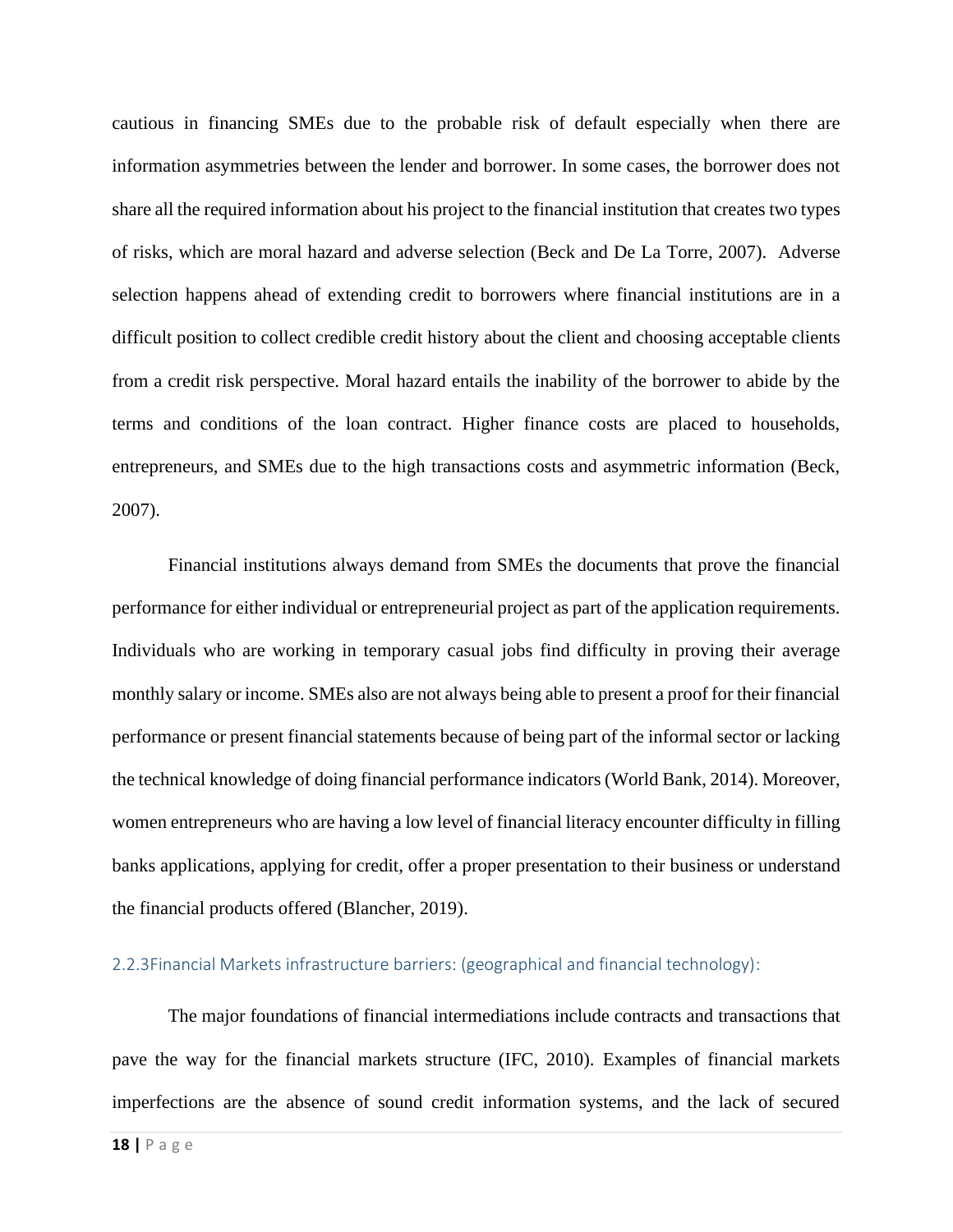payment frameworks (IFC, 2010). The main role of financial market solid infrastructure is to minimize the level of financial markets imperfections. A major supply factor for financial exclusion is geographical representation or presence of financial intermediaries in cities and villages. Most of the financial institutions place their branches and services in main cities and prime locations while those institutions rarely exist or focus on having branches in remote areas, countryside, and low profit cities (Morgan and Pontines, 2014). As a result, individuals and companies that live or operate in remote areas do always encounter difficulty in finding close financial intermediaries to deposit their savings or apply for financial services and they would incur extra transaction costs to go where financial institutions operate (Prina, 2015). For women entrepreneurs, it was found that financial institutions are not considered helpful environment because neither their working hours nor geographical proximity is found suitable or appealing to the needs of women's enterprises (IFC, 2011) .

Nowadays, although there has been a tendency in many countries to offer financial services through financial technology such mobile banking to compensate for the physical existence of financial institutions, other countries still lack the developments of having a strong technology infrastructure that supports financial services. The Weak infrastructure of electricity or the internet impede for attracting financially excluded citizens or firms (Atkinson and Messy, 2013).

#### <span id="page-19-0"></span>2.3 Demand Side Barriers:

#### <span id="page-19-1"></span>2.3.1 Financial Ability: Lack of Collateral and Credit History

In some cases, low- income, no credit history, or unemployment could be explanations for citizens not to be able to afford access to formal financial services. An Important definition is financial capability which is "principal knowledge, skills, attitude, and behavioral constraints to greater uptake and usage of appropriate financial services by individuals and MSMEs" (Gradstein et al., 2018). Financial capability entails a fair understanding and comprehension about financial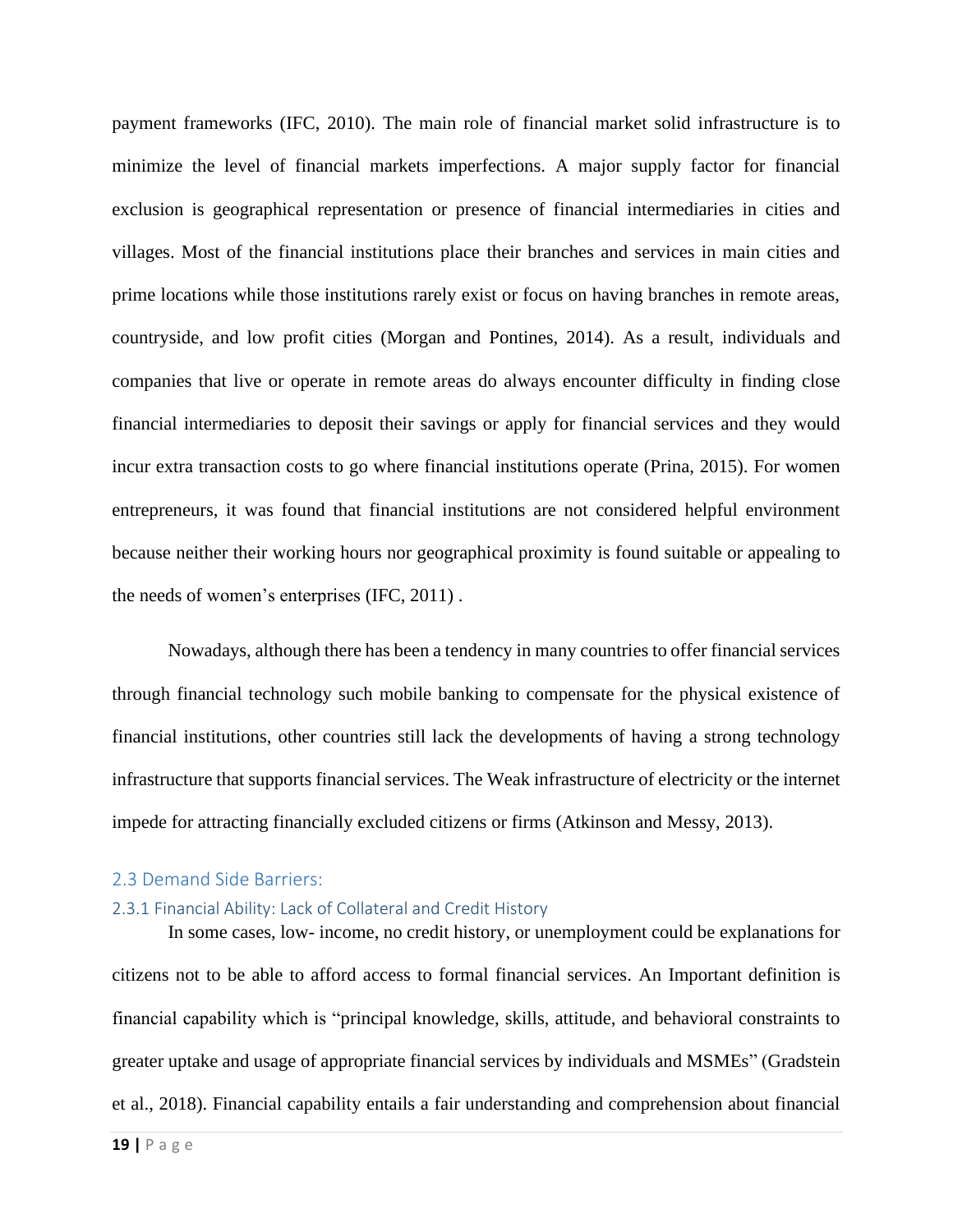services and the mechanism of using such services.(Demirgüç-Kunt, Klapper, 2013) explains that "worldwide, by far the most common reason for not having a formal account—cited as the only reason by 30 percent of non-account-holders—is lack of enough money to use one". In addition, many loan application requires collaterals as part of the requirements which represents another barrier in terms of affordability ((Fleisig et al. 2006). To reduce the potential default risk of borrowers caused by asymmetric information such as no credit history, financial institutions ask for collaterals that work as an insurance instrument against the probability of default of the borrower. The collateral can be sold in case of default to compensate the financial institutions for the defaulted credit exposure.

Less fortunate groups who are not having steady jobs may not assure or fulfill the loans installments because of their job nature. According to (Atkinson and Messy, 2013, p13), "Some individuals also prefer to operate in cash in order to control their budget, particularly when income and outgoings are unpredictable". As a result, individuals prefer to use informal financial services to avoid account costs or the need to fulfill perquisites such as credit history or collateral requirements.

There are certain barriers encounter SMEs from resorting to financial services such as low solvency, absence of collaterals, unavailable credit history that urge those small firms to look for other sources of finance through informal channels to support their growth even with a higher cost of fund (Triki & Faye, 2013). Furthermore, banks always need a different form of securities such as collaterals from SME businesses because such type of firms are not always capable of providing detailed financial performance or credit history which could explain why many SMEs are not encouraged or motivated to go for financial institutions asking for financial advisory services or credit facilities. Small businesses were very reluctant to apply for credit application because they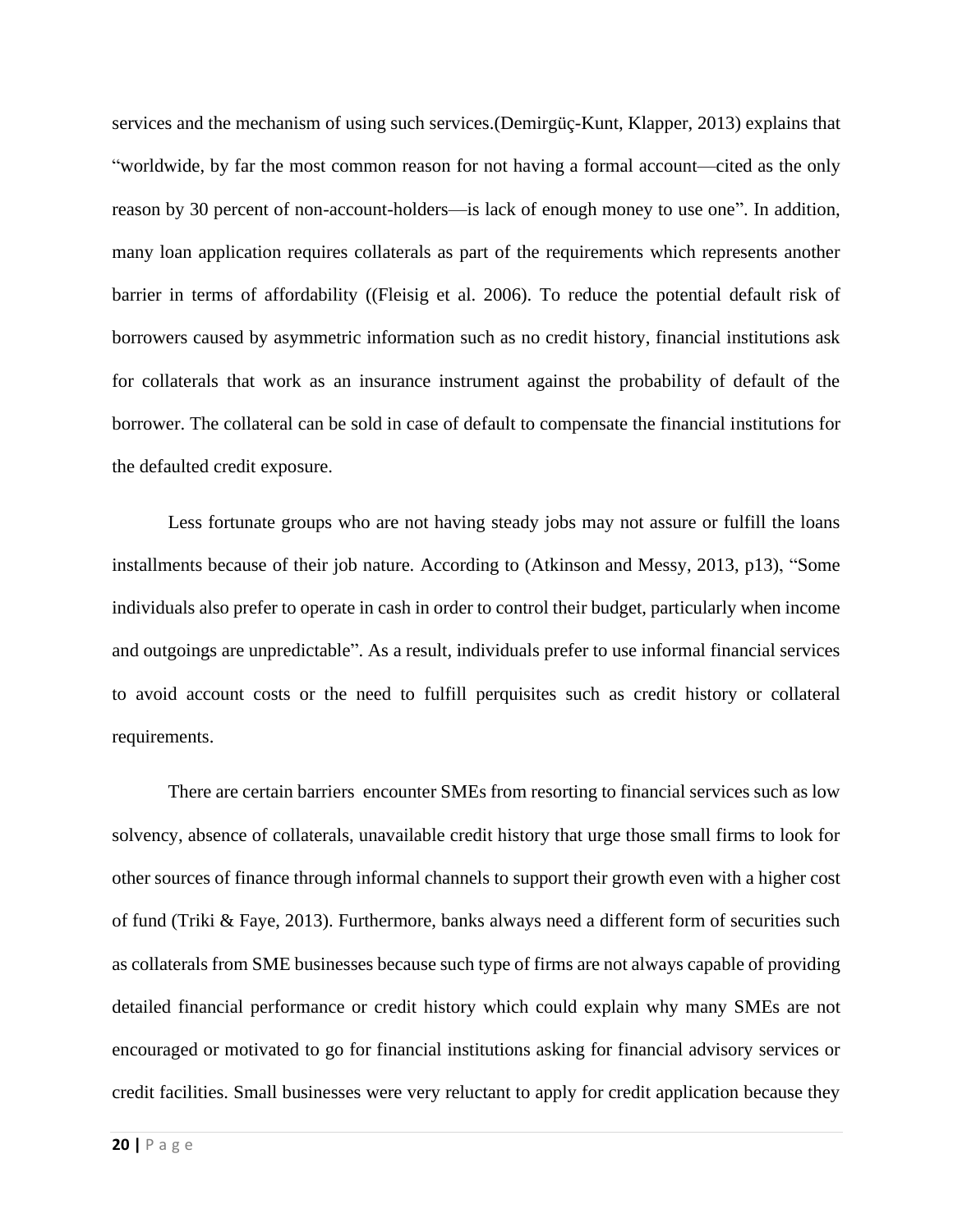expected that their loans requests would be rejected due to the absence of collaterals or credit history (Fleisig et al. 2006). In case of the availability of collaterals, SMEs would have better finance tools supported by financial institutions that could use the collateral as a caution against default which decreases potential losses.

One emerging tool for financing SMEs is using movable assets as collateral for financing the projects since movable assets are more available for SMEs than immovable assets. Examples for movable assets are cars, machines, and inventory other than fixed assets such as land and buildings. Fleisig et al. (2006) show that in the fragile financial market infrastructure of a weak legal framework, movable assets are not utilized as collaterals for lending which prevents different firms of using their movable assets in financing their needs, which turn that kind of assets into dead capital. On the other hand, financial institutions are unwilling to use movable assets as collateral in the absence of a sound legal framework that helps financial institutions to reclaim the ownership of the movable assets in case of the borrower's default.

#### <span id="page-21-0"></span>2.3.2 Low Levels of Financial Literacy:

Another major factor that explains financial exclusion is the level of financial literacy which could be defined as "'a combination of awareness, knowledge, skills, attitude and behaviors necessary to make sound financial decisions and ultimately achieve individual financial wellbeing" (Atkinson and Messy, 2012, p14). Financial knowledge involves the ability of households and businesses to identify and understand the basics of the different available financial services, financial products, and the role of financial institutions in an attempt to serve their needs in an optimal way in their best interest. In addition, financial knowledge includes the ability to calculate interest rates on loans or deposits. According to research conducted by AFI and WWB (2016), low levels of financial awareness and financial literacy are one of the main underlying factors that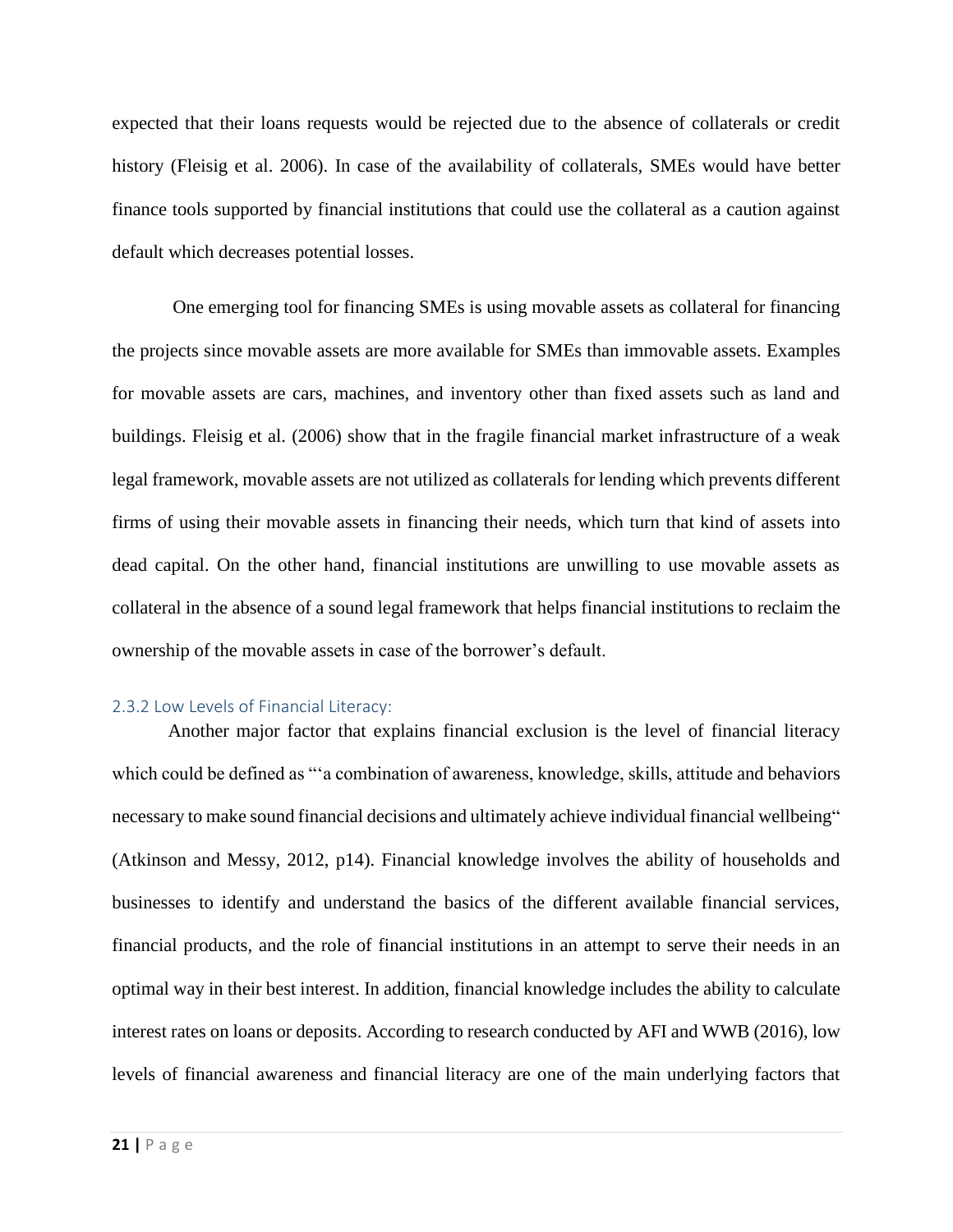constitute barriers for women to be actively using financial services. In many cases, individuals do not have enough awareness or knowledge about the existence or role of financial institutions, financial products, or there is a low level of confidence in using financial intermediaries. Low levels of financial literacy increase the probability of less financial inclusion (World Bank, 2008).

SMEs limited financial literacy about the different financing schemes, the conditions of loans, and presentation of financial statements might exploit different opportunities or rooms for growth for small businesses in response to the absence of access to financial services (IFC, 2010). Different surveys were conducted by OECD (2013) that the results showed women's level of financial knowledge is lower than their counterparts of men with less ability to choose the optimal financial services suitable for their needs. In addition, low levels of financial literacy are attributed to be one of the main reasons that create barriers for SMEs in general and women specifically in terms of access to financial services.

#### 2.3.3 Educational and Language Barriers:

Individuals, as well as, companies do encounter the difficulty of having a full understanding of financial services provided. Difficulty of understanding the financial services could be attributed to the use of other languages in marketing or selling financial services if the financial intermediaries target certain market segments such as large companies or high net worth individuals (Atkinson and Messy, 2012). Furthermore, financial institutions frequently use financial or sophisticated terminologies that might not be easy to understand for the average user. That being said, individuals or low educational levels or banking knowledge might not be able to see the feasibility of the financial services to satisfy their needs

Financial exclusion could also be attributed to barriers associated with certain cultural and religious beliefs that discourage or prohibit individuals to use formal financial services channels.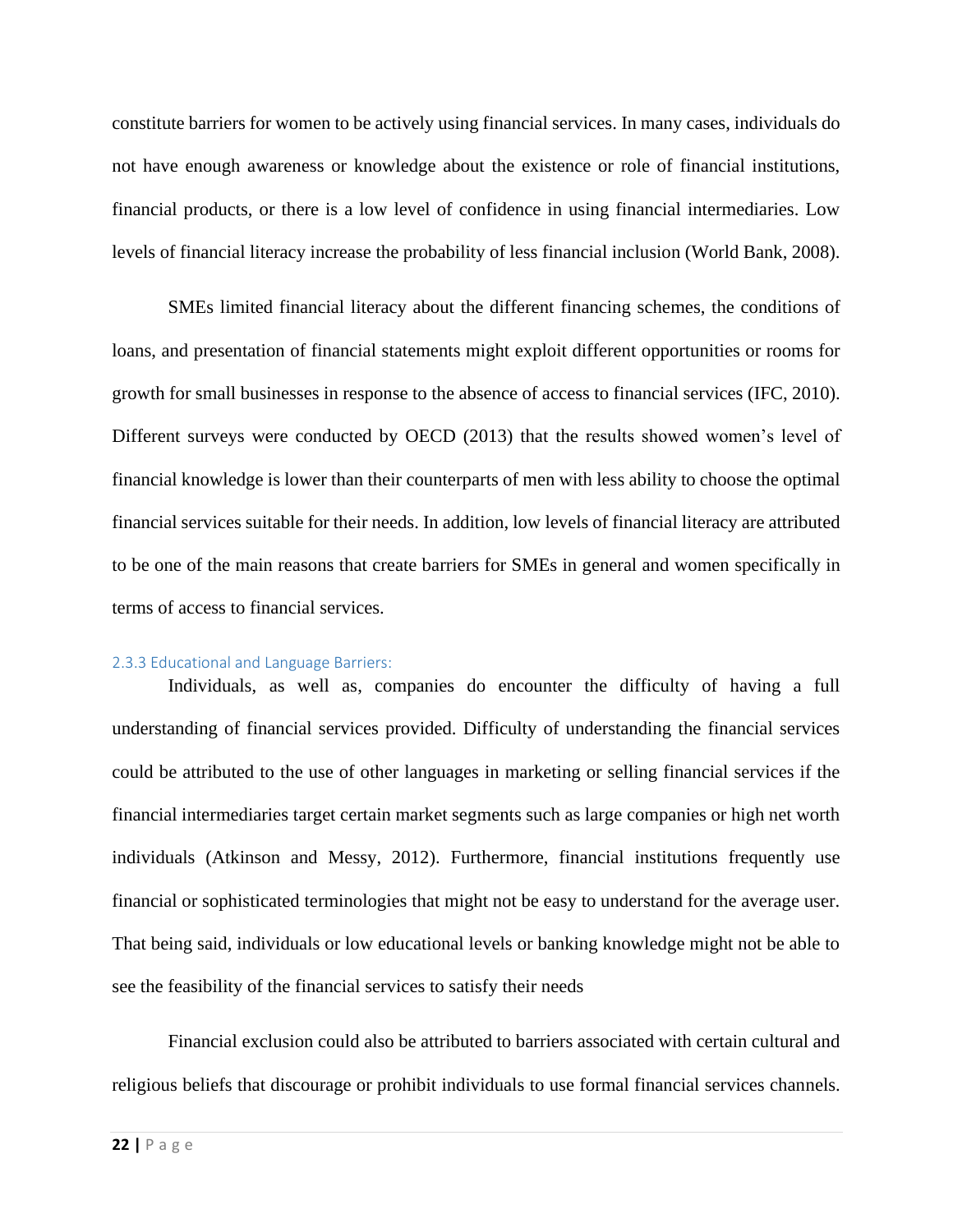In many countries, banking services are not used by it is not appropriate from a religious perspective. According to (Demirgüç-Kunt, Klapper, 2013, p35), "Distrust in formal financial institutions is also a nontrivial barrier to wider financial inclusion". To elaborate, there is a cultural barrier represented in low levels of mutual trust between individuals and companies from one side and financial institutions from the other side that users of financial services question the ability to get their savings in a timely manner which touches upon the credibility of the financial institutions (Prina, 2015). Furthermore, savings clubs are being used in large scale in developing countries as a means for savings and credit services especially in Sub- Saharan Africa (Aterido et al., 2011). Although those savings clubs support saving and credit schemes, they are still informal financial institutions that are subject to default or fraud.

#### <span id="page-23-0"></span>2.4 The Positive Outcomes of Financial Inclusion:

Different authors and economists explained that positive outcomes for financial inclusion in the macroeconomic and microeconomic levels. There are benefits that the government and private sector could reap from supporting financial inclusion. On the governmental level, a comprehensive financial inclusion can help in delivering the different welfare programs and social safety nets to the actual beneficiaries who get used to being financially excluded. This step can help the Ministry of Social Solidarity to build reliable databases for beneficiaries and estimate the poverty line percentage for future plans and programs (Awad and Eid, 2018). On the private sector dimension, an inclusive financial system can help in attracting new enterprises and entrepreneurs to be part of the formal sector since those enterprises are in urgent need for having financing solutions for their businesses and having secure payment systems for their daily operations (Cull, Ehrbeck, Holle, 2014). In the next section, the positive outcomes of financial inclusion will be discussed by different stakeholder or beneficiaries.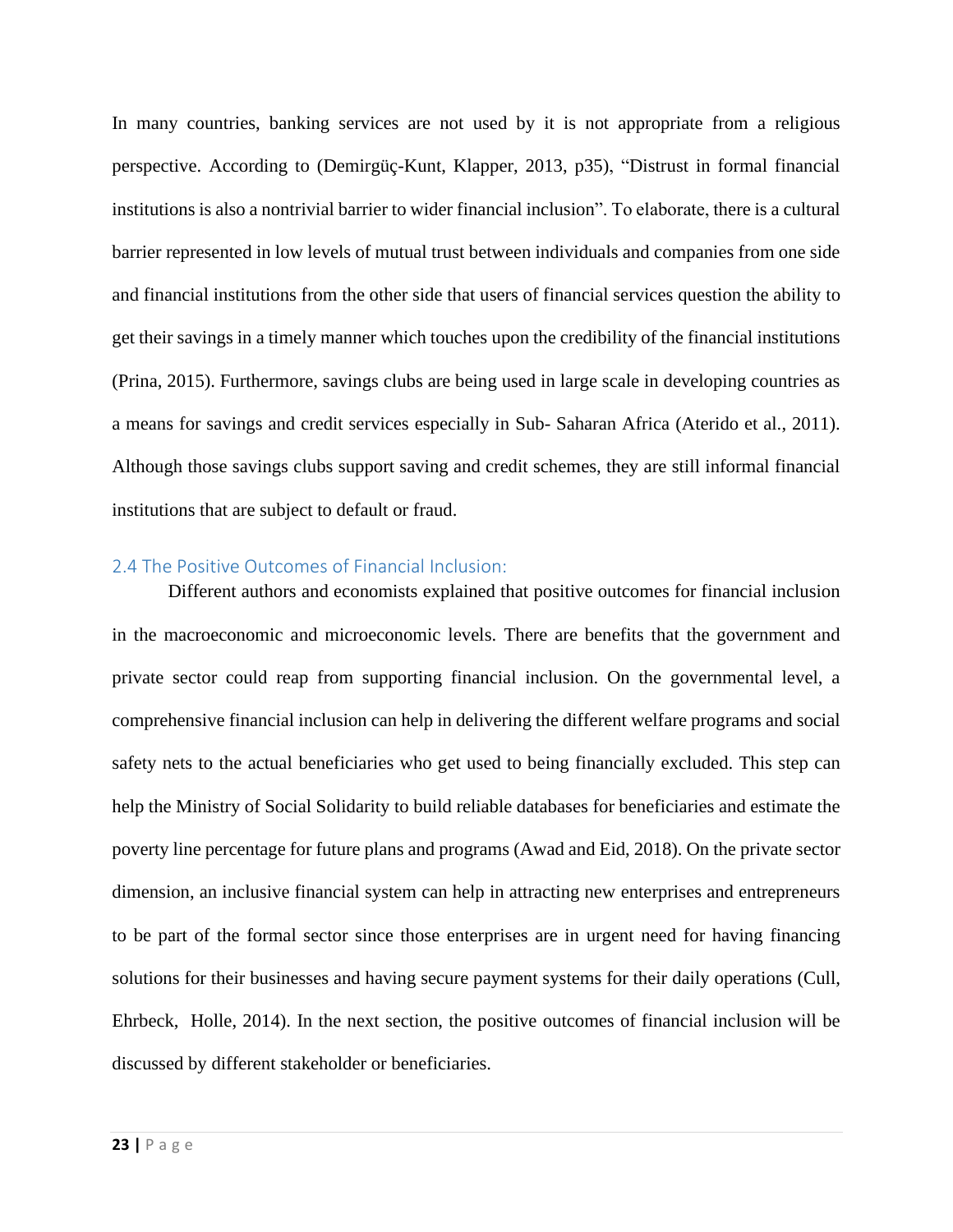#### <span id="page-24-0"></span>2.4.1 The Impact of Credit and Micro Finance

Different economic theories support the idea that access to credit will have positive repercussions on entrepreneurs. A small enterprise could reap the benefit of having access to credit to enlarge their existing small businesses or to start new businesses which encourage entrepreneurial spirit which has a progressive impact on the investment and business environment. Indeed, households do benefit from accessing credit that assists households to afford current and future family wishes such as housing, health insurance, educational tuition or any potential risks.

Microcredit has positive outcomes on combating poverty as well as exploring the potential ambitious entrepreneurs' ideas especially among the marginalized groups or communities. In addition, microfinance loans are classified with very low default rates since such type of loans is tailored to the borrower needs in terms of installments and loan size (Campbell, 2006). Besides, low rates of default, group lending mechanism paved the way for many small businesses to success because of the peer pressures and group's oversight over the project implementation (Morgan and Pontines, 2014). There has been a new tendency in microfinance towards individual lending instead of group lending to cope with the needs of entrepreneurs .Several studies have examined the positive results of microfinance on creating self-sufficiency, enhancing the wellbeing of needy groups as well as embarking on women empowerment (Prina, 2015). In measuring the effect of microfinance on different stakeholders, microfinance represents the ultimate means to reach the financially excluded groups in remote areas where financial services are limited. The most prevailing success story of microfinance during the last decades is Grameen Bank in Bangladesh initiated by Nobel Laureate Mohamed Yunus. Many growth opportunities were leashed and great potential was created for many households by offering micro loans in different fields such as education, health, and agriculture (Karim, 2008). It can be concluded that microfinance has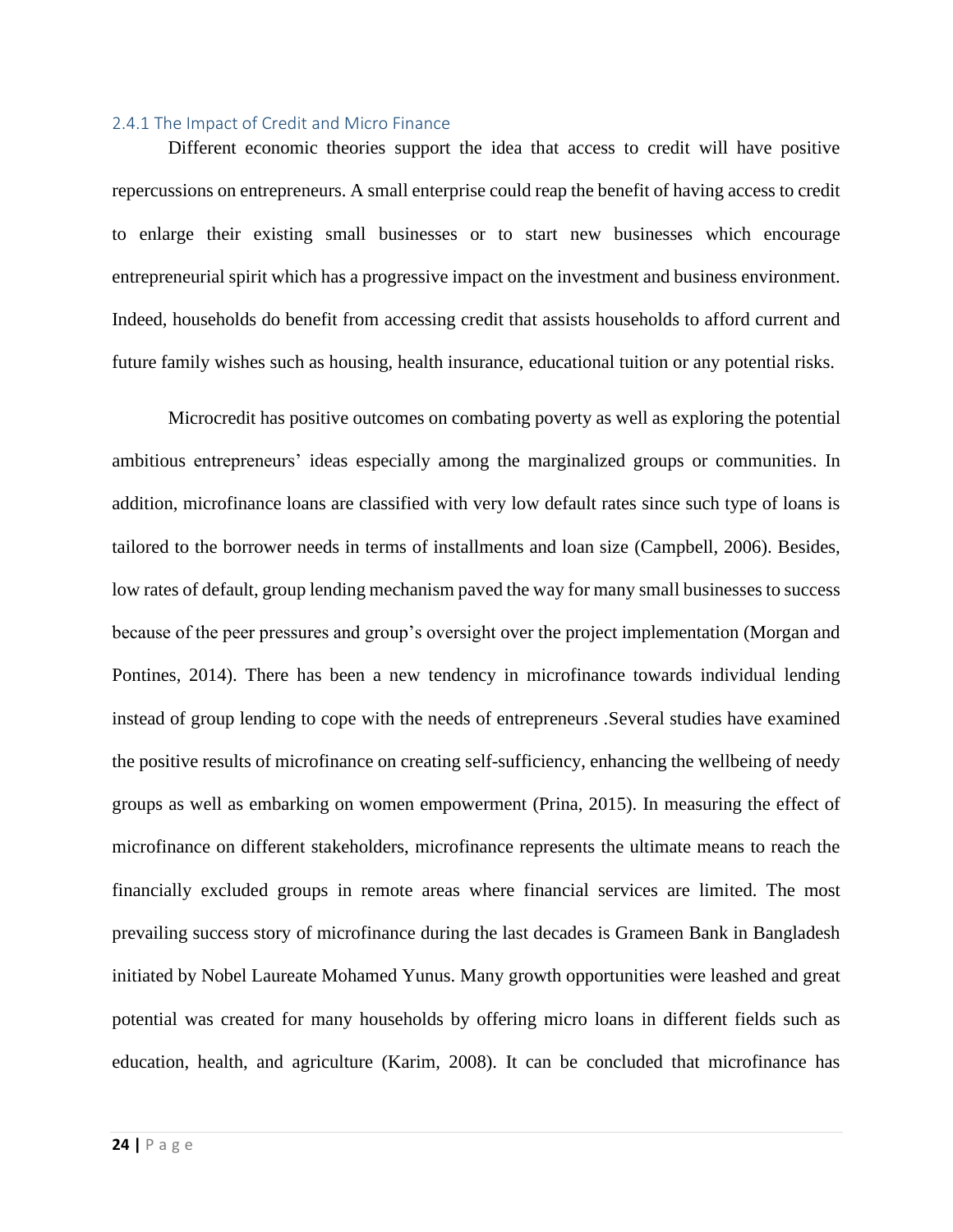positive results on women empowerment, technology advancements, and combatting poverty, and supporting social enterprises.

#### <span id="page-25-0"></span>2.4.2 The Impact on Payments and Savings:

Different research explains that there is a positive correlation between having a bank account for savings and payments purposes and the growth of the economy where saving accounts triggered growth in different levels. "Saving promotes asset accumulation, helping to create a buffer against shocks and relax credit constraints" (Prina, 2015, p1). The contribution of financial inclusion to inclusive growth was part of a randomized controlled experiment in the United States. The outcomes of the research were about creating a high level of financial inclusion that was a lucrative factor in terms of creating jobs, increasing competition, offering new opportunities to less advantageous households through better income distribution; such confident outcomes could lead to inclusive growth (Beck et al. 2010). In addition, a better inclusive financial system is having positive impacts on better financial intermediation between depositors and lenders, giving different finance alternatives for households and small businesses with lower cost compared with informal economy financing schemes (Khan, 2011). It can be said the basic services offered by financial intermediaries such as savings and payments would ultimately have a growing positive impact on prosperity, job creation, and inclusive growth.

#### <span id="page-25-1"></span>2.4.3 The Impact on SMEs:

Small and Medium Enterprises could be described and defined according to the number of employees or sales volume. According to the World Bank (2014), SMEs are firms that have from 5 to 99 workers. SMEs are always a key trigger for growth in different economies since they constitute a large portion of private operating businesses as well as a catalyst for job creation and demand for labor. SMEs are considered cornerstone in Middle East economies since they are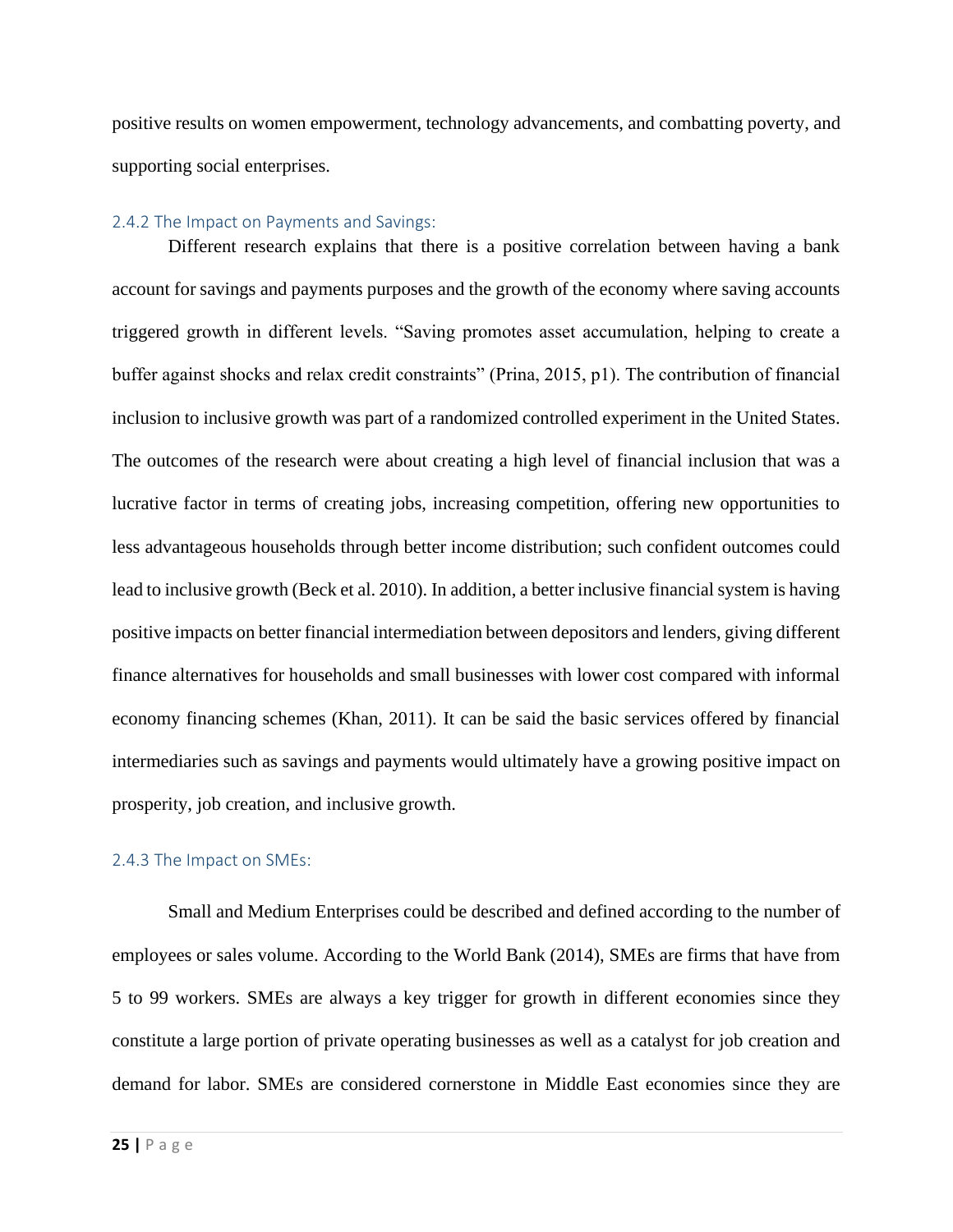considered the main employer and contributor to job creation. Nasr and Pearce, 2012 estimated that SMEs employ around 30 % of private sector staff and around 4 to 16 percent of the total workforce. It was found that SMEs are capable of creating a larger number of jobs than large companies either in developed or developing countries especially startup businesses as creating rooms for competition and innovation (IFC, 2010).

In addition, around 90 percent of the registered companies are considered SMEs in the MENA region (Blancher, 2019). Despite the key role played by SMEs, there are many challenges and constraints that encounter SMEs' potential productivity and growth. Stringent regulatory requirements, weak financial infrastructure, difficulty to have access to financial services are the main barriers that hamper the success and sustainability of SMEs (Ayyagari, et al., (2011). Access to finance to small businesses helps in better sources allocation and the ability to face any liquidity shortages (Demirgüç-Kunt and Beck, 2008). There are higher financing barriers and costs for businesses that operate in informal sector (Triki and Faye, 2013). A field study conducted by McKenzie and Woodruff (2008) measured the impact on SMEs having access to finance showed the positive outcome in achieving 20-33 % higher return on capital compared with no prior access to finance. It is estimated that successful inclusion of SMEs in the MENA region could help in creating around 16 million jobs by 2025 (Blancher, 2019). It can also be said that better access to finance encourages startups business and entrepreneurs to offer their new business ideas which encourage innovation and creativity in business environment. Offering a healthy investment environment and lucrative financial inclusion strategies could help SMEs to grow, expand, get into formal sector, and have access to finance.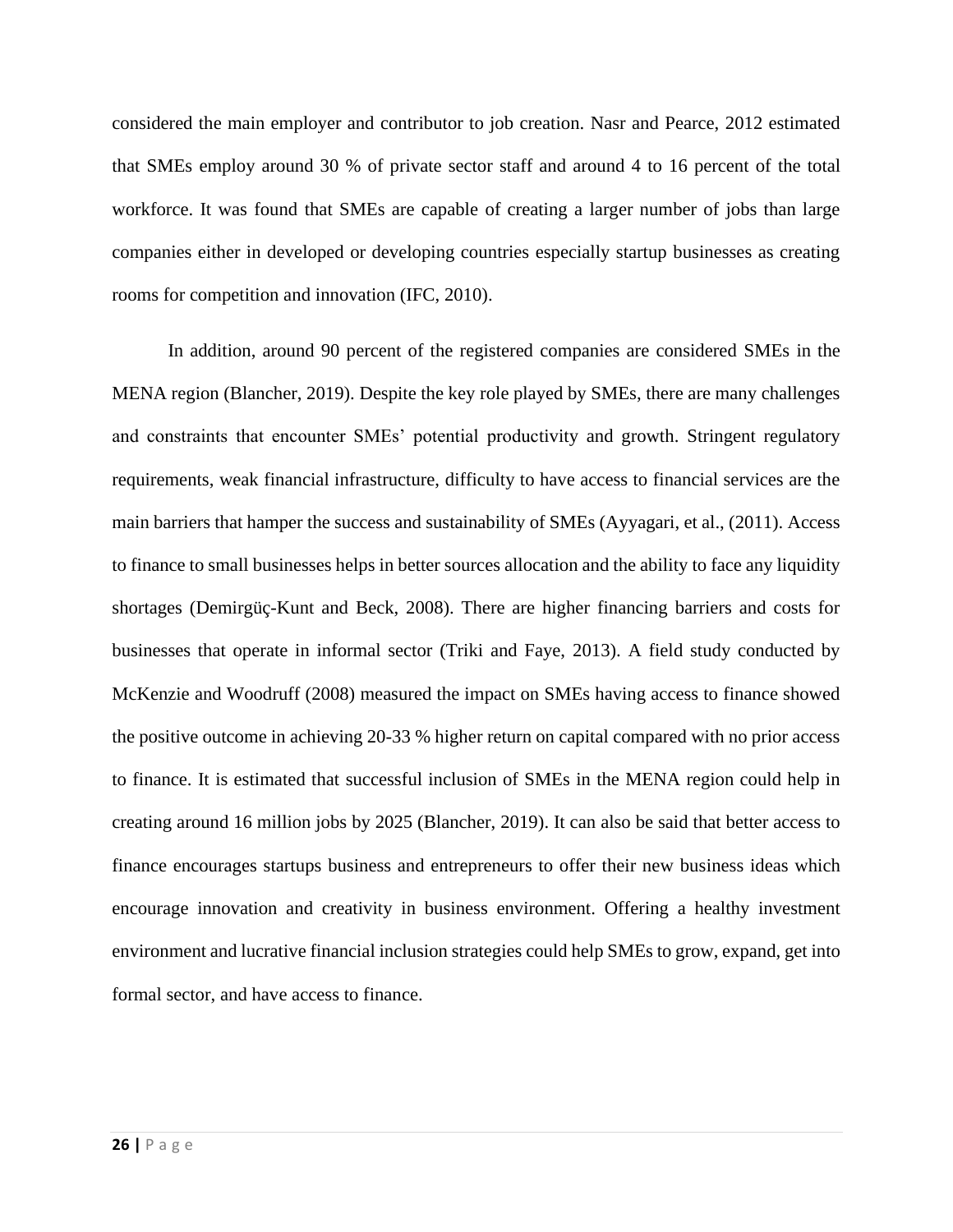#### <span id="page-27-0"></span>2.4.4 Women Empowerment:

Most of women entrepreneurs are found in informal sector where the business has a few numbers of working employees since women's micro businesses are emerged and managed from home (Swamy, 2014). In addition, women face more difficulty in securing finance or access to financial services because of lower ability than their male counterparts in providing collaterals because of discrimination in inheritance in many communities due to cultural norms (World Bank, 2012). Moreover, women are encountering more problems in terms of the legal framework (World Bank, 2012) that women have less ability in owning, inheriting, or managing collaterals in different cultural and legal contexts. Swamy (2014) showed that women are better in terms of resources utilization and maximizing utility while women empowerment could be achieved through financial inclusion. In a study conducted by Swamy (2014), it was found that household income witnessed a growth of 8.4 % after a woman has access to finance. By offering microfinance credit to women, they can contribute to economic growth by being an effective member in terms of decision making process as well as owning and running their businesses through formal financial system.

#### <span id="page-27-1"></span>2.4.5 Financial Stability:

In reaction to the 2008 global financial crisis, a consensus has emerged for the need of having a more stable sound financial system by imposing reforms and policies in the global financial system (Khan, 2011). It is argued that there is a correlation between financial inclusion and financial stability where G-20 advocated universal assurance to support financial inclusion (Awad and Eid, 2018). Financial stability could be attained through inclusive financial system which urges financial institutions to diversify its operational risks among broader number of clients. According to Khan (2011, p1), "The developments in the recent years have ensured that the pursuit of financial inclusion and the pursuit of financial stability are no longer policy options but policy compulsions". Moreover, the trust in the financial system happens when there is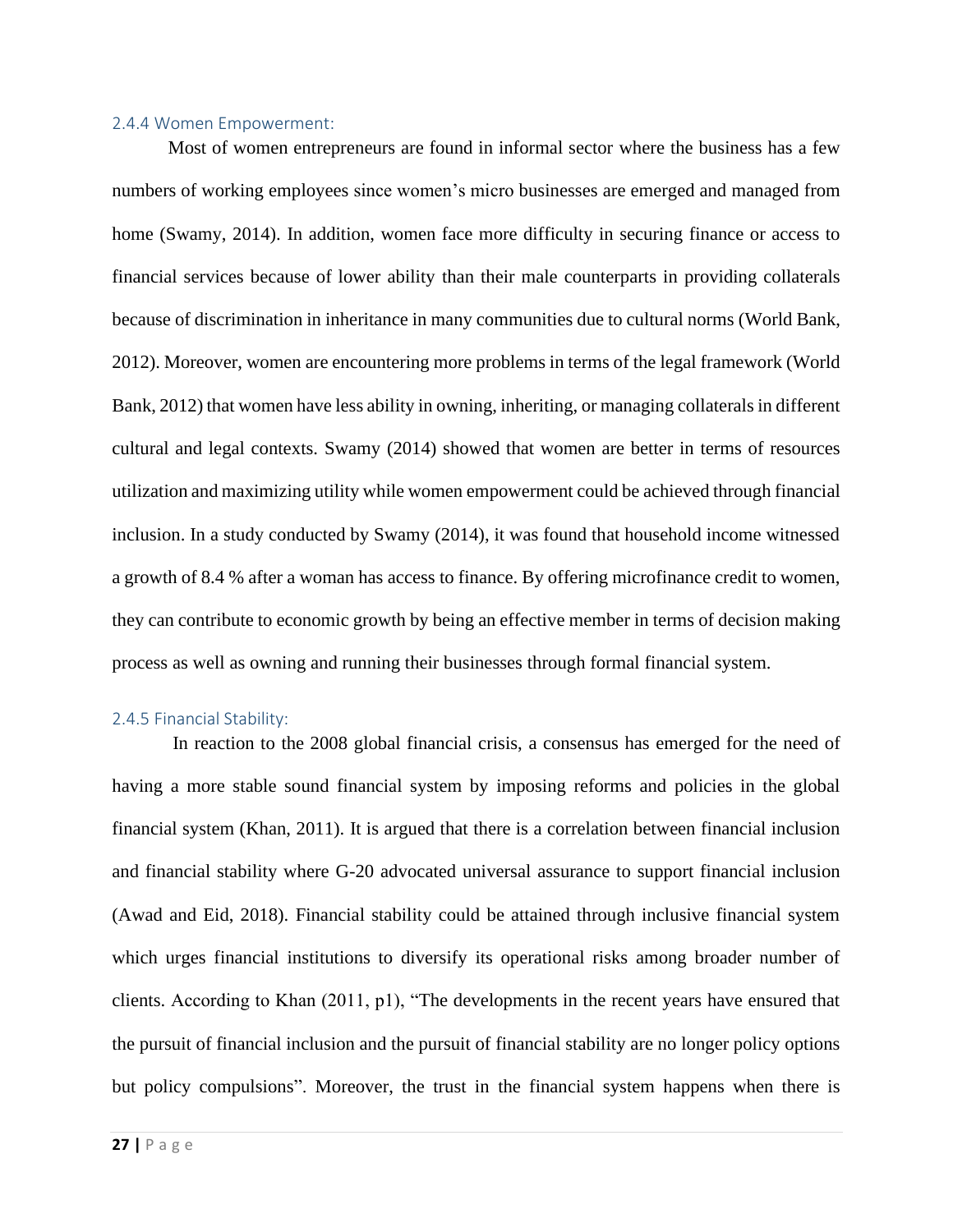financial stability that appeals to households and companies to accumulate savings and extends credit because of the mutual trust resulted from the soundness of the financial system (Khan, 2011). In addition, Christine Lagarde (2016) emphasized the positive outcomes of access to financial services and financial stability. On a macroeconomic level, financial inclusion could be a catalyst for the role of the Central Banks of embarking on financial stability. The first dimension is that increasing number of the user of the formal financial system will increase national aggregate savings as well as increasing the bank's clientele base of depositors. Mehrotra and Yetman (2015). Besides, the resilience of financial institutions is on an upward trend with the increase of depositors' savings. Another important finding of the impact of financial inclusion is the potential stability of financial institutions during crises. The rationale behind that is low-income households are inclined to hold their savings with less probability of withdrawal either in good times or even in financial crises because of the confidence in financial institutions. After the global financial crisis, it was found out that the percentage of deposits withdrawal was way less in economies that have a high level of financial inclusion (Khan, 2011, Han and Melecky, 2013).

Another perspective for the relationship between financial stability and financial inclusion is the bank's ability of credit portfolio diversification. In response to higher financial inclusion, more households and enterprises are shifting to formal sector and resorting to applying for credit loans from financial institutions. Increasing the number of client's who are getting loans is a positive factor for banks as it is considered a diversification of loan portfolio across a larger number of clients. In addition, SMEs especially new enterprises and entrepreneurs are found to be less likely to default in honoring it loan commitments which assure banks of lowering its Non-Performing Loans (NPLs) (Morgan & Pontines, 2014). Financial regulatory bodies and Central Banks need to set prudential rules and regulations that assure a smooth and convenient for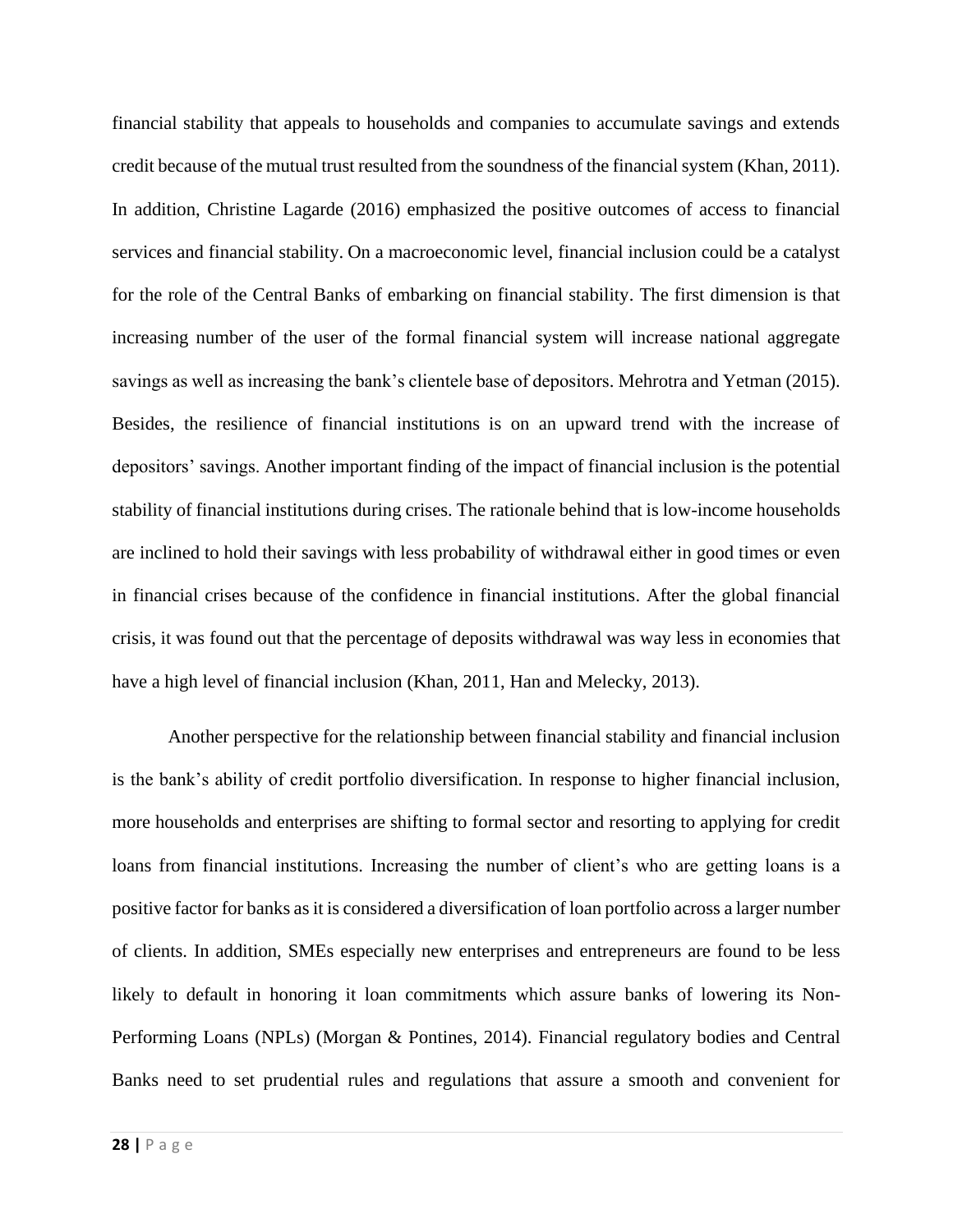individuals and firms transition shifting from informal economy especially with no prior credit history or potential unknown sources of deposits.

#### <span id="page-29-0"></span>2.5 International Experiences of Achieving Financial Inclusion:

It is pivotal to learn about the experiences of other countries in promoting financial inclusion. The successful international experiences could help in approaching and drawing learnt lessons and from those successful experiences and how other countries could replicate different dimensions in other countries. Three successful models of Kenya, Malaysia, and India are to be discussed and analyzed.

#### <span id="page-29-1"></span>2.5.1 Kenya: Financial Technology Example (M-Pesa)

The literature discussed the role of financial technology as an integral part in reinforcing having inclusive financial system. Kenya is regarded one of the successful countries of achieving higher financial inclusion through (M-Pesa) as an example of financial technology solutions. M-Pesa is a mechanism for doing money transfers through a mobile application that was launched in 2007 and its impact was reflected in increasing the number of Kenyan users to record 8.5 million with total number of transaction worth USD 3.7 billion in 2009 (Mbiti and Weil, 2015). M-Pesa has created a momentum in Kenya that there is a noticeable growth in terms of remittances transfer, savings schemes, and created good diversified solutions for small businesses. It is important to understand the mechanism and philosophy of M-Pesa. The main theme of M-Pesa is that Kenyan citizens can deposit money, execute transfer, honor payments, and withdraw money through retail stores upon presenting national identification card (Mbiti and Weil, 2015). M-Pesa could offer different advantages in the households and small business levels (Jack and Turi, 2011). M-Pesa is offering convenient payment mechanism for different services and utility bills. Different institutions such as hospitals, schools, and retail stores accept payments through M-Pesa that expanded the scope of M-Pesa from a transfer solution into a full-fledged payment mechanism. In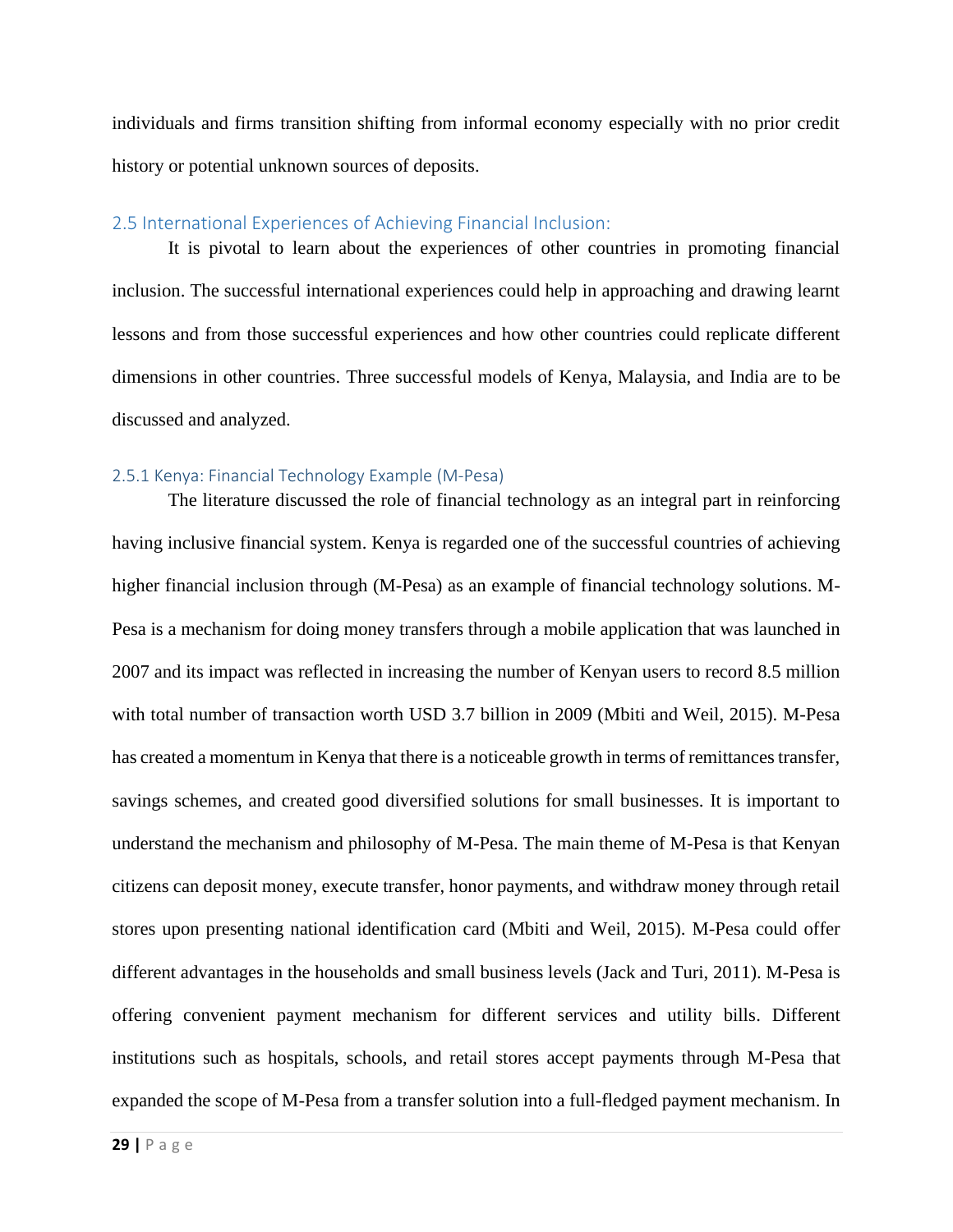addition, M-Pesa gives the opportunity for individuals and businesses to accumulate their savings without being subject to loss or theft. Also, M-Pesa opens the chance for attracting different groups who operate and work in the informal sector by offering them less risky payment and saving schemes. It can be said M-Pesa money transfer had a great impact on Kenya's financial inclusion strategy.

#### <span id="page-30-0"></span>2.5.2 Malaysia: Regulatory and Legal Reform Example

Malaysia is considered as inspiring story when it comes to achieving financial inclusion where 92 % of adult populations are having and actively using the different array of financial services of savings, loans, and payment solutions (Martinez, 2017). In addition, 70 % of the adult workforce are actively investing their savings in mutual funds. It is worth mentioning that Malaysia is one of the few emerging countries that did not experience banking crises like the other Asian countries in the 1990s as it followed an economic policy based on achieving financial inclusion and financial stability which are "compulsory policies" after the 2008 financial crisis (Khan, 2011). According to Martinez (2017), to realize success in terms of accomplishing inclusive financial system, Malaysia embarked on a great plan that depends on certain factors:

- Consolidation of banking sector where banks are merged or acquired which led to having less number of banks in order have sound financial institutions that are capable of competing and offering a wide tailored array of financial services.
- Introducing a national payment system that helped in reducing cash based transactions
- Presenting the policy and procedures for "Basic Banking Services" that sets the rules for offering banking series for low- income groups. The main features of "Basic Banking Services" are no minimal balance is required to open current account, banks are entitled to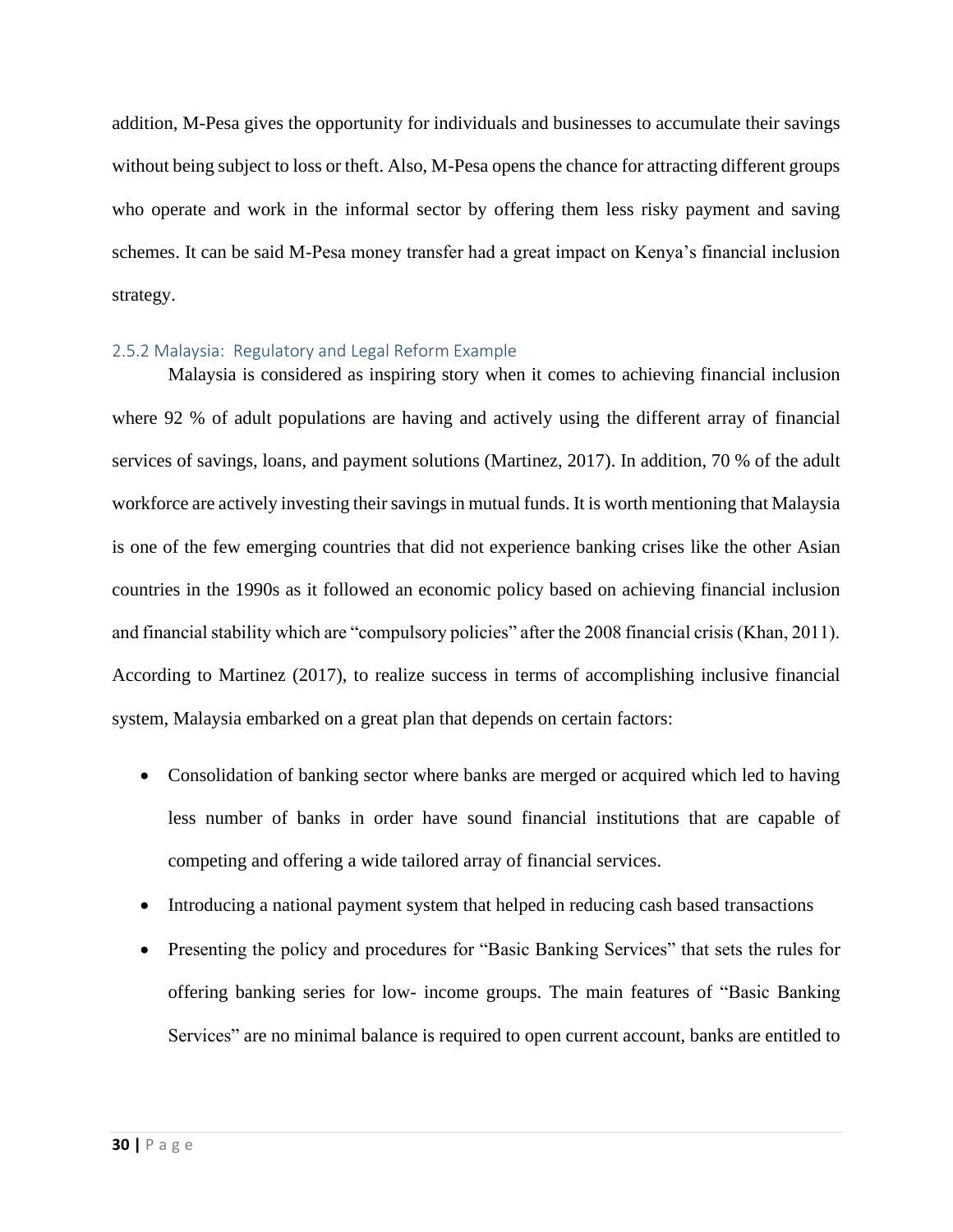offer interest at the saving accounts, and there are no book keeping fees or commission for that type of accounts.

- Expanding the spectrum of tailored financial services and Islamic Finance products
- Introducing "agent banking model" to promote the usage of financial technology solutions

Malaysia tried to bridge the gap by addressing the supply and demand side barriers by offering policies that could help to accomplish financial inclusion. By offering "Basic Banking Services" by Bank Negara Malaysia (BNM), supply side barriers of the lack of collateral and high minimal balance requirements are tackled because banks offered financial services at an affordable cost for less fortunate groups (Martinez, 2017). In addition, the implemented policies offered a solution for one of the supply side barriers that coincide with financial infrastructure by offering" agent banking model" and establishing "national payment systems". As many authors argued that low level of financial literacy is a main driver for financial exclusion, Malaysia introduced a plan to increase level of financial knowledge among different users of financial services. The financial education campaigns were led by BNM where commercial banks are entitled to offer a detailed explanation for the customers about the different financial products and the different associated risks.

As part of the second reform phase in 2012, Malaysia introduced "Agent Banking" (AB) initiative (Martinez, 2017). The main philosophy of AB is that financial institutions could do partnerships with retail stores and post offices to offer some financial services for the nonusers of financial services on behalf of financial institutions where banks do not have a presence in those remote areas. Financial services offered by AB could be offering to clients the payment of different utility bills, loan installments, and doing transfers. The AB mechanism achieved its mandates by attracting different informal segments to use formal financial service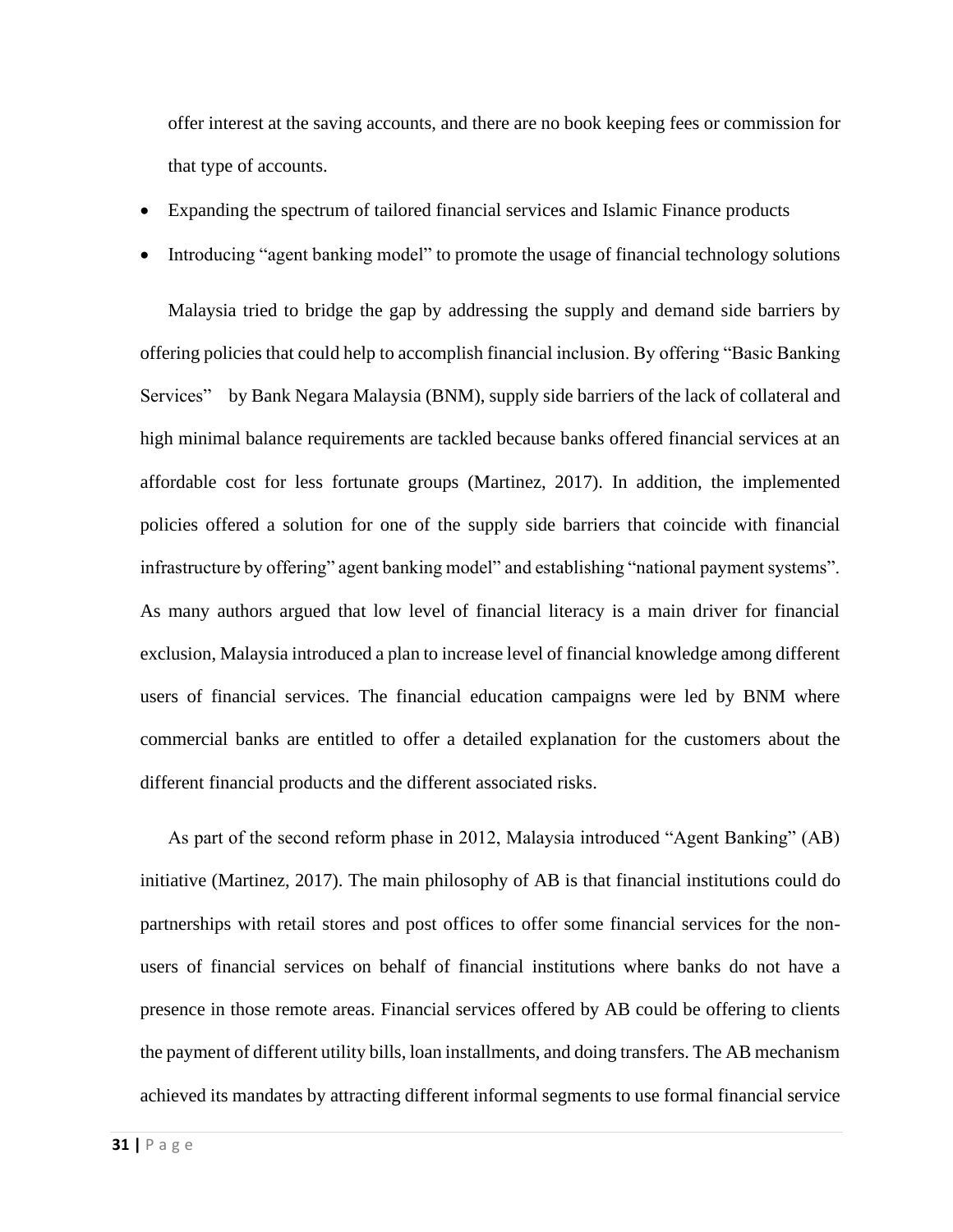without the presence of banks in addition to increasing the profits of Abs. Malaysia sets an impressive example of the successful implementation of financial inclusion strategies by offering innovative policies such Abs and "Basic Banking Services" to encounter different supply side barriers.

#### <span id="page-32-0"></span>2.6 Conclusion:

Although there is a growing literature about the financial inclusion for different societal segments of households, women, entrepreneurs, small businesses, more literature is needed to tackle the demand and side barriers, and address the role of the government alongside its policy maker's arms in supporting financial inclusion especially in developing countries. The literature focuses primarily on the accessibility to finance with less emphasis on the other parameters that affect the level of financial inclusion such as the quality of financial services or the borrower's usage patterns. Moreover, there is a literature gap about considering the financial inclusion in Egypt, especially it is considered a new research topic in the Egyptian context, in terms of barriers and the recent developments with regards to promoting it in Egypt from policy makers to offer the tailored needs of the financially excluded groups of individuals and businesses.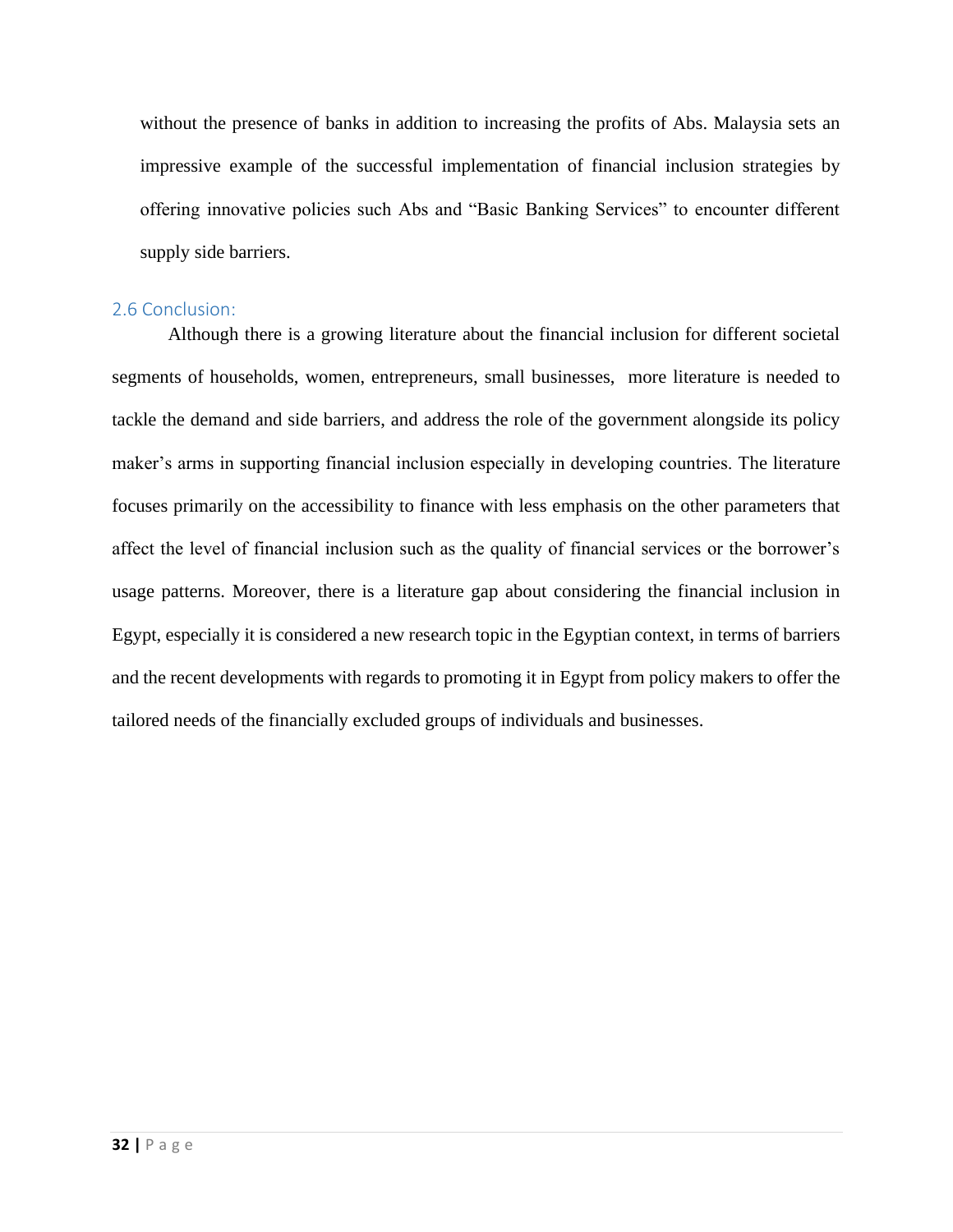## <span id="page-33-0"></span>Chapter Three: Conceptual Framework:

#### <span id="page-33-1"></span>3.1 Theoretical Framework:

This study aims for identifying the different dimensions of financial inclusion in Egypt in terms of the barriers for individuals and businesses, and the policies that were implemented recently. Moreover, to analyze the ongoing initiatives and policies launched by different regulatory bodies to include households and SMEs into the financial system by encountering the barriers of financial inclusion to achieve Egypt's national strategy.

There has been different studies that approached financial inclusion, the approach used in this study will depend on the World Bank approach that sheds light on financial inclusion strategies (Pearce & Ortega, 2012). The pursued financial inclusion approach focuses on three major dimension which are the accessibility of the different financial services, the mechanism of using the wide array of the financial services, and the quality and soundness of the available financial services. According to IFC (2010, p 8)," Increasing access to finance can only be successful if qualitative aspects are taken into account". The below diagram below could show or visualize the different dimensions that are closely related to the inclusive financial system.

The first and the most pivotal word is "access" which means the ability of the financial services' users to reach the financial intermediaries in a convenient way (World Bank, 2012). There are various obstacles that encounter financial intermediaries of offering or reaching the less fortunate groups in the remote or disconnected areas. The second parameter is "use" which measures the frequency or number of transactions performed by users of financial services. The third factor is "quality" which touches upon the quality of the financial services and its convenience for the users in terms of time and cost.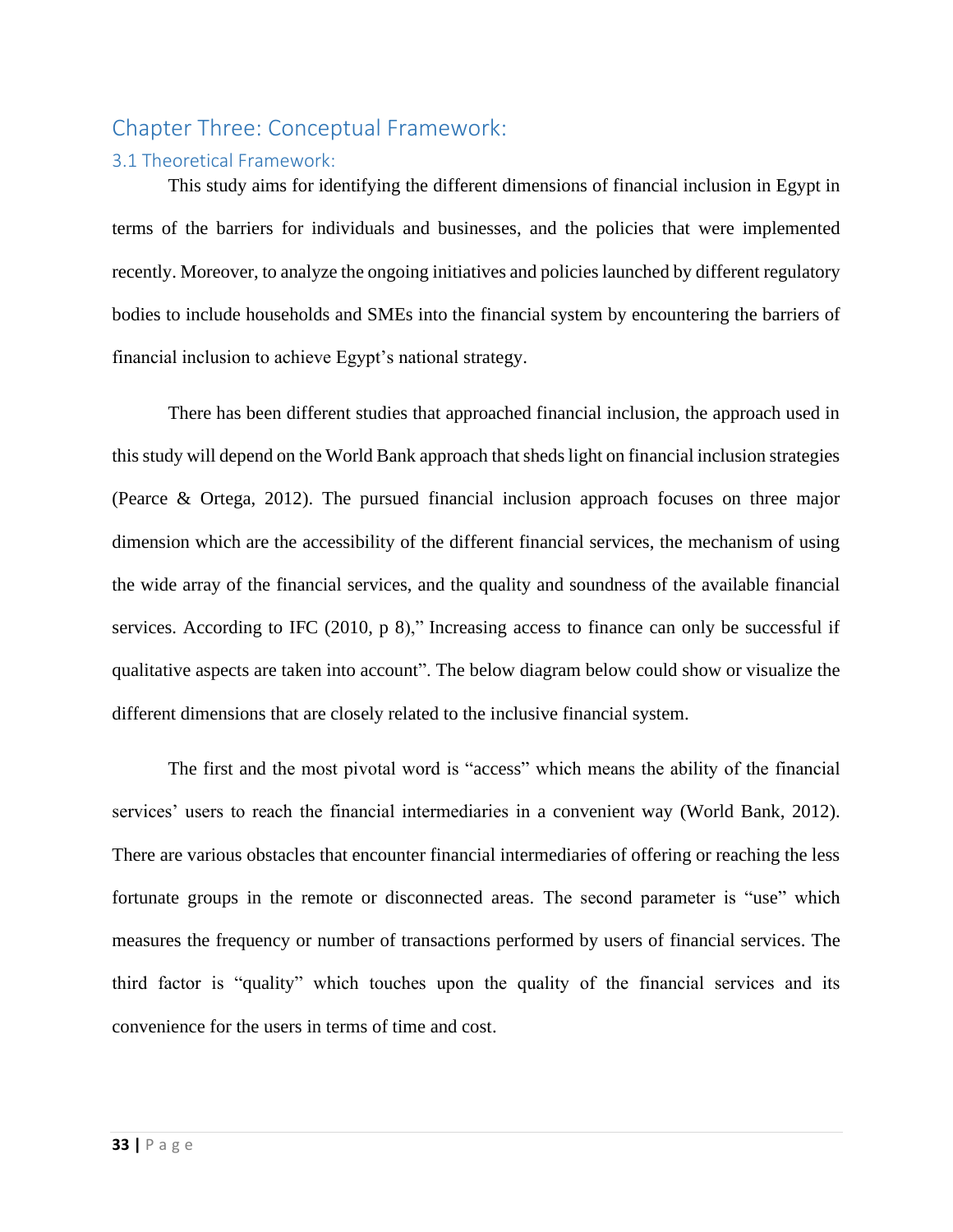The approach used by Pearce & Ortega (2012) is reasonable because it addresses the financial inclusion from qualitative aspect rather than just focusing on the quantitative dimension in terms of the number of the financial intermediaries; it goes beyond this as it tries to identify the different intangible factors related to financial exclusion. Inclusive financial system does not focus only about the number of financial access points, but it attempts to foresee and analyze the users of financial services, their level of satisfaction of the quality of financial services, and see the roots and motives that let other societal segments to avoid using financial services. The conceptual framework attempts to include the different stakeholders involved in financial inclusion represented in financial institutions, the users of the financial services, in addition to the regulatory and supervisory entities that could work in articulating effective strategies to bridge the gap between the supply and demand barriers to achieve the ultimate goal of reinforcing financial inclusion in Egypt.

#### <span id="page-34-0"></span>3.1.1 Individuals and SMEs financial inclusion:

The level of inclusive financial system varies across the globe where more discrepancy exists in developing economies. It is imperative to highlight the role of SMEs in different economies in terms of job creation, and financial stability, but the positive impact or growth of SMEs is hampered by unsustainable growth due to barriers of finance (Ayyagari, et al., (2011). Despite the importance of SMEs, they encounter many challenges when it comes to finance especially in emerging markets where the finance barriers for SMEs are higher than their counterparts from large firms (IFC, 2010) as a result of the discrepancy between the finance needs of SMEs and the supply of financial services. According to Blancher (2019, p 3), "SMEs in the Middle East have the largest gap in financial inclusion in the world". It is vital to highlight that is estimated that one percent increase in SMEs credit leads to one percent decrease in unemployment in the MENA (Blancher, 2019). It is important to differentiate between SMEs that operate in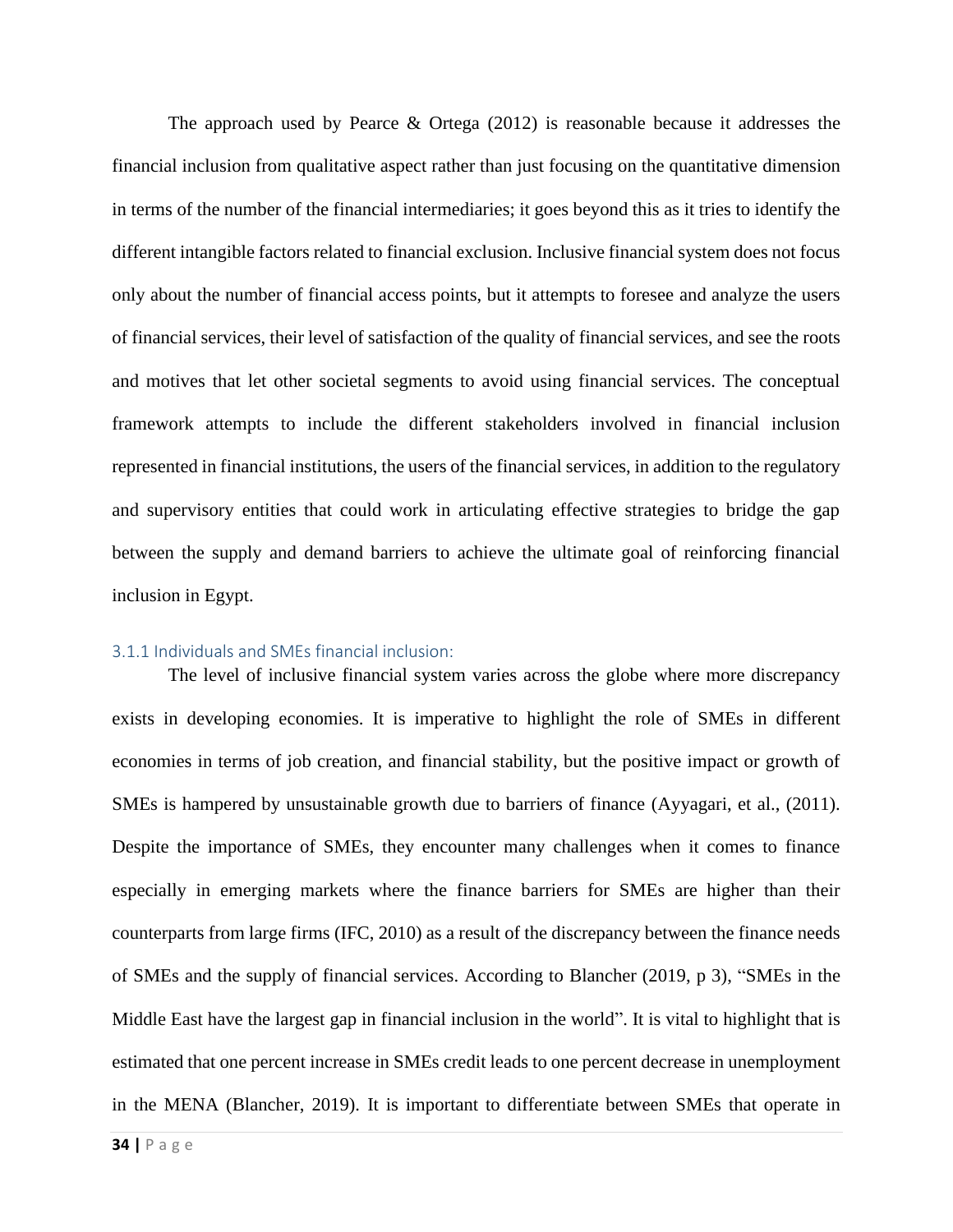formal sector and informal sector where it is much feasible to reach formal SMEs through banks while informal SMEs could be reached through Micro Finance Institutions. In addition, the inclusion of SMEs would happen in the well-developed financial markets.

According to IFC (2010), the Financial Inclusion Experts Group (FIEG) provided certain policy recommendations for G-20 to promote SMEs financial inclusion which are:

- Developing countries should establish policies that create healthy environment for SMEs through:
- Enhancing the infrastructure of financial information, overhaul of the regulatory and legal setup, establishing support inter-governmental bodies, offering capacity building to financial institutions
- Establishing a platform that is entitled with collecting data about SMEs finance across different countries.
- Establishing a "global funding platform" that works in creating bilateral cooperation between emerging economies to offer incentives for SMEs, technical assistance, and offering sustainable financial services for SMEs.
- Designing "Global SME Finance Forum" that works on sharing the best practices and successful experiments of countries in offering solutions to SMEs financial inclusion.

#### <span id="page-35-0"></span>3.2 The role of Government and policy makers in advocating financial inclusion:

In order to build, enhance, develop inclusive financial system to reap the benefits of financial inclusion, the government as a policy maker should address the deep roots of financial exclusion symptoms and failures (World Bank, 2014). The different public policy makers should articulate national strategy that touches upon market regulations, legal framework, and financial market infrastructure, financial awareness and education, and protection of the rights of lenders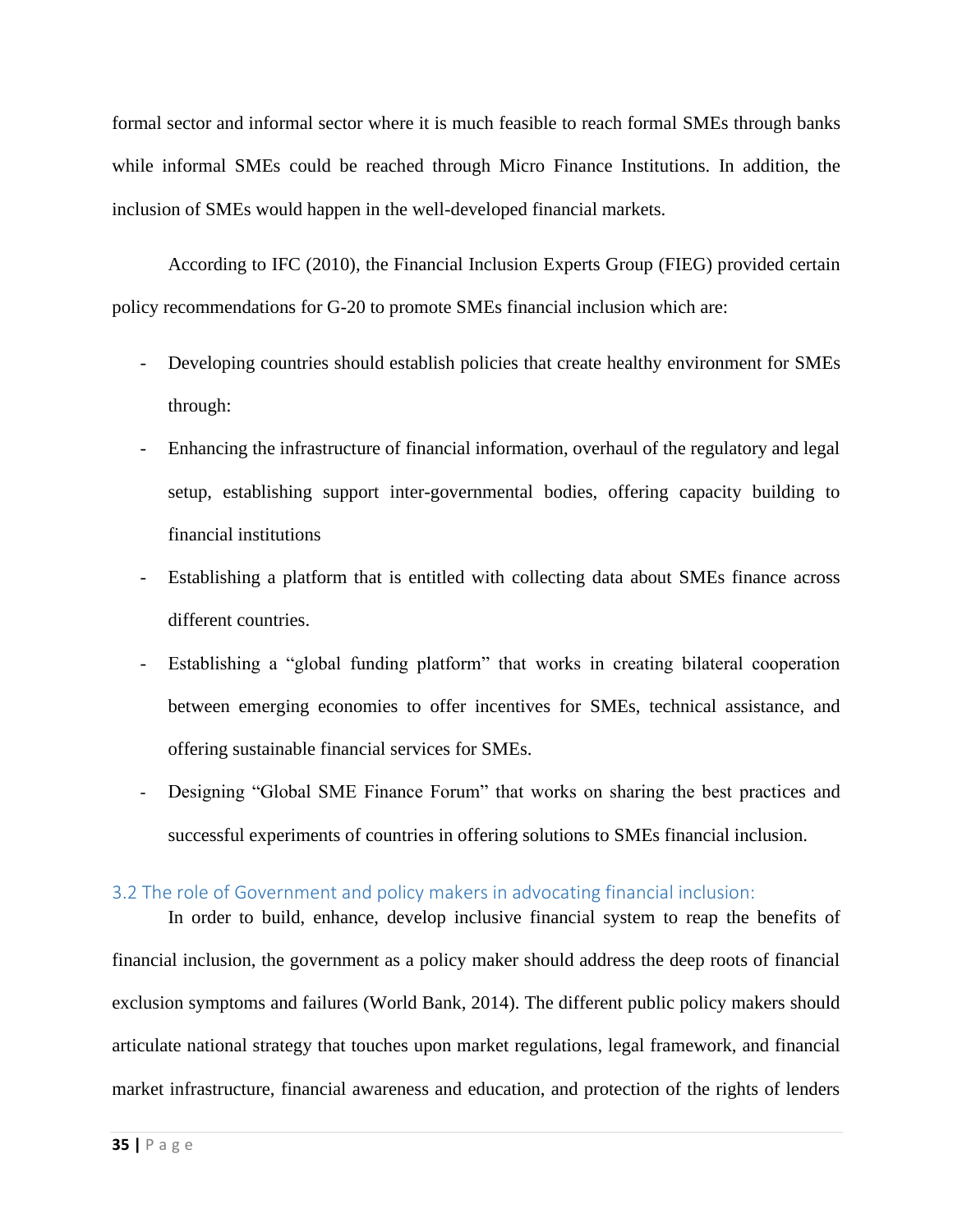and borrowers to be able to measure the positive outcomes of financial inclusion. Pearce and Ortega (2012) defined financial inclusion strategies as "road maps of actions, agreed and defined at the national or subnational level that stakeholders follow to achieve financial inclusion objectives". The implementation of financial inclusion national strategy should work and be based on addressing the different stakeholders of financial services, the current level of financial market's development, the financially excluded groups, the informal sector, the entrepreneurs in general and female business women specifically.

There are multidimensional roles for regulators of the financial markets that include central banks, ministry of finance, and regulators of non-banking financial services in building inclusive financial system (IFC, 2010; World Bank, 2014). The first mandate for regulatory bodies is to create lucrative legal and regulatory framework that enables financial institutions of offering convenient access to financial services for households and small businesses. The second mandate is reducing market imperfections and enhance market infrastructure through offering convenient payments channels, and reduce the transaction costs. The third mandate is a government intervention to help financial institutions with respect to capacity building of financial intermediaries to offer financial awareness and literacy among individuals and SMEs.

In response to such challenges and barriers, Egypt has taken many stimulating policies, initiatives, steps to achieve higher rate of financial inclusion towards achieving Egypt's Vision 2030 where financial inclusion comes as integral part of the vision as a national priority (Nasr et al., 2018). In addition, financial inclusion could support Egypt in achieving inclusive growth, enhancing the lives of less fortunate groups, and better women empowerment (CBE, 2018). To implement such important mandate, the different financial decision maker's represented in Central Bank of Egypt, Ministry of Finance, and Financial Regulatory Authority are working collectively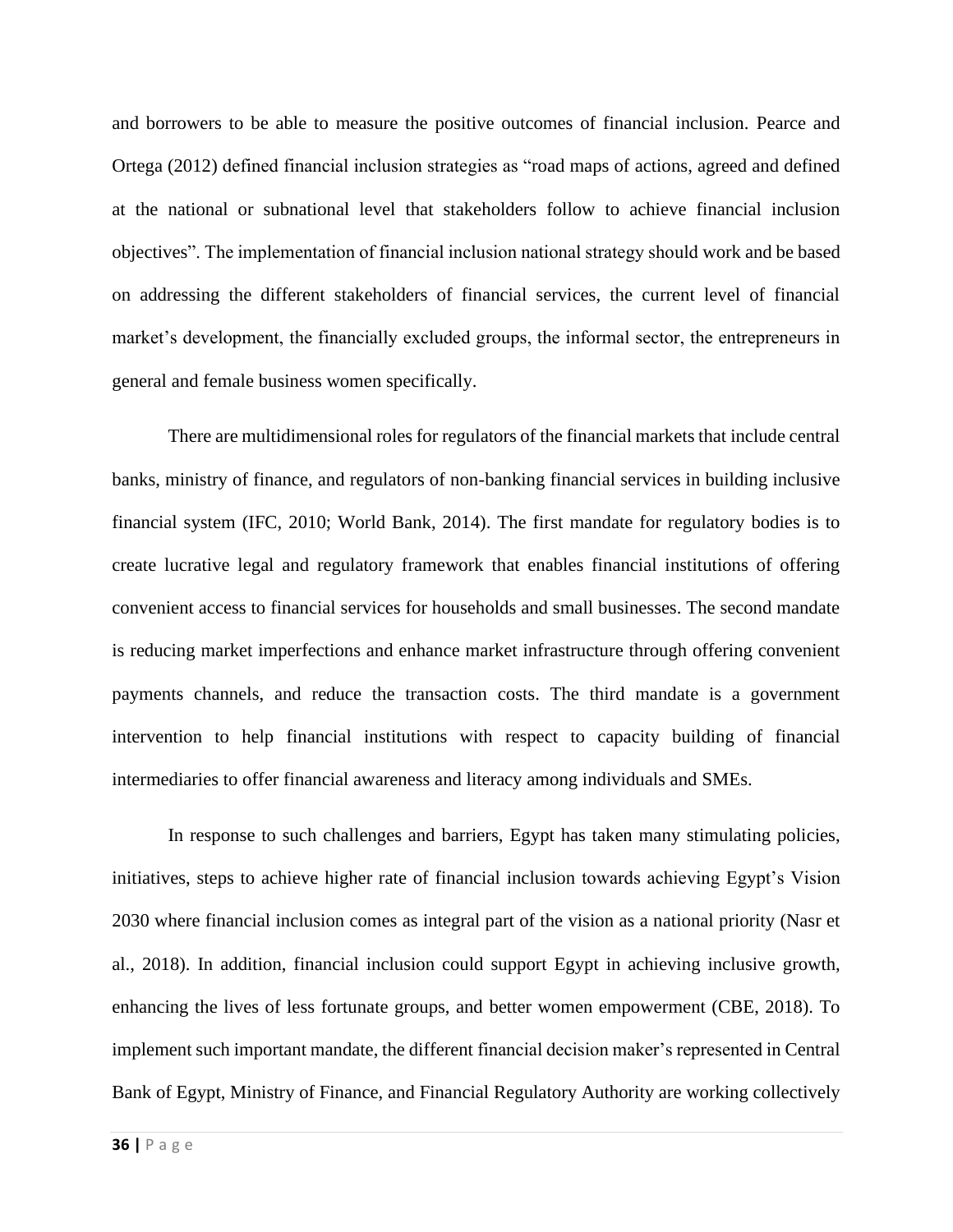to adhere with the national strategy of FI to move towards more cashless society and enhance electronic payment services. It is obvious that institutional overhaul is needed to support financial inclusion. The two main pillars of Egypt's national strategy are strong financial infrastructure backed by sound regulatory entities and investing at the new financial technology channels.

### 3.3 The application of Conceptual Framework on the Egyptian Context:

Below diagram shows a representation for the conceptual framework for this research



Figure 2: Conceptual Framework

Source: Researcher's Analysis grounded on World Bank (2012), World Bank (2008) Develop

To conclude, financial inclusion is placed as an important part of Egypt's SDGs in the economic dimension. The research shows that realizing inclusive financial system could be primarily driven by the collective efforts of the regulatory bodies in terms of offering prudential legal framework, enhancing market structure and better strategies of market development.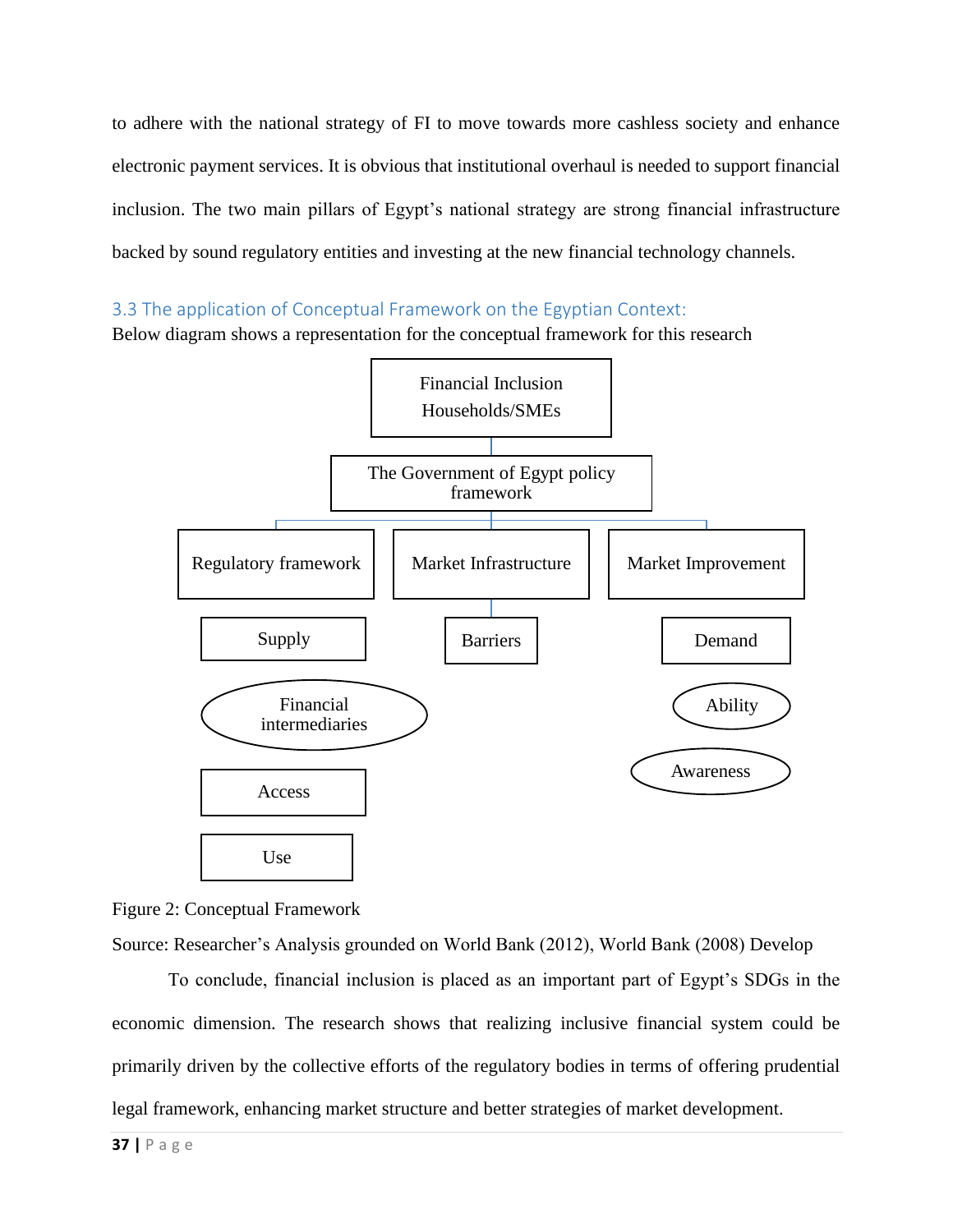# Chapter 4: Egypt's Experience of Financial Inclusion 4.1 Egypt's Financial Market Structure

To understand the status of financial inclusion in Egypt, the starting point should be identifying and analyzing the structure of financial market and its constituents. The regulatory bodies of financial markets in Egypt are Central Bank of Egypt (CBE) and Egyptian Financial Regulatory Authority (FRA). CBE is supervising all commercial and specialized banking institutions with main mandates that include over sighting, regulating banks in addition to setting monetary policy. FRA was established in 2009 and it is the regulatory body for all non-banking financial services in Egypt which include investment banks, stock market, insurance, leasing, microfinance, brokerage, mortgage finance and factoring services (FRA, 2019).

According to Alshyab et al. (2018, p 7), "Egypt has a bank-based system with assets representing 120% of GDP" and most of the credit extended is directed to governmental bodies such as ministries of Electricity, Energy, and Finance while less percentage of credit is directed to private sector including SMEs.

Most of the transactions made in Egypt are done through banking institutions rather than non-banking sector. To look further at the banking sector structure, it is important to know that the banking sector has gone through different reform plans executed by CBE since 2003 where many banks went through mergers and acquisitions (Alshyab et al., 2018). The number of licensed banks in Egypt decreased from 52 in 2005 to be 38 banks with more than 3,800 branches by end of 2015 where state banks (National Bank of Egypt and Banque Misr) are market leaders in terms of assets and market share (CBE, 2018). Banks in Egypt have been in good standing in terms of assets growth, Non-Performing Loans (NPLs) and profits since the reform plans in 2003 (CBE).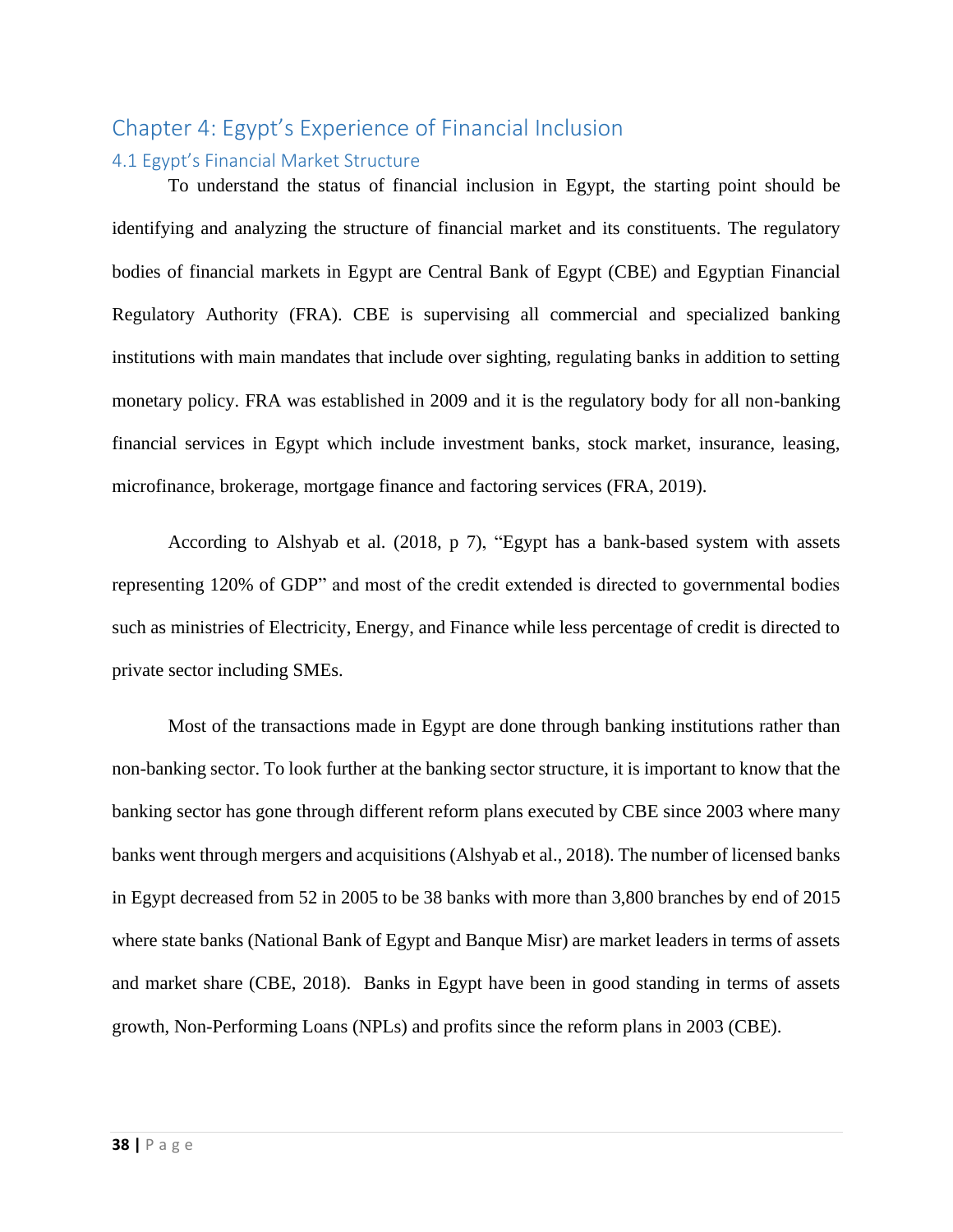In the report titled "Financial Inclusion and Development in MENA" (Alshyab et al., (2018), many important information and data were introduced about the financial sector in Egypt. First, the non-banking services are considered to be less developed or in its development phase recently. Egypt has one stock exchange that has an index for large companies (EGX 30) and another index for SMEs called Nile Index that has witnessed a gradual growth in terms of listed companies since its inception. Second, the number of insurance companies are more than 30 companies where the number of users of insurance schemes are around only 1 percent of population. Third, microfinance agencies are estimated to be around 450 institutions that include banks, private banks, and NGOs that offer tailored loans and credit to households and SMEs. There are new MFI companies that joined the microfinance business recently such as Reefy, Tanmeyah, Tasaheel, and Aman that were established between 2015 and 2018 are considered market leaders in the microfinance market in Egypt (FRA, 2018).

There are other financial institutions which have special nature as state owned bodies such as Egyptian Agriculture Bank, Egyptian National Post Office (ENPO), and the Micro, Small, Medium Enterprises Development Agency(MSMEDA) (Gueguen,2018). ENPO has a high market share for savings of low -income classes since it is accessible in rural and remote areas. MSMEDA used to be an independent institutions, but it became under the supervision of the Ministry of Trade and Industry recently with it main mission of giving hand to SMEs in terms of access to finance as well as consultations if needed (MSME,2018).

#### 4.2 The status of Financial Inclusion in Egypt:

In Egypt, a huge progress has been achieved towards having inclusive economy and realizing financial inclusion, but there is more plans to take place for realizing higher levels of financial inclusion. There are certain statistics that need to be analyzed and mentioned about level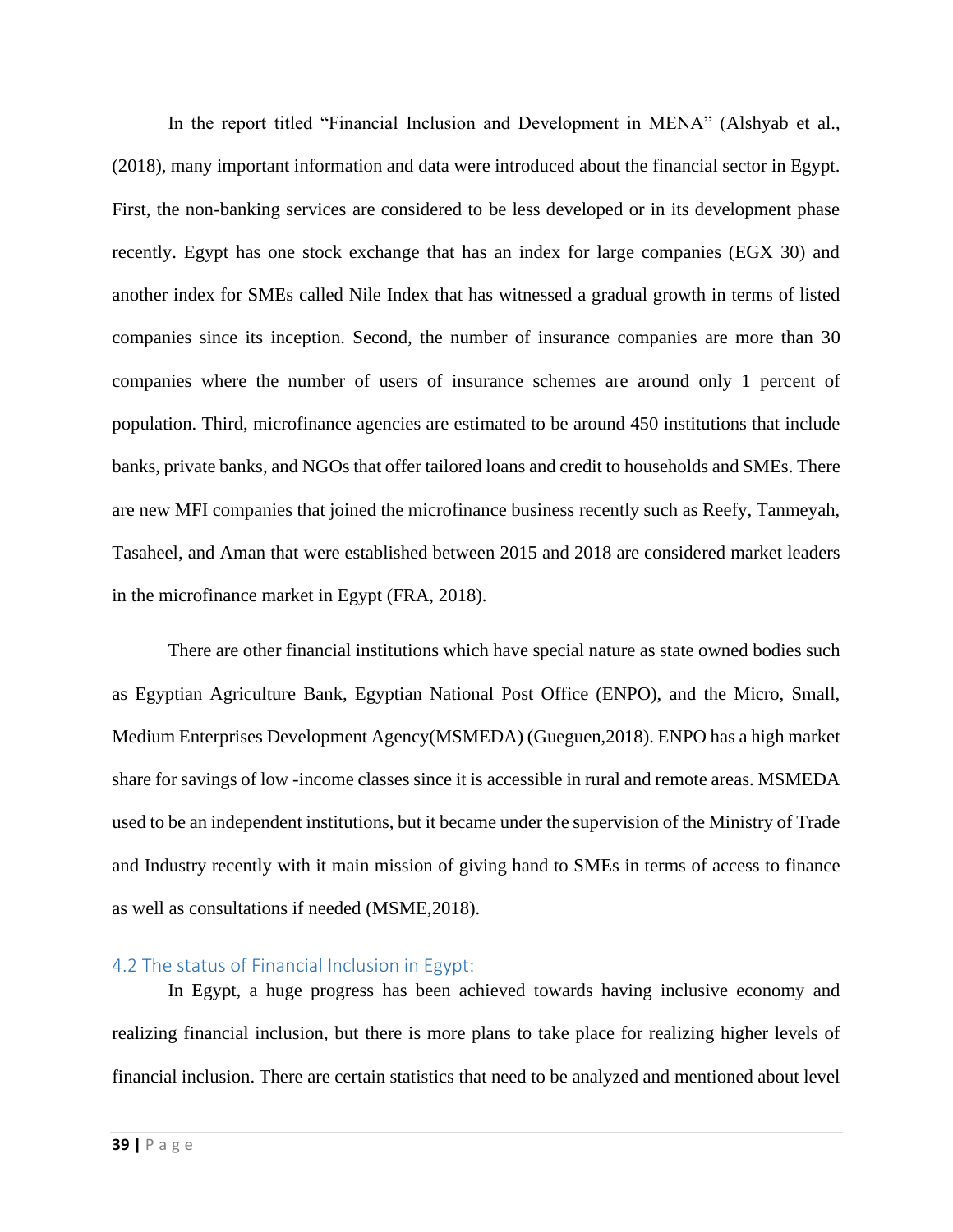of financial inclusion in Egypt to assess the current level of financial inclusion in ground. With regards to SMEs, the informal sector represents around 40 % of Egypt's GDP, and 85 % of SMEs highly depend on informal sources of finance while 40 % of their business transactions are on cash basis (PWC, 2019). According to the World Bank Survey (2016), only 12 % of firms in Egypt have access to finance. According to Nasr et al., (2018), there is around 70,609 Point of Sales (POS), more than 15.9 million debit cards, 32 % of adults have an account with ENPO, while only 10 percent of women have access to financial services. Although public servants as well as cash transfer program beneficiaries are receiving their salaries or benefits through bank cards, there is still passive usage for financial services and incline towards cash and informal transactions. The parallel informal sector exploits many opportunities for increasing taxes revenues, increasing GDP, and achieving inclusive growth in Egypt and "tax evasion in the informal economy hurt public finances and the government's ability to invest in development, infrastructure and essential services such as health, education and law and order" (PWC, 2019, p 2).

### 4.3 Barriers for financial inclusion in Egypt:

As it has been elaborated in the literature review section about the demand and supply barriers of financial inclusion, same barriers do prevail in Egypt. The supply side factors are the barriers that encounter financial intermediaries to offer their financial services to different beneficiaries in an optimal means. The first impediment for financial inclusion is access to financial services, which is related to the capability of financial institutions to offer financial services in alignment with the regulatory framework, and legal environment. Regulatory constraints constitute a major factor where opening accounts requirements such as KYC and minimum balance discourage Egyptians to open accounts (Nasr et al., (2018). The second obstacle is the financial markets deficiencies symptoms such as geographical presence of banks that exist mainly in major cities with total number of branches 3,800 with very limited access in villages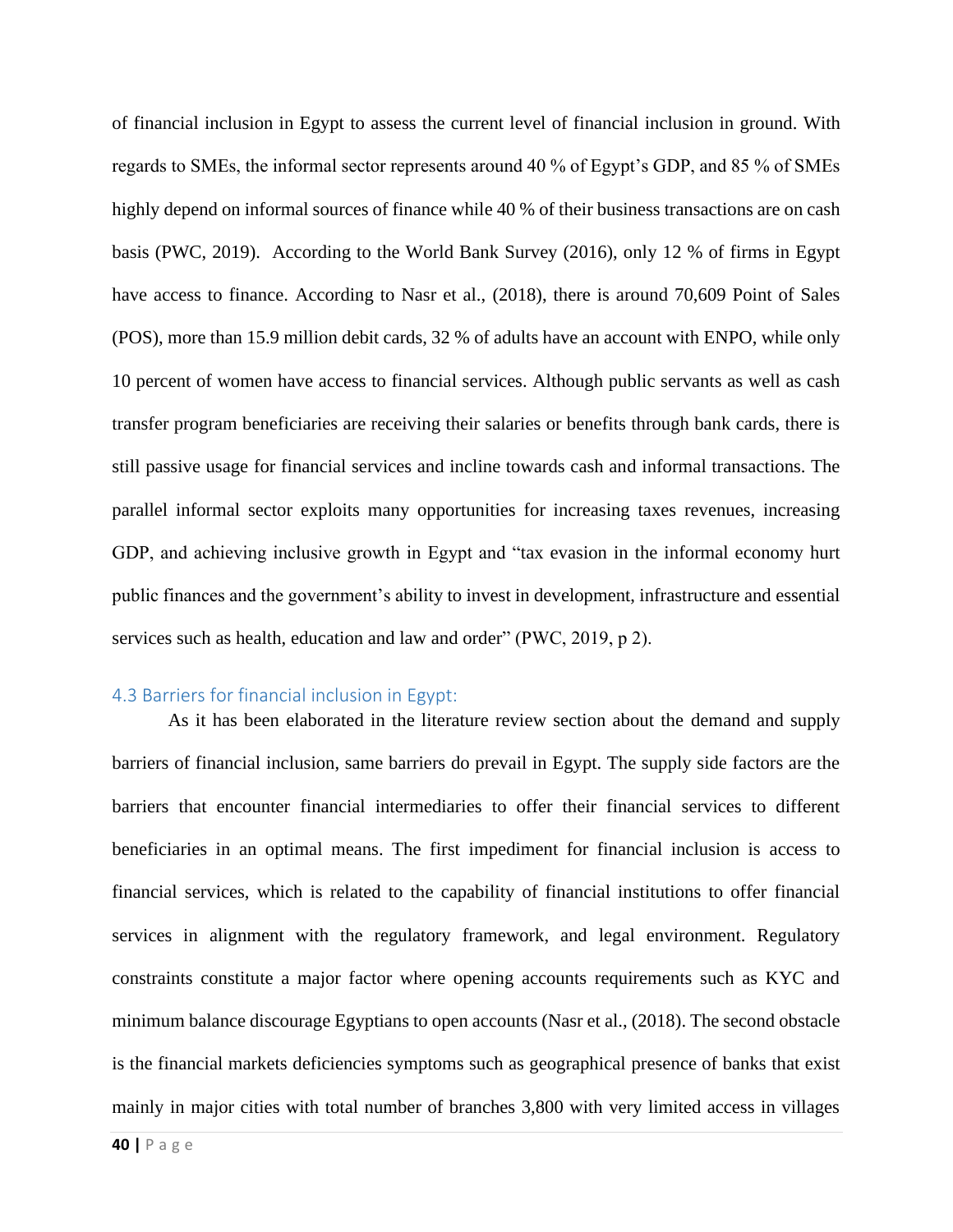except for Agriculture Egyptian Bank that has presence in villages. Another example of under developed financial markets is the lack of stable internet and mobile networks that hampers the growth of using digital payment channels such as mobile banking and e-wallets (Nasr et al, 2018).

Demand side barriers are factors related to the customer's capacity of using financial services. The quality of financial services are meant to offer financial solutions that respond to the needs of the consumers, the level of financial literacy and awareness, and the tailored financial solutions ((Pearce & Ortega, 2012) .The financial inability comes as the first barrier to financial inclusion when there is a fair percentage of people under poverty line who can afford access to formal financial services because of the absence of prior credit history or lack of collateral. Furthermore, there is a common culture and tendency among Egyptians to use cash based transaction**s** because of cultural inherited legacies. For example, many households and small businesses prefer to stay in informal sector to avoid paying taxes which is called "tax evasion" (PWC, 2019). The low level of financial literacy comes as the second demand side barrier where the households or small businesses are not familiar or used to the financial terms, different loan applications, and different financial calculations (OECD, 2013).

#### 4.4 Policy Interventions to promote financial inclusion:

#### 4.4.1 Regulatory and Legal Framework:

CBE Policies for advocating Financial Inclusion:

Monetary policy makers represented in Central Banks should play a pivotal role in endorsing financial inclusion because of the positive outcomes such as financial stability and price stability achieved through having an inclusive financial system (Blancher, 2019) .In 2013, CBE joined the membership of the Alliance for Financial Inclusion (AFI) which has given CBE the privilege to learn and benefit from the international experiences of FI in other countries. CBE has committed in achieving progress in terms of FI that touches upon different dimensions that include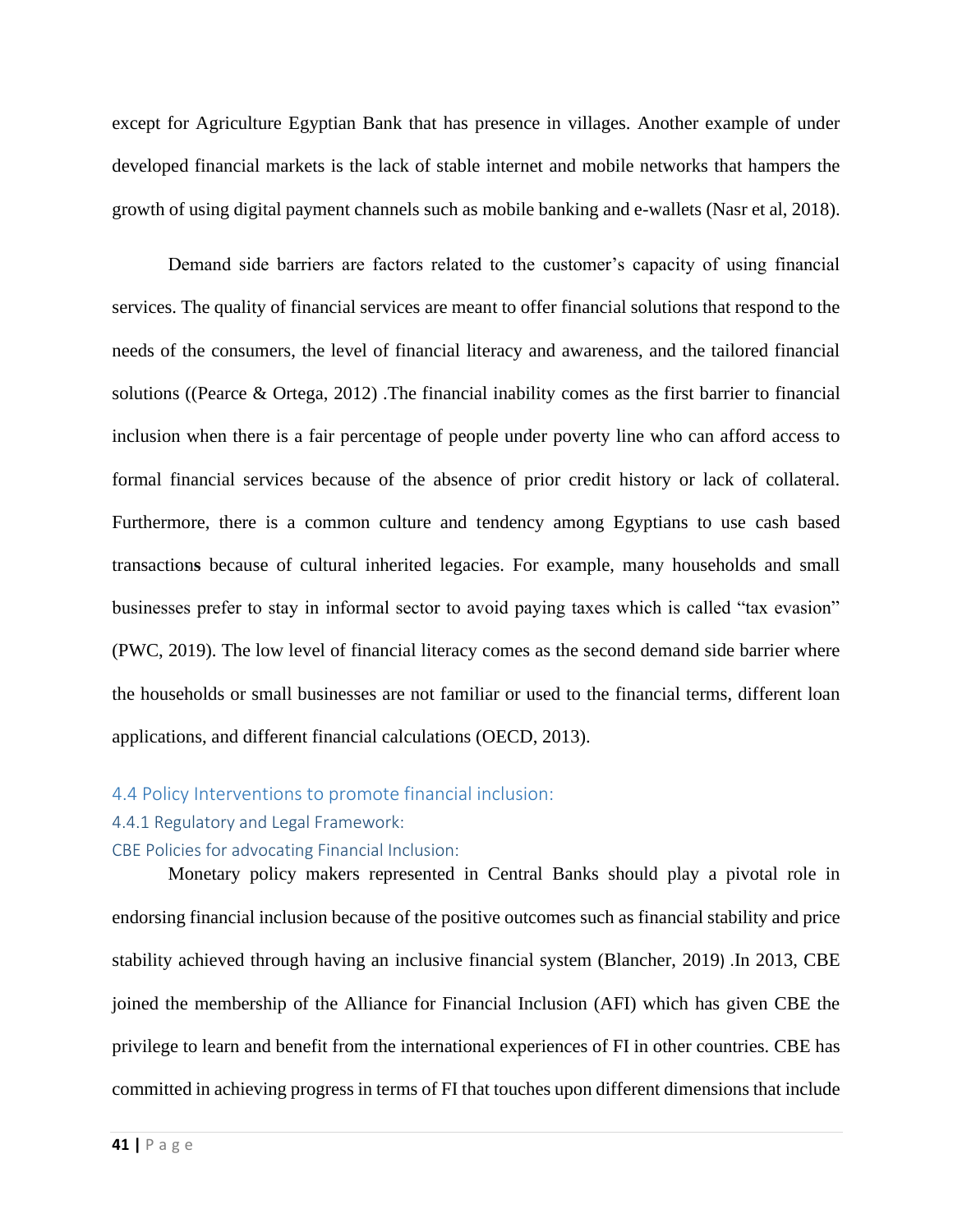e-money, women's financial inclusion, Digital Financial Services (DFS), SME finance, and National Payment Systems (Nasr et al., 2018). CBE issued a recent "Financial Stability Report" in 2018 that explained the different dimensions that were pursued in an attempt to achieve FI. The first step that the CBE made was establishing a financial inclusion unit within CBE where the unit's mandate and role include but not limited to coordinate the FI policies with different stakeholders as well as setting Key Performance Indicators (KPIs) to measure level of FI periodically (CBE, 2018).

Promotion of financial inclusion can be achieved by the governmental bodies by offering incentives for SMEs in terms of reforming the legal and regulatory framework (World Bank, 2014). In order to motivate SMEs businesses to go into formal business and use banks as major source of finance, the CBE established Credit Guarantee Company (CGC) which gives a guarantee to cover potential risks for SMEs businesses for bank's finance especially for enterprises that lack collaterals or prior credit history which smooth the lending procedures. The CGC is owned by CBE and commercial banks and it has extended guarantees worth of EGP 1.8 billion till 2013 (Alshyab et al., 2018). In addition to CGC, the CBE established "I-Score" company that offers credit history for existing clients and add the new borrowers to the credit databases which is very conducive for minimizing credit defaults and identifying clients with no prior credit history.

On the other hand, in 2016, CBE launched a profound initiative to support SMEs businesses especially the informal business by issuing a unified definition for SMEs in terms of sales and capital. According to CBE (2016), SMEs finance initiative, all banks have to dedicate 20 % of its lending portfolio to SMEs by 2020 with subsidized interest rate of 5% and 7% (CBE, 2016). The outcomes of the initiative is very encouraging that the total loans extended to SMEs is EGP 110.8 billion since January 2016 till June 2018 (CBE, 2018).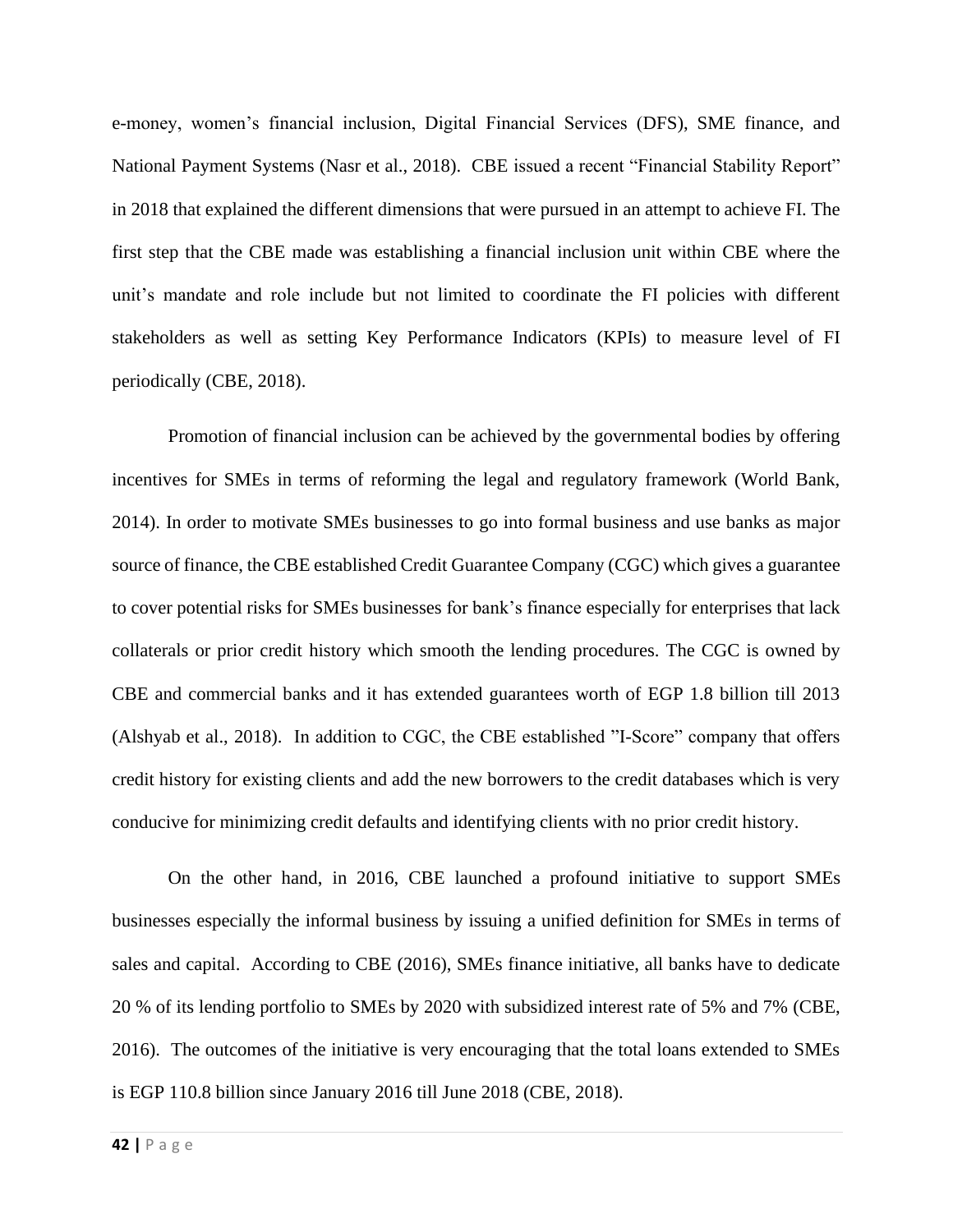| Companies | <b>Existing Businesses</b>     | New Businesses/Start Ups          |
|-----------|--------------------------------|-----------------------------------|
|           | Value of Revenues              | Paid In Capital*                  |
| Micro     | Less 1 Million EGP             | Less 50,000 EGP                   |
| Small     | Sales vary from 1 Million EGP  | From 50,000 EGP to 5 Million      |
|           | to 50 Million EGP              | EGP (Industrial Companies)        |
| Medium    | Sales vary from 50 Million EGP | From 5 Million EGP to 15 Million  |
|           | to 200 Million EGP             | <b>EGP</b> (Industrial Companies) |

Source: CBE (2017), SMEs Definition

\*The paid in capital is used as a definition for startup business for the first year only till the company achieves actual sales.

In the individuals and retail level, the CBE cooperated with the MoF to offer the salaries and different benefits of public servants through bank payroll cards to attract a good percentage of citizens and decrease transaction costs of disbursing salaries in cash. The public servants receive advantages of having access to banks such as applying for personal loans with low interest rates in addition to offering secure payments and less probability of losing cash (Alshyab et al. (2018). Another important initiative that was launched recently to attract individuals who are working in the informal sector is "Aman" insurance policy that offers insurance policy for labor working in temporary jobs. The CBE offered the "Aman" insurance policy throughout the public banks where the insurance scheme offers a bank account for beneficiaries as well as pension fund in retirement. The "Aman" policy is good tool to let individuals in informal sector have access to formal financial services with very low minimum balance requirements that starts from 500 EGP (CBE, 2018).

## 4.4.2Enhancing Financial Market Infrastructure:

As it was discussed earlier that the supply side factors of financial exclusion include financial infrastructure, the CBE urged banks to open mini branches in remotely located areas since one of the reasons for financial exclusion barriers was the financial institutions outreach in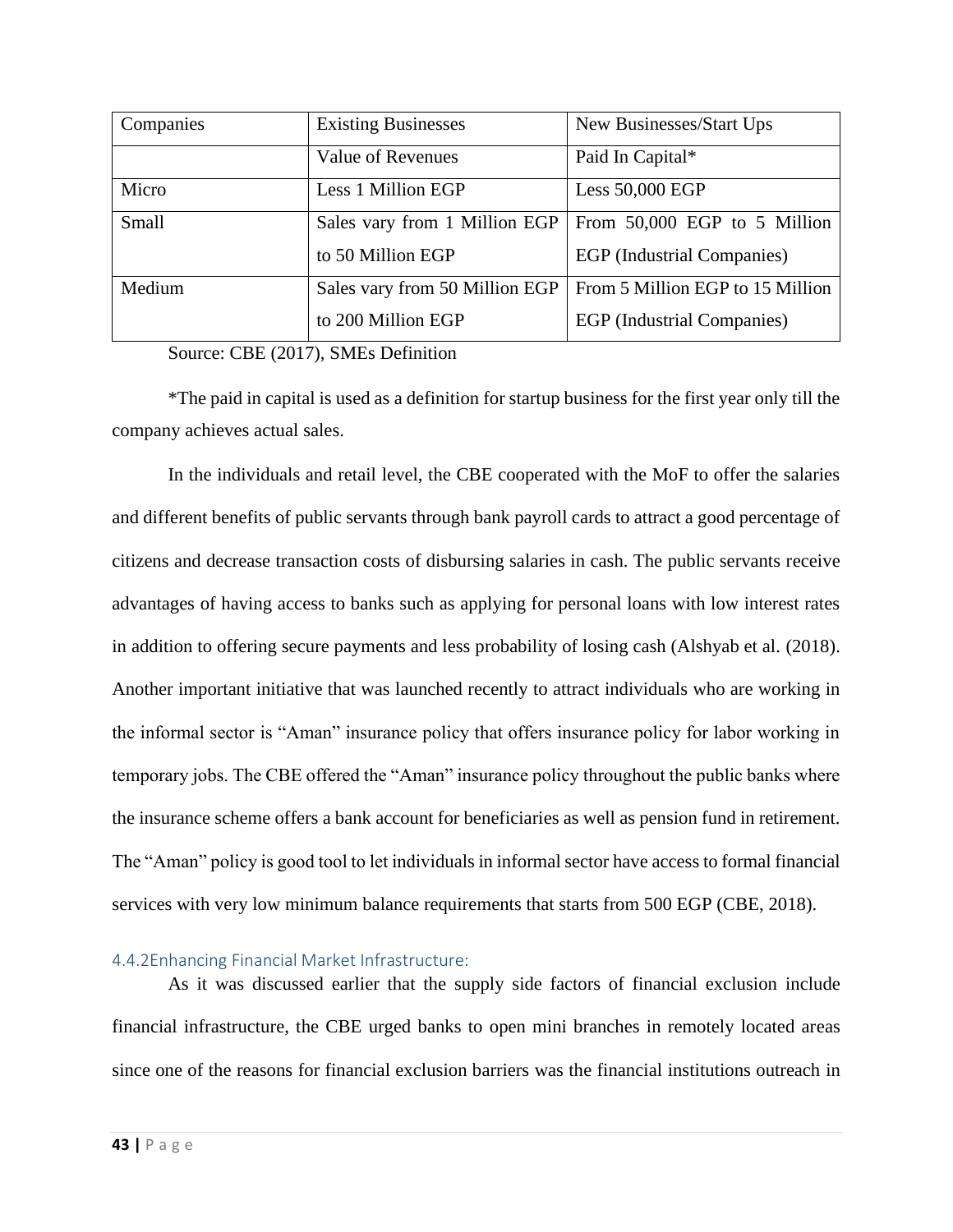such areas. According to CBE, number of branches, ATM, and POS witnessed a great leap between 2013 and 2017 that branches number recorded more than 3,100 and ATMs number recorded more than 11,400 by 2017.





Source: Central Bank of Egypt, 2018, "Financial Stability Report"

In addition, CBE has given a priority to offering new convenient timely secured payment solutions that could attract new segments to FI and offer very safe channels for doing financial transactions between different parties. Payment solutions examples could be ATMs, online banking services, POS, and mobile banking services such as mobile wallets. According to a 2017 CBE report, "Electronic payment services achieves financial stability where financially excluded groups could be reached which decreases financial exclusion since electronic payment services attract new segments and increase the geographical outreach to the remote areas".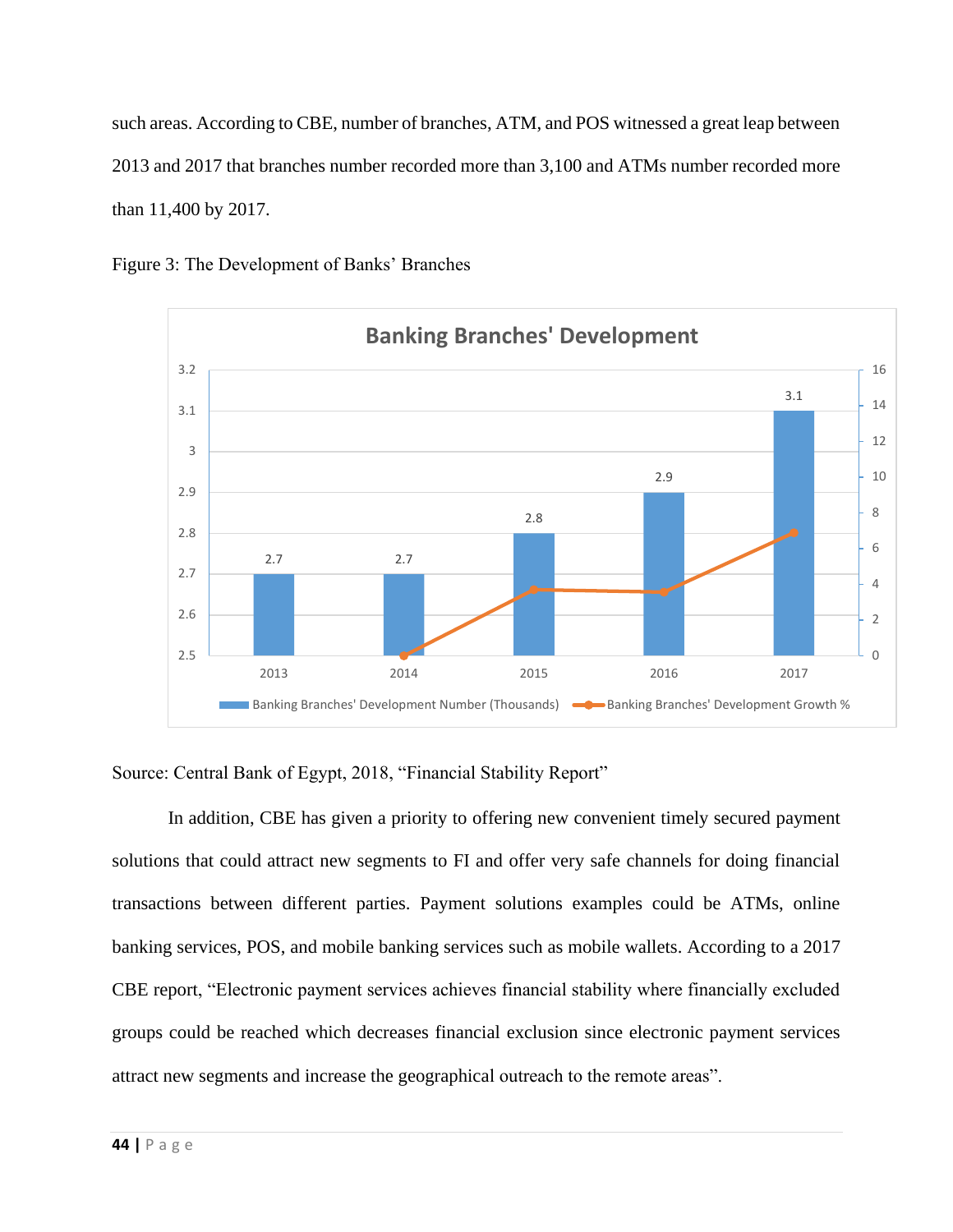



Source: Central Bank of Egypt, 2018, "Financial Stability Report"

In an attempt for offering secured stable payment services in the macro level, the CBE introduced Real Time Gross Settlement System (RTGS) that helped in settling payments between banks worth of EGP 3.5 Trillion in 2017 in addition to other payment systems such as Automatic Clearing House (ACH) that offers easy means for settling payments and transactions. Furthermore, CBE urged banks to offer financial technology solutions such online banking services, and mobile wallets that include online transfers and payment solutions (Alshyab et al., 2018).

Another payment system that helps in offering secured non cash payments is "ARPS" in cooperation between the CBE and Arab Monetary Fund. ARPS helps in establishing payments, and settlements between Arab countries with minimal costs and ARPS is beneficial for Egypt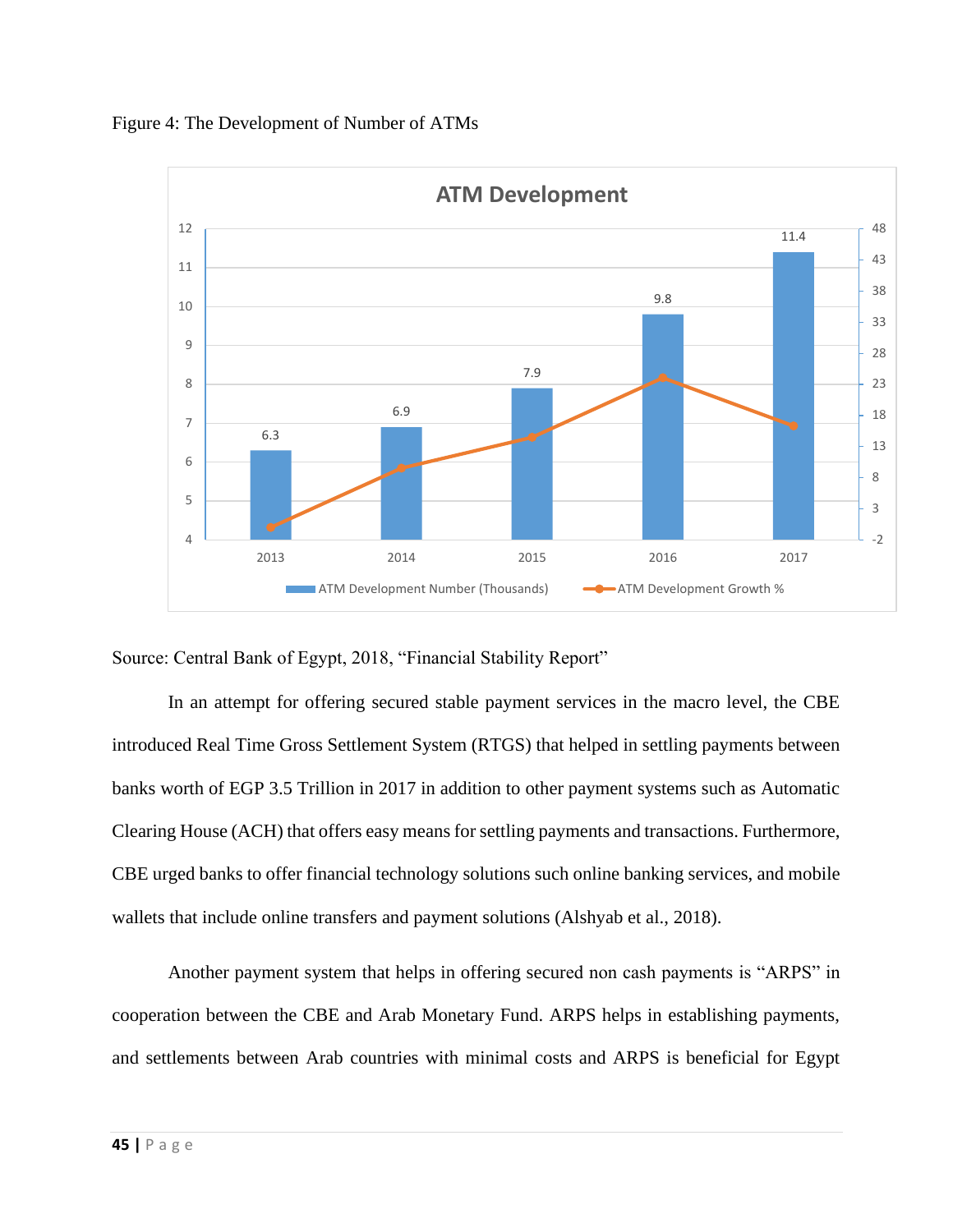because of the Egyptian's remittances working in Arab region that accounts for 72 % of Egyptian labor working abroad.

According to CBE, number of banks that offer online banking services has increased in 2018 to reach 32 banks out of 38 banks. Those technology based solutions lead to an increase in number of mobile wallets to record 3.8 million with 6.7 million executed transactions in 2015 (CBE). The emergence of using mobile banking and similar applications has a profound impact on enhancing financial inclusion level that mobile wallets subscribers reached 11 million with a growth rate of 32 % by 2018 with more than 2 million transactions monthly (CBE, 2018). The mobile banking or wallets have received a sound response from different segments because it could be used in different purposes.

Mobile wallets can be used to pay different kinds of bills, receive international funds "remittances" in Egyptian pound through wallet, transfer payments to the beneficiaries of social security programs of around 11.5 million citizens "Social Funds". In 2017, the CBE in cooperation with Banks of Egypt Company introduced "Ta7weel" mobile application which gives the users the flexibility to transfer funds directly given through banks. To assure the resilience of electronic payment channels against any cyber or fraud attacks, the CBE announced in 2017 launching Computing Security Incident Response Team (CSIRT) to help and protect financial institutions against different types of security attacks (Nasr et al., 2018).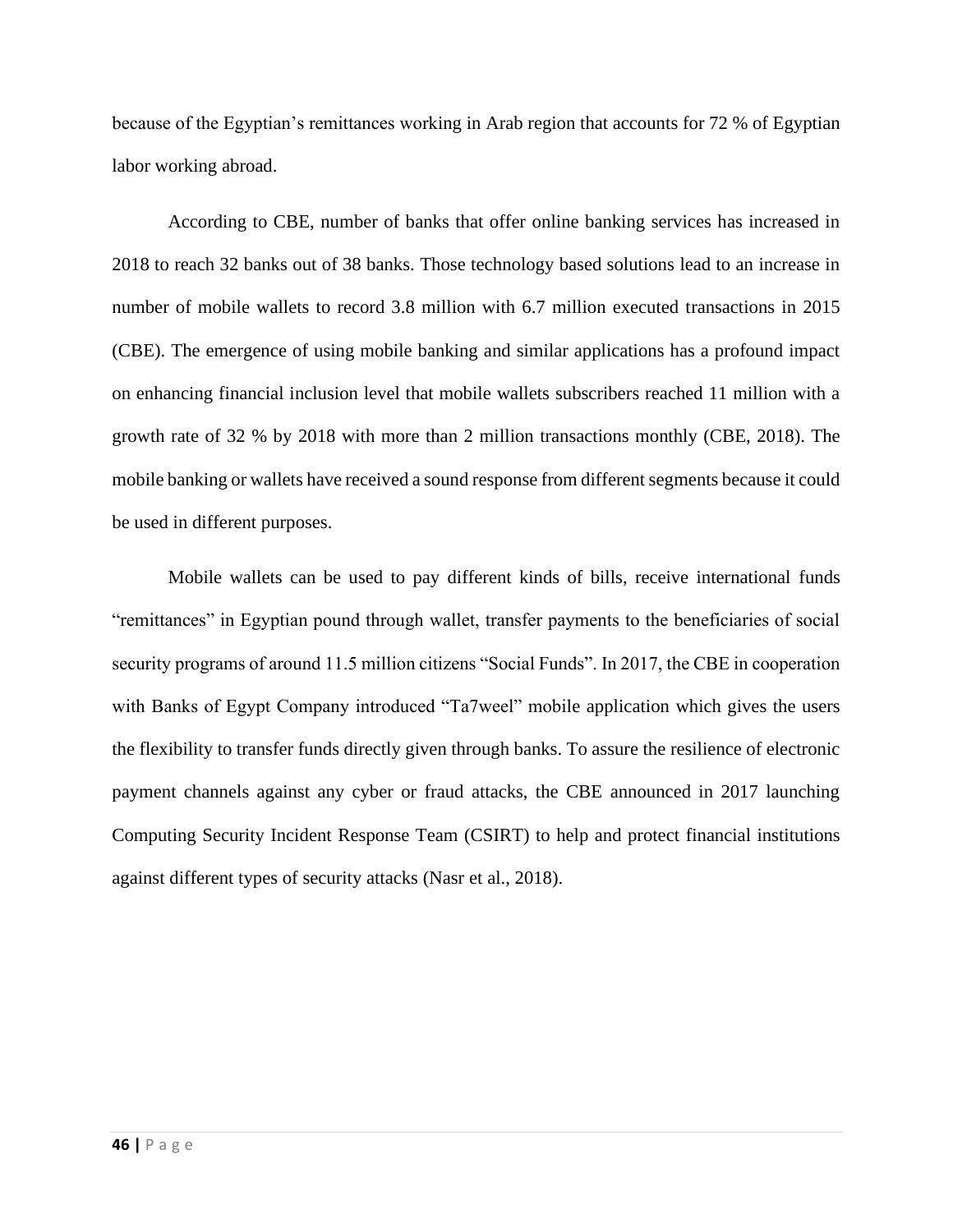



Source: Central Bank of Egypt, 2018, "Financial Stability Report"

## Financial Regulatory Authority (FRA) Policies:

Access to financial services for SMEs and households does not necessarily depend on banking services, but it could be attainable through using non-banking services (IFC, 2011). Nonbanking service such as microfinance, leasing, and factoring are important financing tools for SMEs because those finance tools offer more tailored solutions for small businesses to enlarge the size of business and support their growth opportunities. In the not well-established financial markets, leasing offers good financing tools for small businesses to acquire different types of assets that could generate sufficient future cash flow while factoring gives the privilege of financing working capital needs of small businesses by discounting their receivables.

As FRA is a major stakeholder in promoting financial inclusion and since its main mandate is supervising all non-banking financial services including insurance, microfinance, leasing,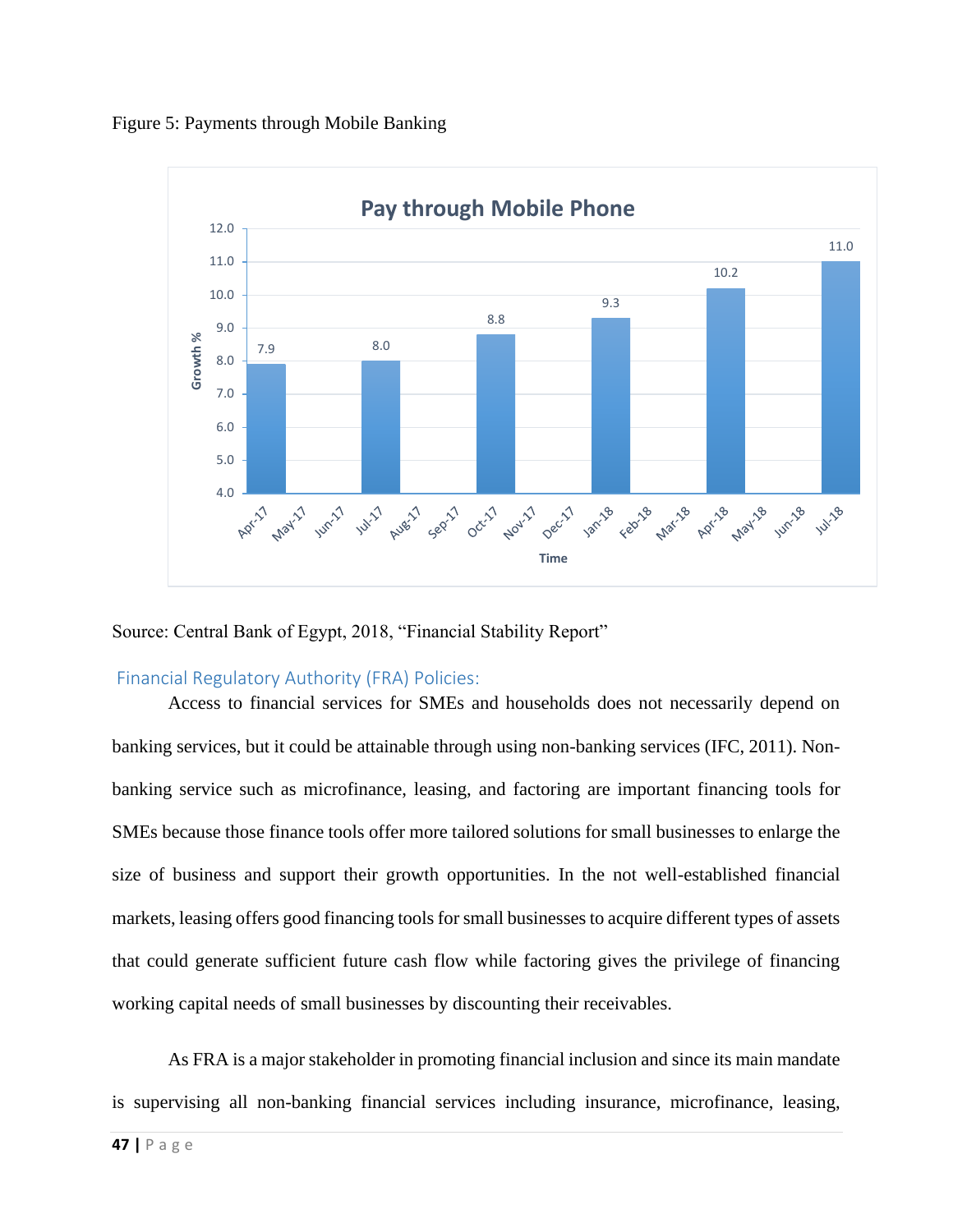factoring and stock market, FRA In cooperation between with CBE has issued the regulating law of microfinance in November 2014 (CBE, 2018). The outcomes of the new law of microfinance reaped its benefits where the beneficiaries of microfinance loans exceeded 2.3 million citizens with total loans worth of EGP 7.1 billion where microfinance lending agencies reached 842 with 1657 outlets that cover most of Egypt's governorates (CBE, 2018). FRA has also offered microfinance insurance schemes that helped insurance companies to offer insurance policies against potential risks of SMEs default of micro loans that resulted in covering more than 513 thousand borrowers. Microfinance companies and credit guarantee companies have obvious outcomes on SMEs that helped many small businesses to have access to finance (Alshyab et al., (2018). To attract another important segment of society to be financially included, the CBE alongside the FRA formulated mortgage finance loans to low- income retail clients which are important constituents of FI national strategy.

IFC (2011) showed that the imperfect financial market infrastructure does not organize, help, or regulate the adoption of suing movable assets as collateral for secured lending or encourage financial institutions to accept movable assets because of weak regulations or rigid judicial system. As it has been explained earlier that SMEs have access to movable assets more than immovable assets which may help in securing finance for small businesses, the FRA cooperated with the ministry of Investment and Cooperation, and the CBE to establish Egyptian Movable Collateral Registry system that helps small business to use their movable assets as collateral against their credit exposure. The law no 115 for 2015 sets the directives, rules, and regulations for using movable assets as collaterals for SMEs credit exposure from financial institutions. According to FRA, the new law of movable assets registry will help in having active non-banking active market lending for small businesses such as microfinance and leasing. The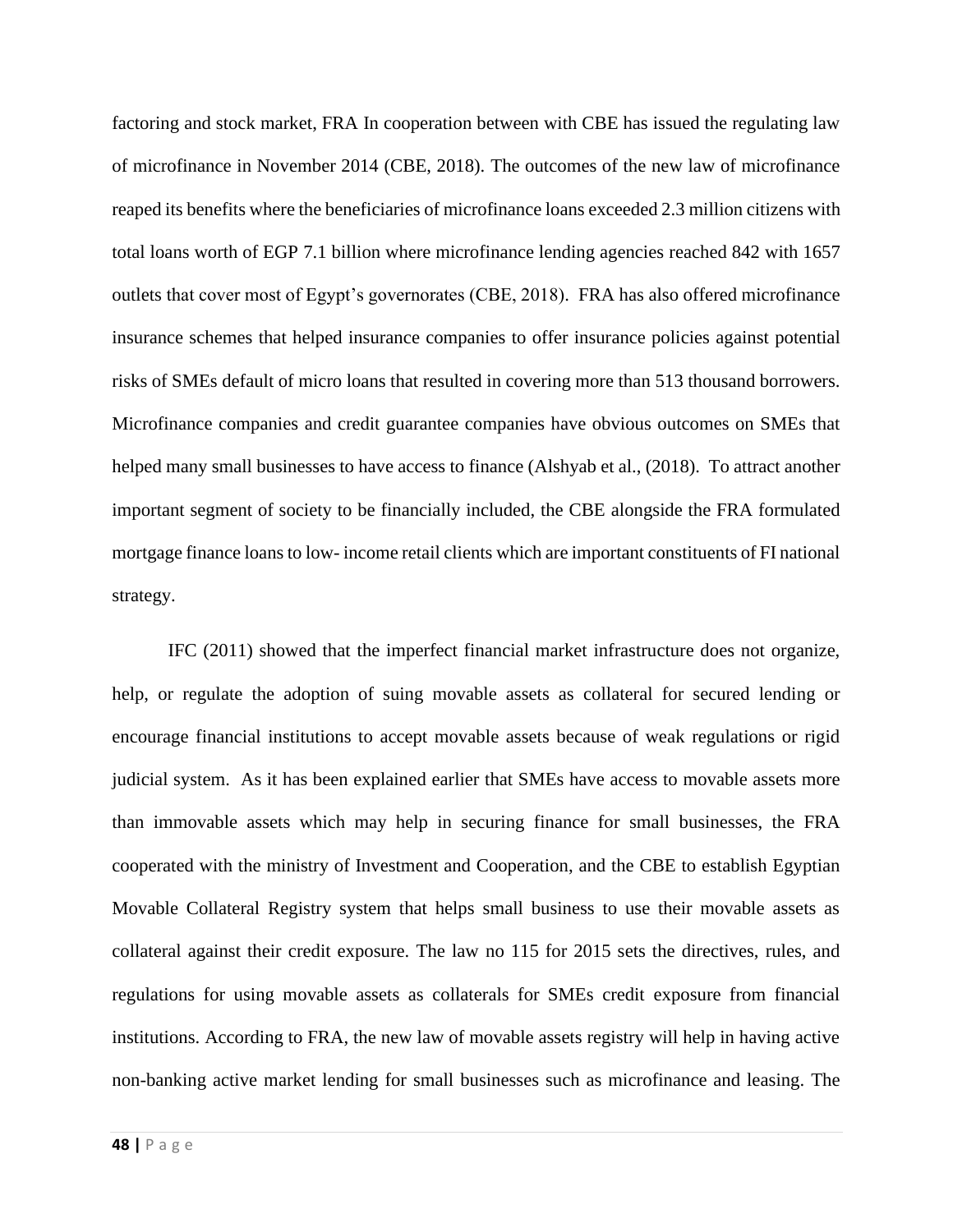movable assets registry system has been active since March 2018 in cooperation with I-score Company that lists the movable assets as collateral in company's commercial register. There are many positive outcomes for such law such as decreasing the SMEs default and lending risk, increasing mutual trust and confidence between financial intermediaries and SMEs, attracting SMEs to formal sector by seeking finance, supporting the leasing financial market in Egypt, and sets clear map about the legal ownership of the movable assets between the financial intermediary and the company. The ultimate outcome will be very conducive in creating more finance options for SMEs with lower interest rate with the existence of collateral.

#### National Council of Payments:

A very ambitious step towards FI was taken in 2017 when a presidential decree number 89 for 2017 was ratified by the Egypt's president to establish National Council of Payments (NCP) where the core of the mandates of NCP include pursuing different policies to decrease cash transactions outside the banking system, incline towards new electronic payment services, attract informal sector to formal economy, and reduce the cost and risks of money transfer (Nasr et al., 2018). The NCP issued its main mandates and goals, which includes but not limited to the following:

- A- Working on the development of national payment system that offers reliable, secured payments with low operational risks
- B- Realizing progress in terms of financial inclusion by working on attracting the unbanked segments to the banking system.
- C- Creating incentives for informal sector to be financially included, reducing the transaction costs, and increasing tax revenues.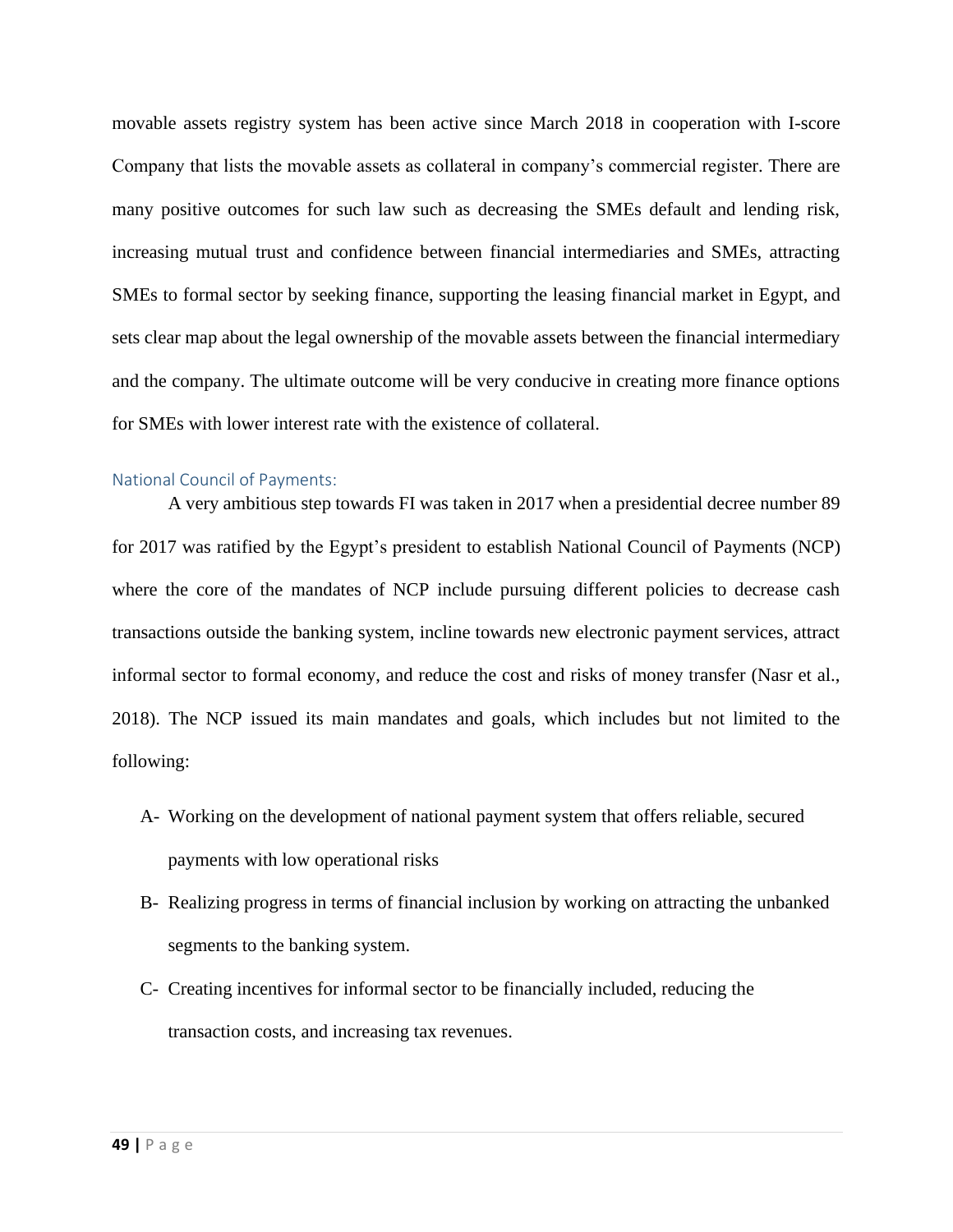To achieve NCP mandates, certain requirements, and regulations were put to achieve its goals which include the following:

- A- All governmental bodies, and local administration have to honor their commitments to suppliers through checks or banks for any transactions that are more than EGP 20,000 by 2018.
- B- All governmental authorities that offer public services which deal with citizens are ought to develop non-cash internal payment systems such as POS within two years.
- C- Mobile Banking services openings fees are free and transfers are 50 % less till March 2019 (CBE, 2017)
- D- Issuing more than 4.5 million cards for more than 2,800 ministries, and governmental institutions civil servants, as well as around 7 million pensioners.
- E- Issuing a national payment card "National Card Scheme" that citizens could use in paying any fees due to different governmental bodies. The card was successfully launched in December 2018 under the brand name "Meeza Card".

#### Ministry of Finance:

The ministry of finance has stated some steps to support financial inclusion as part of its mandates as fiscal policy caretaker. Since January 2019, the MOF has built a digital platform for taxation filing system has become online for taxpayers and no more paper tax files accepted (PWC, 2019). In cooperation with the CBE, MOF introduced Government Fiscal Management Information System (GFMIS) that all government entities to honor their payments through banks electronically. Also, the Egyptian Taxation Authority is working on establishing POS platform for schools and restaurants so that parents and clients can pay their fees or dues and such future practice can help citizens to move gradually to less cash transactions and help the government to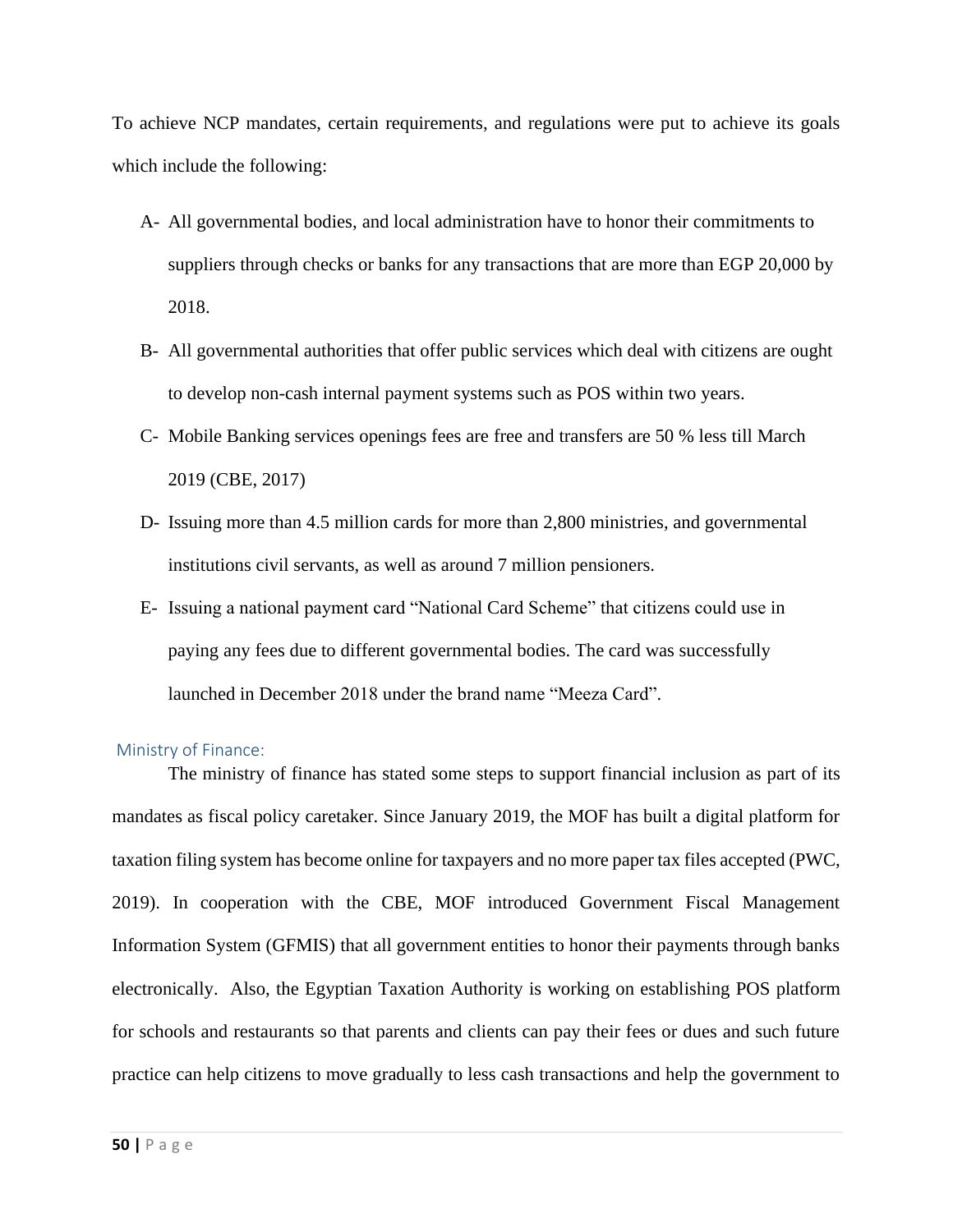estimate the actual value of taxes that should be paid by different entities. In a newspaper interview, one of the heads of the taxation authorities said that "More than 365,000 tax files have been introduced since January 2019 after applying the electronic tax filing system" highlighting the increase in number of tax files (MOF, 2019). In March 2019, the parliament has ratified the law of "Non Cash Payments" which aims for decreasing the volume of cash transactions. The main articles of the new law works on increasing the non-cash transactions for major payments such taxes, customs, donations, salaries, and all utility and governmental payments (FRA, 2019).

#### Future Plans:

To continue the national efforts of achieving financial inclusion, the different stakeholders have embarked on an ambitious plan in the near future that contains different policy tools (Nasr et al., 2018). First, the CBE is studying the feasibility of introducing electronic KYC (e-KYC) in accordance to opening accounts rules and Anti Money Laundering (AML) which could help in attracting new entrants to the financial services without having to be physically present. Second, the CBE is working on establishing a fund worth of EGP 1 billion to support "innovative ideas with respect to financial technology and payment systems" and companies who are operating in financial technology industry. Third, the CBE is preparing a study of the soundness of establishing a fully-fledged electronic banks that offer all services offered by normal banks and only requires smart phones and a personal photo to perform the financial services needed. E- Banks will be able to attract good segments of society such as youth and entrepreneurs to the financial sector. Fourth, the CBE governor explained recently that the CBE is considering the feasibility of having fullfledged SMEs banks in Egypt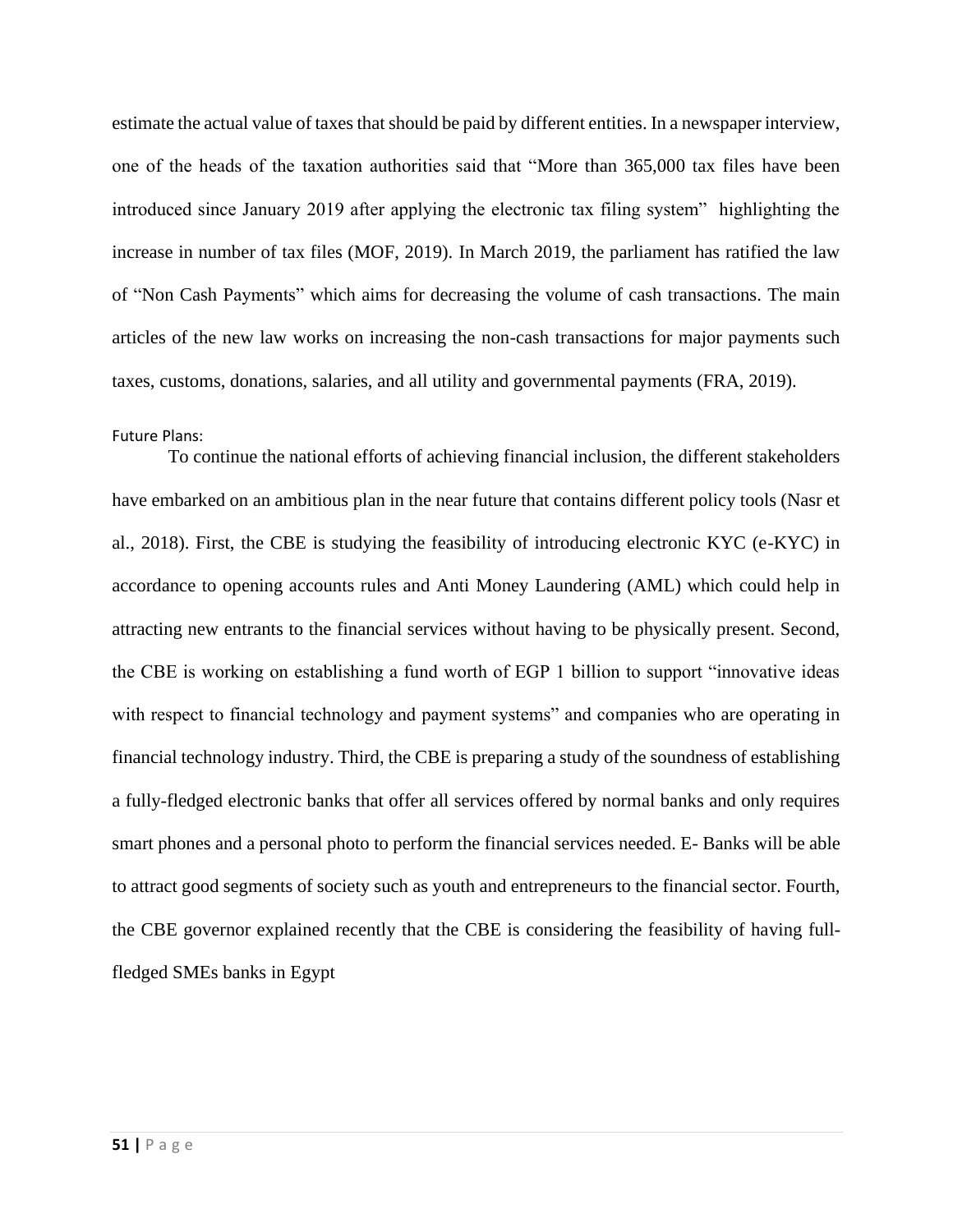# Chapter Five: Research Methodology and Key Findings 5.1 Methodology, Data Collection, and Sample Design

The research applies a qualitative approach, depending on both primary sources and desk research. Qualitative research through using interviews helps the researcher to get into human interaction and open rooms for exploring different dimension of the topic with interviewees. Data is gathered from reviewing the national and international reports, in addition to conducting indepth interviews. The qualitative approach is used to be able to find out the barriers that face promoting financial inclusion in Egypt for SMEs and individuals, in addition to describing and analyzing the different policies that are implemented by regulatory bodies and other stakeholders.

In depth interviews were conducted through one to one meeting with the targeted sample of interviews. The process of data collection timeline took around one month of contacting and taking appointments from the participants while the duration of the interviews varied from 45 to 60 minutes. The questions were structured to explore the views of the interviewees about financial inclusion in Egypt, the obstacles encountered by both providers and users of financial services (individuals and SMEs), the perception of experts about regulatory framework, and their different suggestions for better inclusive financial system. The list of questions were different based on the background of the interviewees where questions for policy makers, experts, and financial institutions were different than the questions addressed for the beneficiaries of the financial services. Approaching the interviewees was not an easy job especially when it comes to approach regulatory representatives.

#### 5.2 Sample Selection

The study uses a purposeful sample for conducting in-depth interviews with different stakeholders of financial inclusion that include decision makers, policy makers, financially excluded segments, and beneficiaries of financial inclusion. Interviews were to be designed in a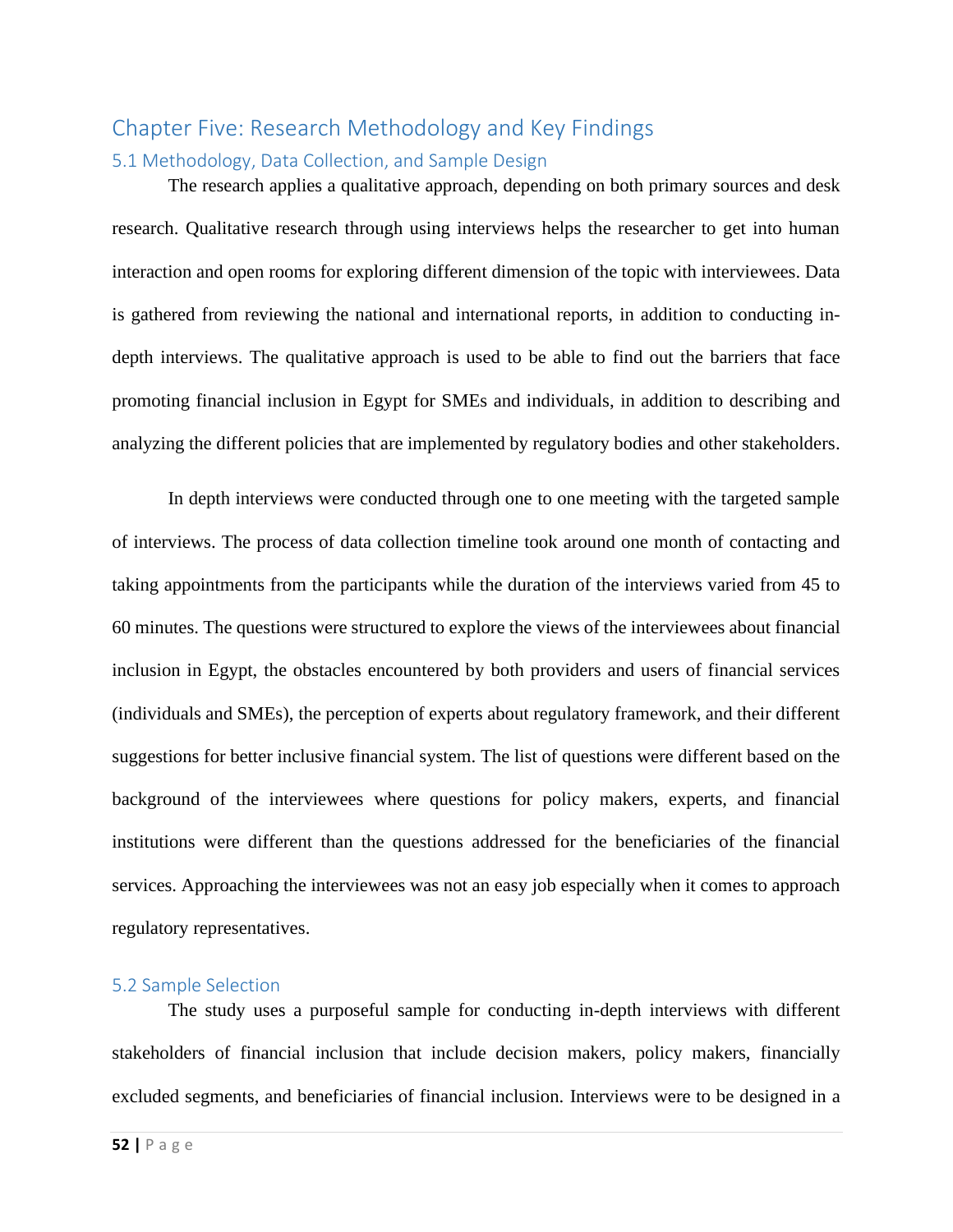way to get valuable data that could be used later to conduct the key findings of the study. In order to have a rich content that can be analyzed in later stages, interviews were designed to target different segments of involved stakeholders of financial inclusion to get a broader scope of knowledge and experience of the informants.

The first step was the interview selection process strategy through picking and selecting people from diversified backgrounds to get the thoughts, insights, life experiences, recommendations of the interviewees that represent experts, regulatory bodies, users of financial services, and providers of different financial services. The second step was to align the primary collected data from interviews with the available literature about the financial inclusion in terms of supply and demand barriers, and Egypt's policy to promote it to assure the alignment between the accuracy and reliability of primary research data. Based on the classification and selection criteria of interviewees, nine interviews on one to one basis were conducted.

- Interviews with decision makers or providers of financial services at Commercial Banks: (regulatory representatives)

Throughout this research, it has been obvious that one of the major supply barriers closely related with financial exclusion is the limited capacity of the legal and regulatory framework. As a result, it was important to reach and interview representatives from the regulatory bodies to their different views about the financial inclusion, their policy framework. The interviews were useful and informative about giving an introductory background about financial market structure and their action plans for promoting financial inclusion

- Interviews with Micro Finance Institutions (MFIs):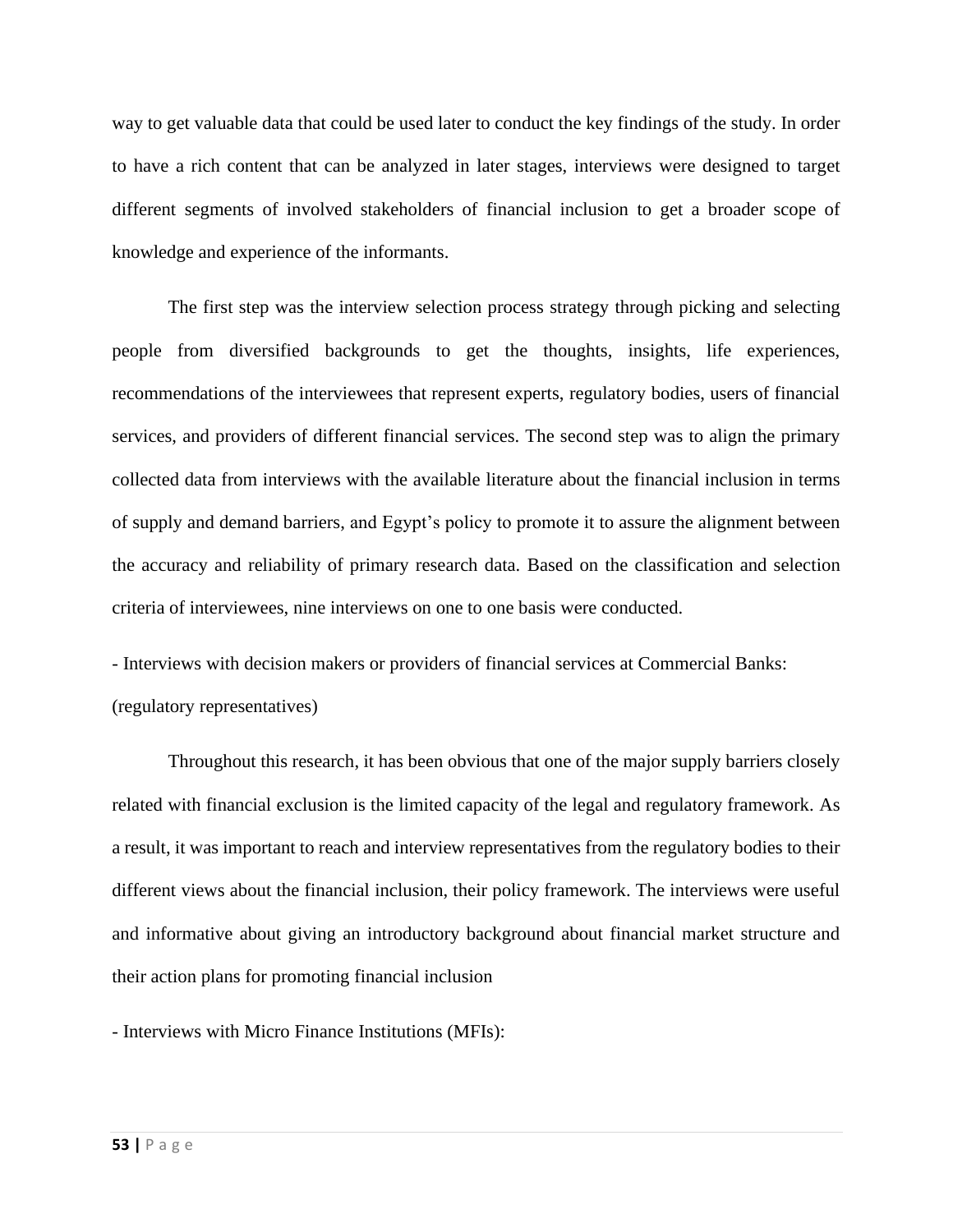The literature review highlighted the importance of MFIs in offering micro loans for households and small businesses especially for informal sector and women. There was a pressing need to interviews representatives of MFIS about their views of the demand barriers of financial inclusion, their own experiences with users of micro loans, and their perception about the banking services versus the non-banking financial services in terms of convenience to the users. The informant sample included representatives for four different MFIs who are working in Upper Egypt with an emphasis on rural areas.

- Interviews with citizens who are not having access to financial services:

Part of the study aim was to explore the views of the financially excluded groups about their motives not to be part of the formal financial system and their level of awareness about financial systems. One interview was conducted with a man in rural areas about his own experience in dealing with financial services.

-Interviews with citizens who are having access to financial services through MFIs:

There is a fair percentage of the citizens who prefer to finance their micro projects through MFIs rather than banking products. The two conducted interviews were great means to find out how citizens differentiate about non-banking financial services versus banking financial services. -Interview with a representative of Non- Governmental Organization (NGO):

The policy interventions made by different regulatory bodies are coordinated and collaborated with NGOs that work in financial inclusion of SMEs. The expert gave a good explanation about the collaborative efforts between governmental bodies and civil society in promoting financial inclusion.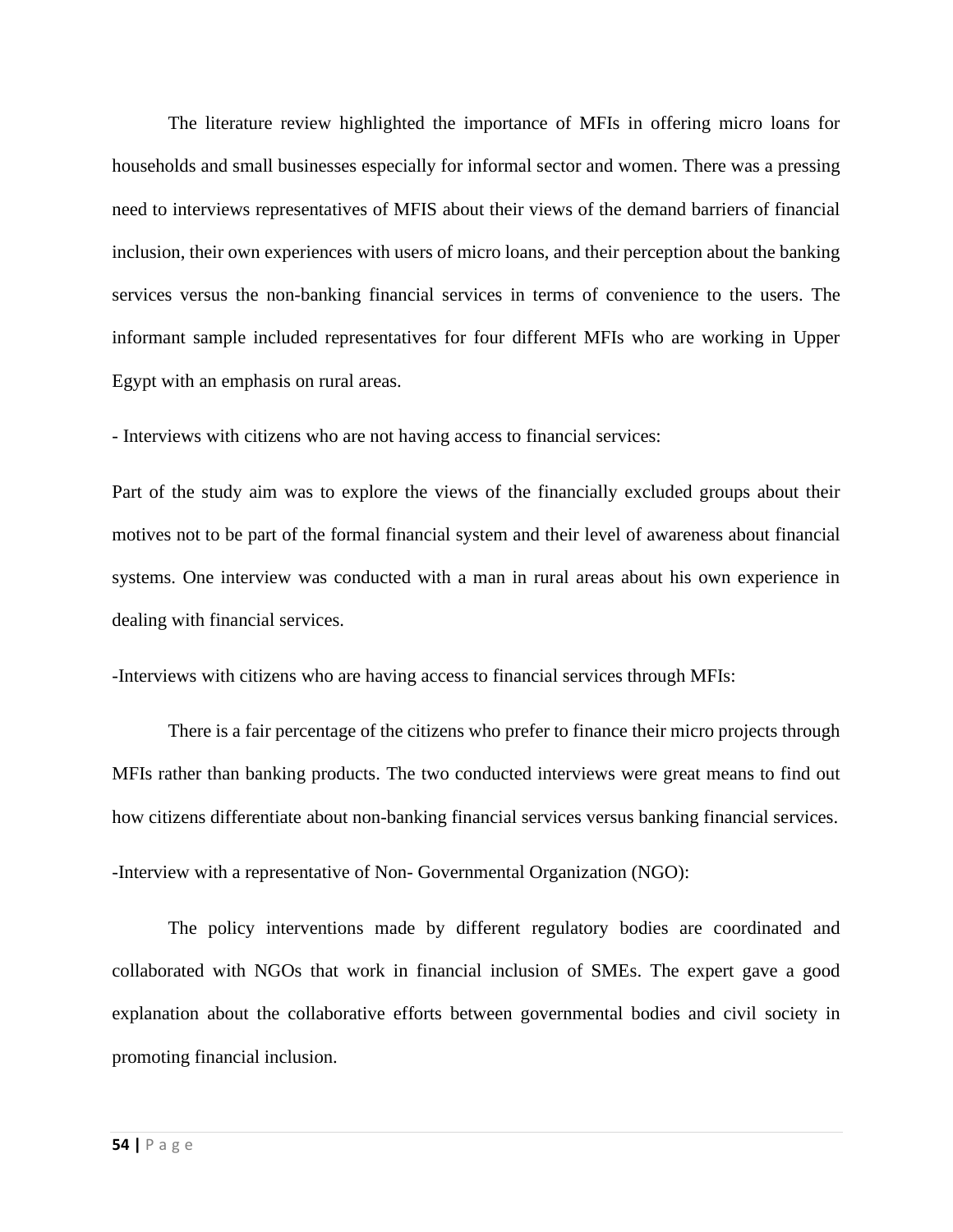- Interview with university professors in the fields of economics and public policy:

University professors in the field of economics and public policy are part of the interviewing process to get their insightful feedback and assessment about the official policy intervention and the positive outcomes of financial inclusion as well as exploring the experiences of other countries.

#### 5.3 Data Analysis:

Most of the interviews were transcribed and the analysis of the transcription was done without software usage. The conceptual framework sets the guidance and roadmap for data analysis that interviews questions and answers were matching the different dimensions of the conceptual framework. The interview results were categorized in terms of supply and demand side barriers of financial inclusion, and government's policy framework in terms of financial market structure and overhaul of regulatory and legal framework.

#### 5.4 Ethical Considerations:

It was important to keep the confidentiality and anonymity of the participants preserved and guaranteed to the highest possible level with no kind of harm. The AUC Institutional Review Board (IRB) approval was received on the 26 of March 2019 before any data collection activity. The different possible ethical considerations were put as top priority before collecting data. To ensure voluntary participation, oral and written informed consents were received from the participants prior to interviews.

### 5.5 Limitations and Delimitations of the Study:

There are many limitations that evolved during this research framework where the main challenge was the access to information from key regulatory bodies due to the confidentiality of information. In addition, it was hard to reach out regulatory bodies' representatives because of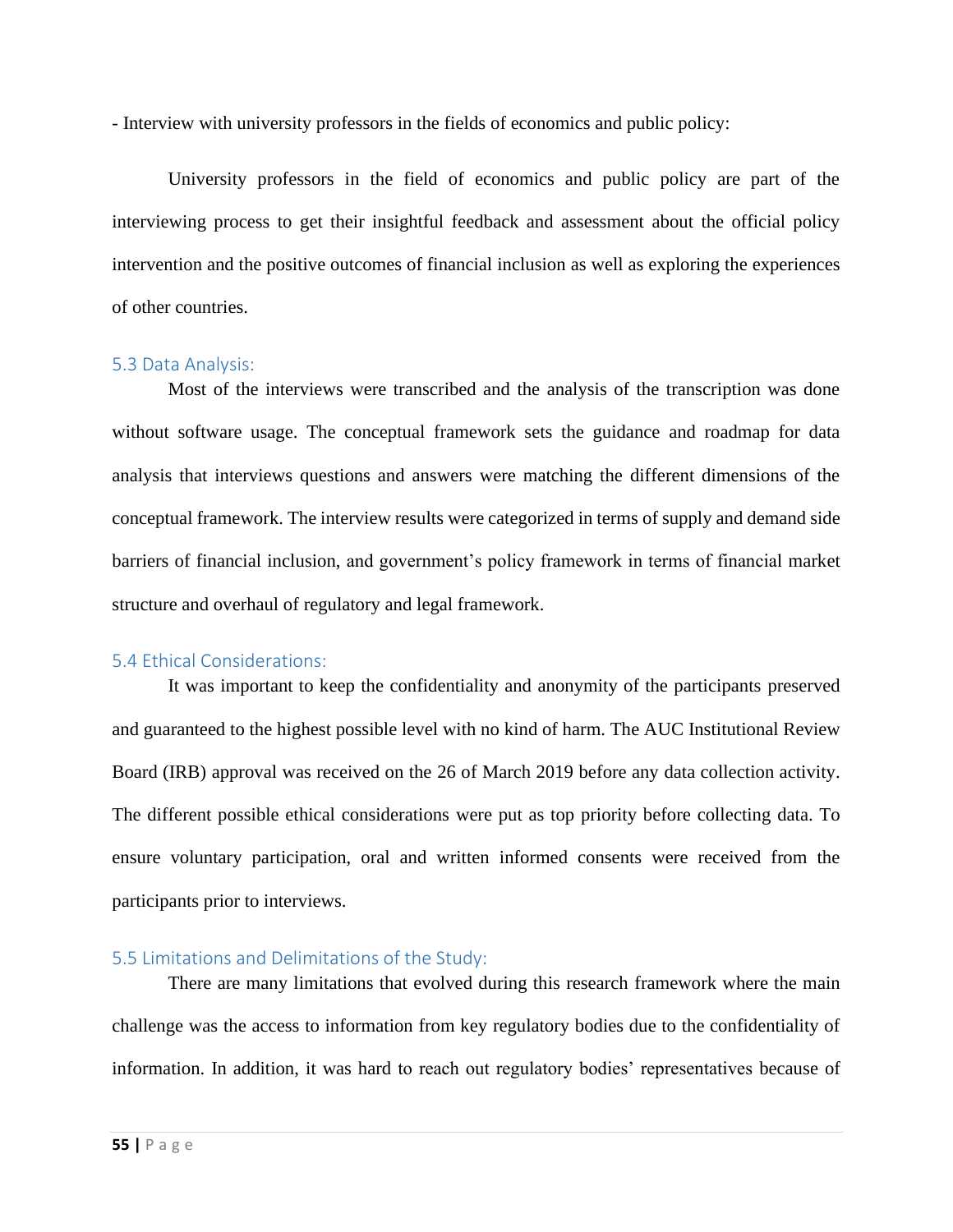their limited time or the confidentiality of the financial inclusion future policies. Moreover, there is a little literature available about assessing Egypt's experience in promoting financial inclusion because it is a new area of research. In addition, it is very hard to see the overall impact or the fruits of the financial inclusion in the short term especially with the new emerging laws and policies yet to be reinforced.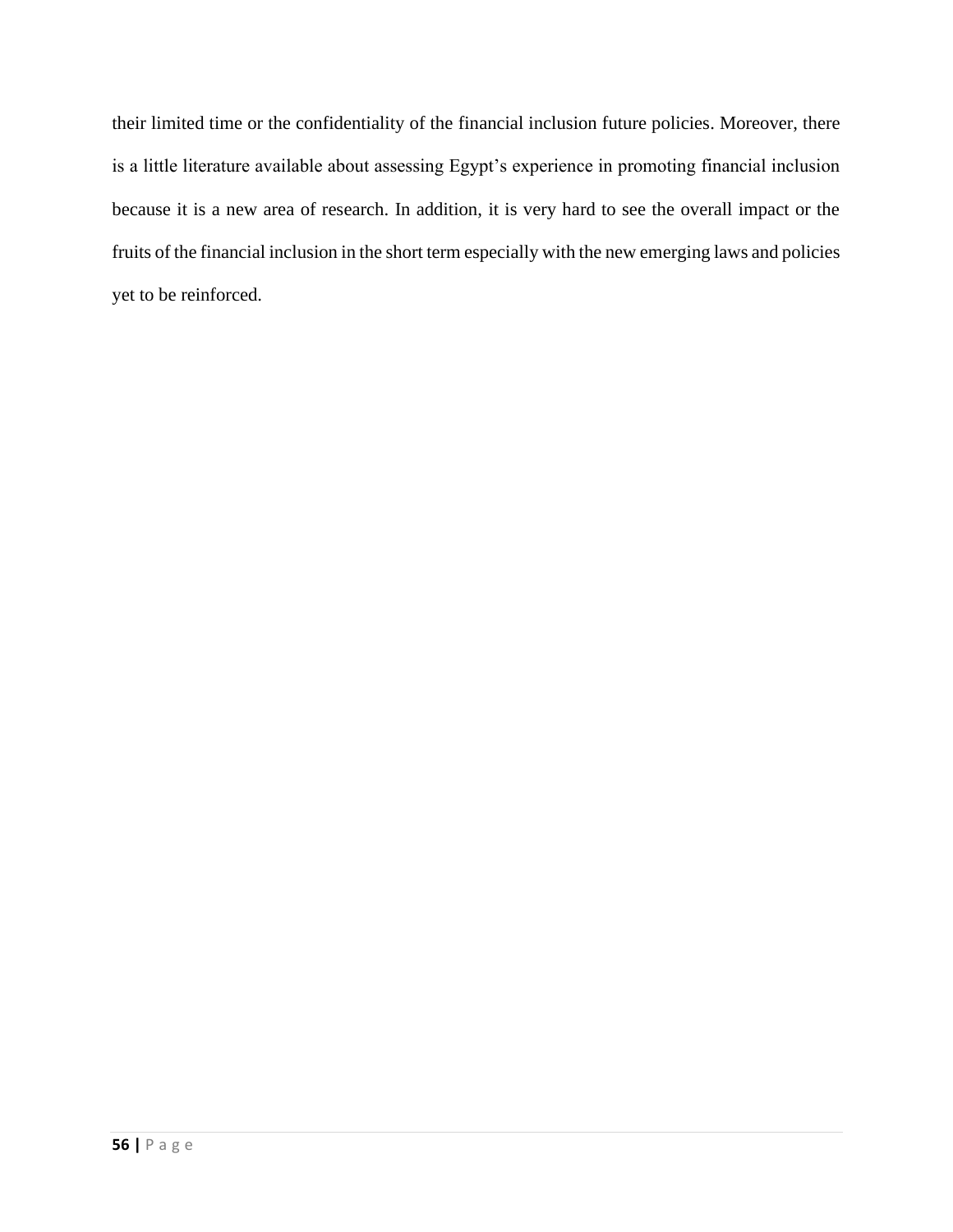# Chapter 6: Data Analysis and Findings:

The conducted interviews were very helpful and insightful in terms of the richness of information about financial inclusion status in Egypt, the different barriers that hamper having inclusive financial system that could attract different excluded groups and the CBE, FRA, MOF efforts to advocate financial inclusion through various policy interventions. The collected data from primary resources were articulated into two main categories that match with the conceptual framework which are the supply side and demand side barriers of financial inclusion that encounter individuals and SMEs from one side and the implemented policies and initiatives by policy makers from other side.

### Barriers that hamper the financial inclusion of Individuals and SMEs:

The classification and distribution of financial inclusion barriers was introduced in the conceptual framework. The respondents have classified the barriers as demand and supply side barriers when it comes to their own different experiences with financial inclusion. The supply side barriers that were mentioned interviews are related to the limited capacity of the regulatory and legal framework as well as the deficiencies of the current financial market structure. The participants have highlighted that the supply side barriers for individuals or SMEs comes with little differences. One of the interviewees who works at a commercial bank (Interviewed in April 2019) explained that "*The different financially excluded groups whether households or SMEs encounter the same level of difficulty when they apply for a saving account or loan application".* Another representative for MFI said that *"Many citizens are very reluctant to resort to banking services because of the different rigid requirements such and the personal beliefs of users of financial services".* It was obvious that a gap still prevails between the financial institutions and the users of financial services.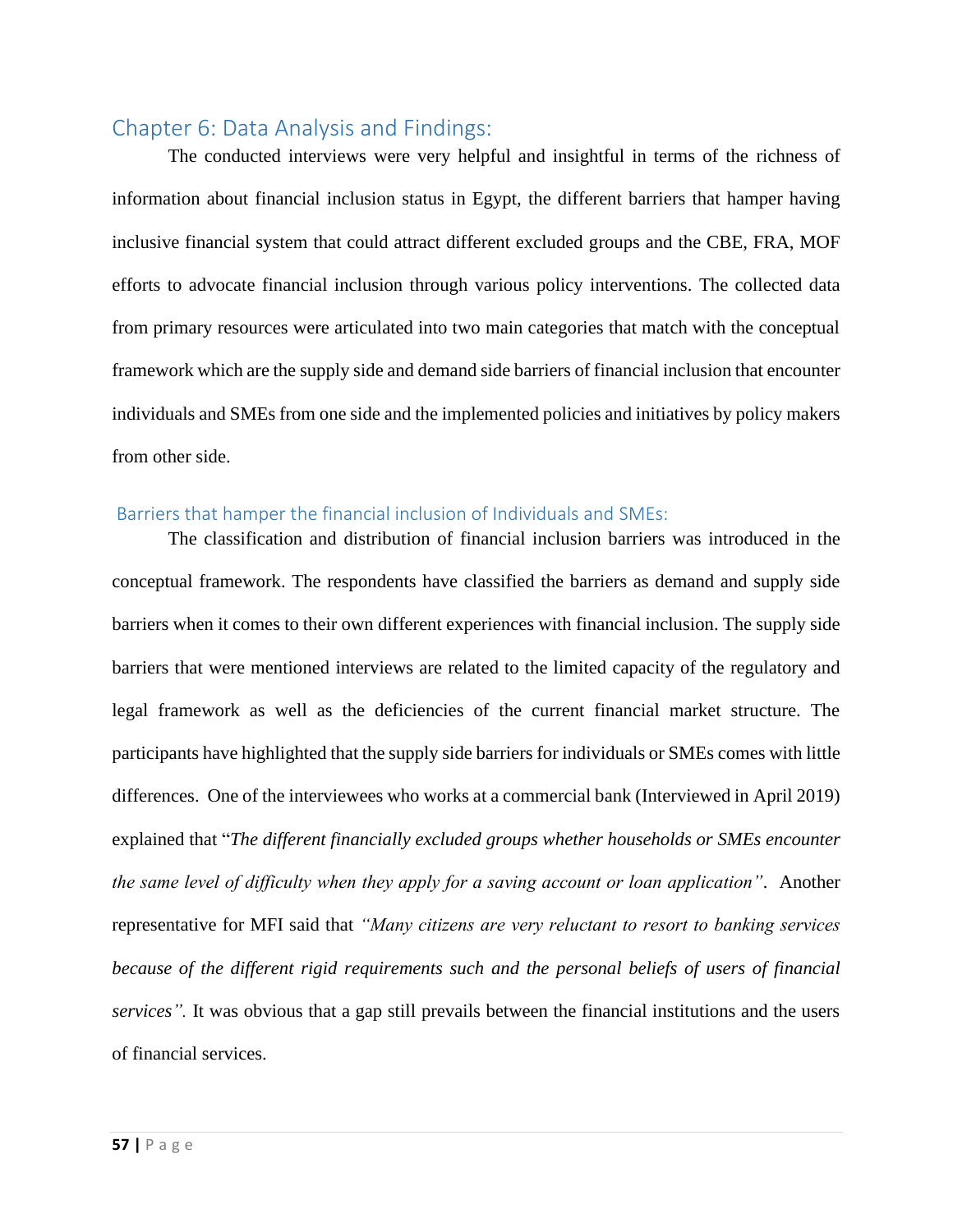#### 6.1 Demand Side Barriers:

#### A- Absence of Collateral:

The literature highlighted that most of the financial institutions require collaterals form households or SMEs to be secured against potential probability of default. The different participants agreed that collateral constitutes a major barriers in terms of accessibility to financial services. A non-user for financial services (Interviewed in March, 2019) explained that "*Although I have my own small business that needs more capital for growth, I will not apply for banking finance because they will ask for collaterals".* In addition, an NGO manager who works with SMEs added that *"One of the major challenges for SMEs finance is the unavailability of collateral"*. A senior SMEs manager in a private bank (Interviewed in April, 2019) stressed that *"Many banks' internal loan procedures require collaterals to lend individuals or SMEs especially if they are new entrants to banking".* The absence of collateral decreased the opportunity of individuals and SMEs to apply for credit solutions or resort to other finance options with a higher relatively interest rate.

#### B- Financial Illiteracy or Low Financial Awareness:

One of the main demand side barriers discussed in the literature review is the low level of financial awareness of the users or clients about different financial terminologies, and financial products offered by different financial intermediaries. The participants in this study have a complete agreement that there is high discrepancy in the financial awareness level in Egypt about the financial markets. A senior manager in NGO (Interviewed in April, 2019) said" *many citizens and SMEs are having minimal level of knowledge about the existence and products of the financial institutions".* In addition, the NGO manager added that "*SMEs are having low capacity in terms of offering their financial performance or presenting their business idea to financial institutions".* A credit application manager in microfinance company (Interviewed in March, 2019) said that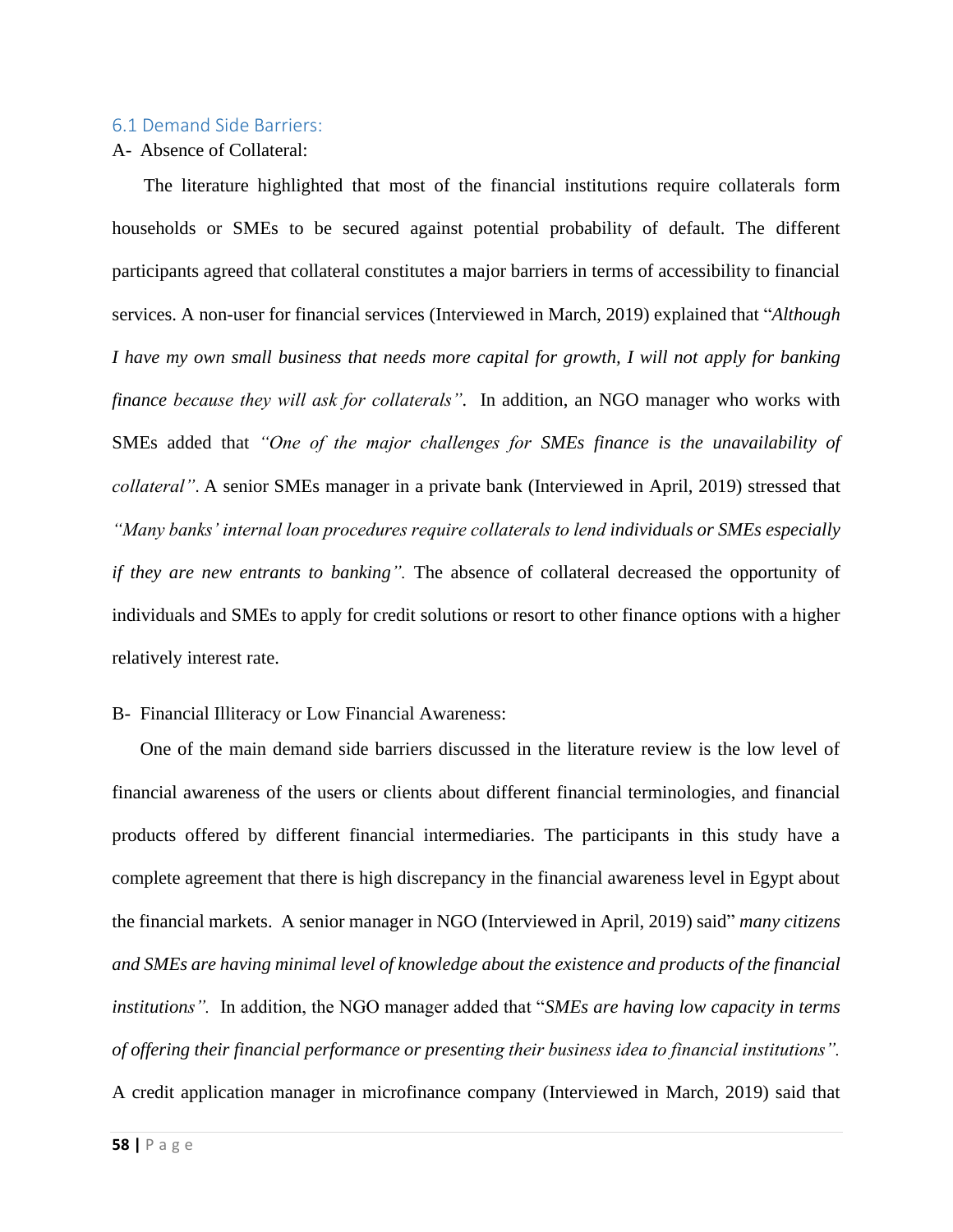*"Many individuals and small businesses prefer to borrow from microfinance firms with higher interest rates rather than borrowing from banking institutions because of cultural barriers"*.

A user for financial services through microfinance agencies explained that *"I am not familiar with the financial services offered by banks and I prefer to use micro loans because they are simpler in requirements and reachable for me"*. A senior credit manager in private commercial bank assured the same remarks by saying that "*Banks encounter many difficulties to convince individuals and small businesses to use savings schemes or loans because many clients find difficulty in comprehending the financial terminologies, filling the bank forms or the sophisticated calculations of interest rates and maturity.* Based on the explanations of the participants, low levels of financial awareness comes in the heart of the demand side barriers.

Many individuals and SMEs are facing difficulties in adhering to financial institutions requirements due to the high percentage of informal sector in Egypt where around 40 % of Egypt's economy is estimated to be informal with high dependence on cash basis transactions (PWC, 2019). In addition, the different potential beneficiaries of financial system depend primarily on using informal channels for savings and borrowing activities (IFC, 2010). A credit manager in MFO (Interviewed in March, 2019) said that "*Different households and small businesses are less acquainted with the different financing schemes available other than banking channels*". In addition, individuals and households are having relatively limited financial skills in terms of presenting their financial performance proof (OECD, 2013). A senior manager in a government affiliated training agency said that "*There is low level of mutual trust between citizens and SMEs from one side and the financial institutions from other side."*

A general consensus among interviewees that limited financial awareness represents a major barrier for individuals, entrepreneurs, women, and small businesses. Financial illiteracy includes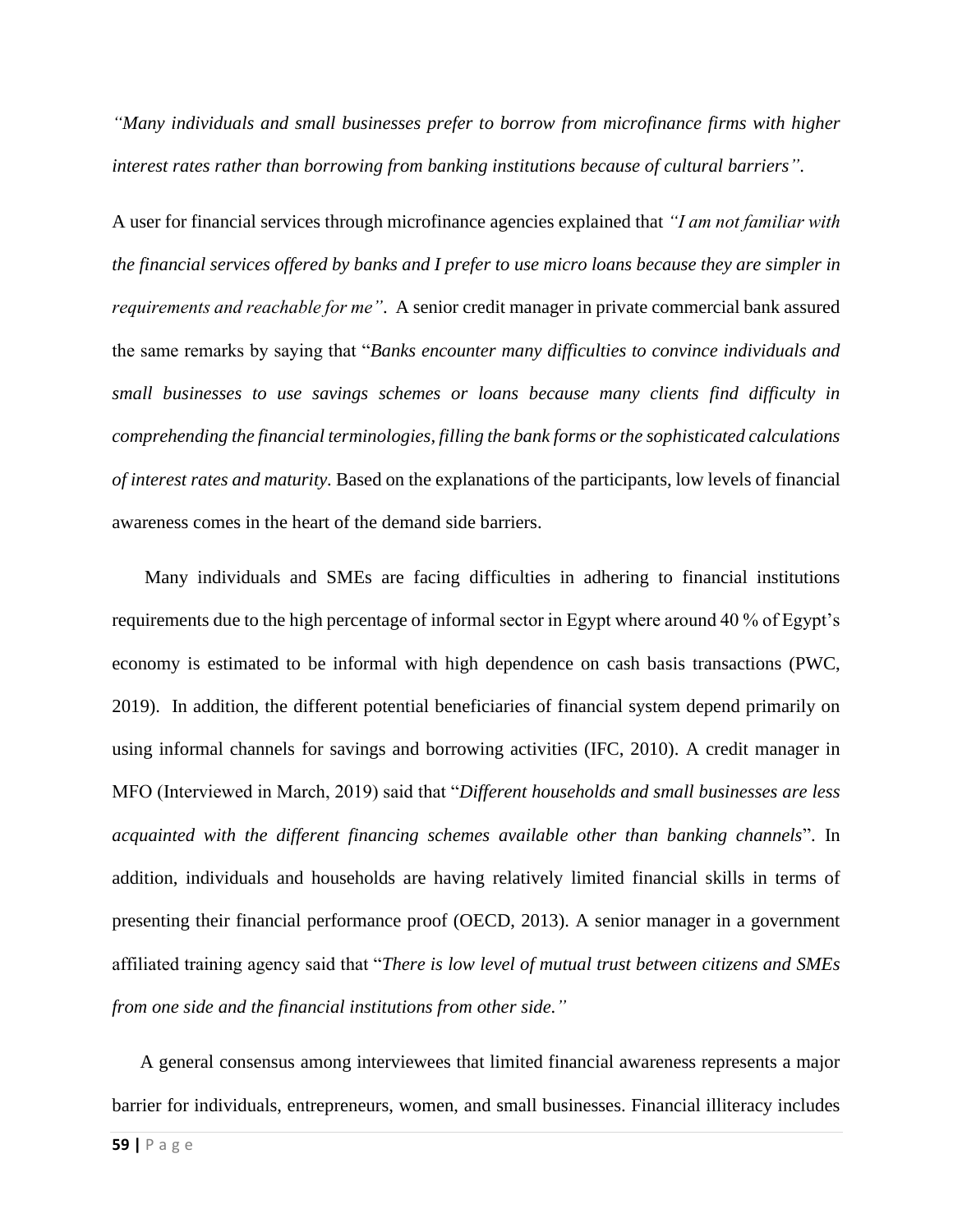either limited understanding for the financial service and products or filling the financial application forms in addition to the limited capacity of beneficiaries to offer proper presentation about their projects or business needs.

#### 6.2 Supply Side Barriers

A- Regulatory and legal Framework

Many studies stressed that regulatory and legal barriers is a major supply side factor when it comes to the promotion of financial inclusion. An expert in NGO (Interviewed in April, 2019) explained that "*Banks's requirements such as KYC deprive many clients from being able to open a bank account to save or get a loan because KYC requires to have a profession or business in accordance to the Anti-Money Laundry practices which represents a barrier for citizens who are working in causal jobs*". Another participant who does not have a bank account said "*I tried to open a bank account several times, but I could not because the bank's representative told me that I should have a written profession in my National ID*". It can be concluded that rigid requirements set by regulatory bodies discourage many households or small firms to get into formal sector because it is hard to abide by such inflexible requirements (Ahmed, 2013).

In addition, most of the financial institutions prefer to work and extend loans to beneficiaries who are having prior credit history to be able to assess the creditworthiness of the households or small businesses. A senior manager in private commercial bank explained that *"Banks set priority for the customers who have credit history that could help banks to see the client's conduct and firmness in paying their dues in a timely manner*". Financial institutions' main mandate is increasing profits with the minimal level of risk exposure. A manager in MFI explained that" *I-Score system helps our company to measure the creditworthiness of the loan applicants and we are inclined to lend clients who have prior credit history".*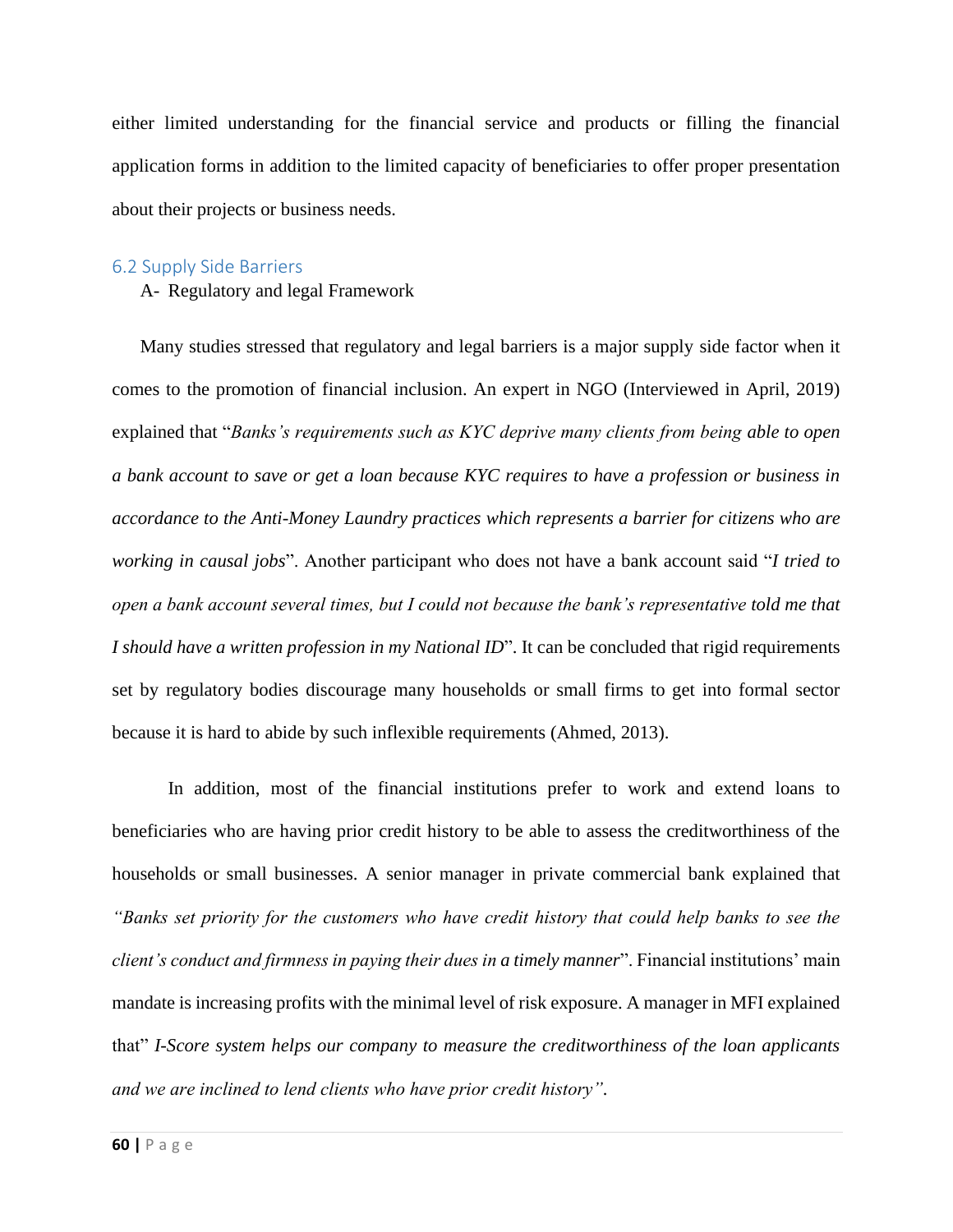#### B- Financial Market Pitfalls

Limitations of the financial markets are considered cornerstone in the supply barriers. Part of the financial market limitations is the capacity of the financial institutions. The participants explained the financial markets lack many essential factors that could help in offering diversified financial services for the less fortunate groups. A manager in MFI (Interviewed in March, 2019) said that" *Most of the financial institutions do have tailored programs that match the need of households or SMEs where few financial institutions can offer flexible saving or finance schemes*". A senior manager in commercial bank stated that "Banks were not familiar with SMEs in terms of their definition, scope of work, or their needs till 2009".

Another aspect of financial market limitations is the availability of unified aggregated databases that can create credit history for clients. A manager in an NGO said that "*Kenya overcame the problem of the need of credit history by designing databases for all citizens based on their consumption patterns and their behavior and conduct in paying the utilities such as water and electricity bills which helped Kenya to successfully include around 70 percent of the financially excluded groups*". There is a need for having well-connected governmental databases similar to the experience of Kenya that could support financial institutions in assessing the credit history of the new users of the financial services.

An expert in financial markets (Interviewed in April, 2019) explained that "*Small businesses believe that credit application can be done only through banks or microfinance*". Nonbanking financial markets in Egypt such as factoring, leasing, bonds market are less developed compared with banking intermediaries (Alshyab et al., 2018). Furthermore, the participants agreed that the existence of financial institutions are not evenly dispersed across Egypt's governorates. A credit manager in MFI said that "*Financial institutions lack presence in remote areas and villages*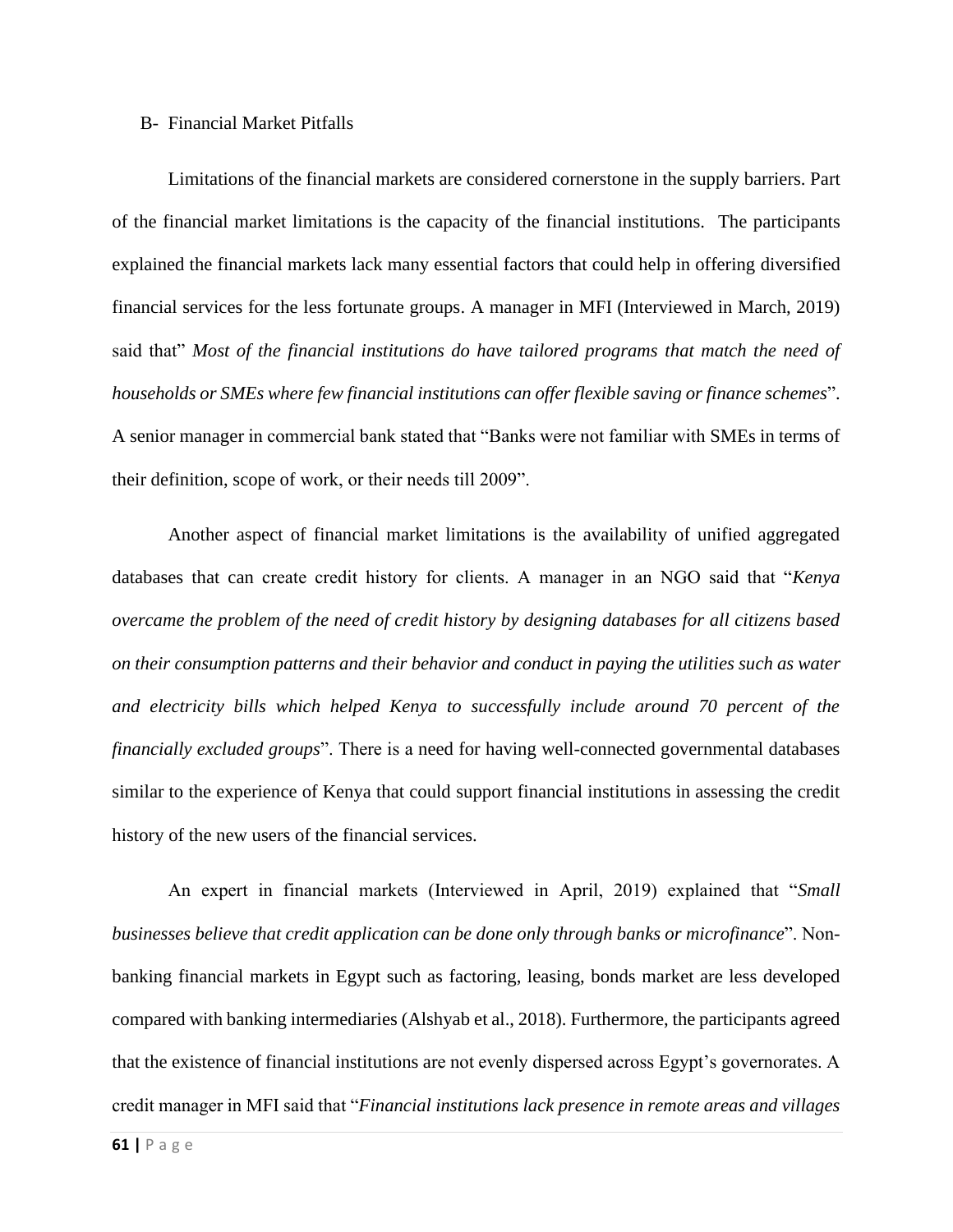*which makes citizens are less motivated to incur extra effort and costs to use financial services. On the other hand, "MFIs are having better presence in villages close by the less fortunate households and small firms."* It was explained in chapter four of the financial market background in Egypt, total number of commercial banks is around 3,800 branches while the only bank that has presence in countryside is Egyptian Agriculture Bank (CBE, 2018; Alshyab et al., (2018).

### 6.3 Assessment of Different Stakeholders to Egypt's financial inclusion policies

One set of the interview questions addressed the different policies and initiatives that are launched and implemented by regulatory bodies such as MOF, CBE, and FRA to promote financial inclusion. An essential part of this research is the identification, measurement, and assessment of the soundness of the Government of Egypt's financial inclusion policies. The conceptual framework has divided the role of government as policy maker into three main mandates which are enhancing the regulatory and legal framework, better financial market infrastructure, and offering market developments.

Contributors to this study expressed different views and perceptions about their level of satisfaction about the implemented policies of financial inclusion in Egypt where some participants agreed that the financial inclusion policies started to realize its outcomes, other disagreed that more inclusive and innovative policies should be presented. When asking about SME's inclusion, a financial expert works in a governmental affiliated agency explained "*The CBE made a successful leap in including many informal businesses through the 5 % interest initiative which created good incentives for informal sector to go formal and apply for a finance with low interest rate*". A senior SMEs manager in a private bank (Interviewed in March, 2019), highlighted and praised the collaborative efforts between FRA and CBE in establishing Movable Assets Registry by saying that "*Movable Assets Registry will help many SMEs and open the room for many finance*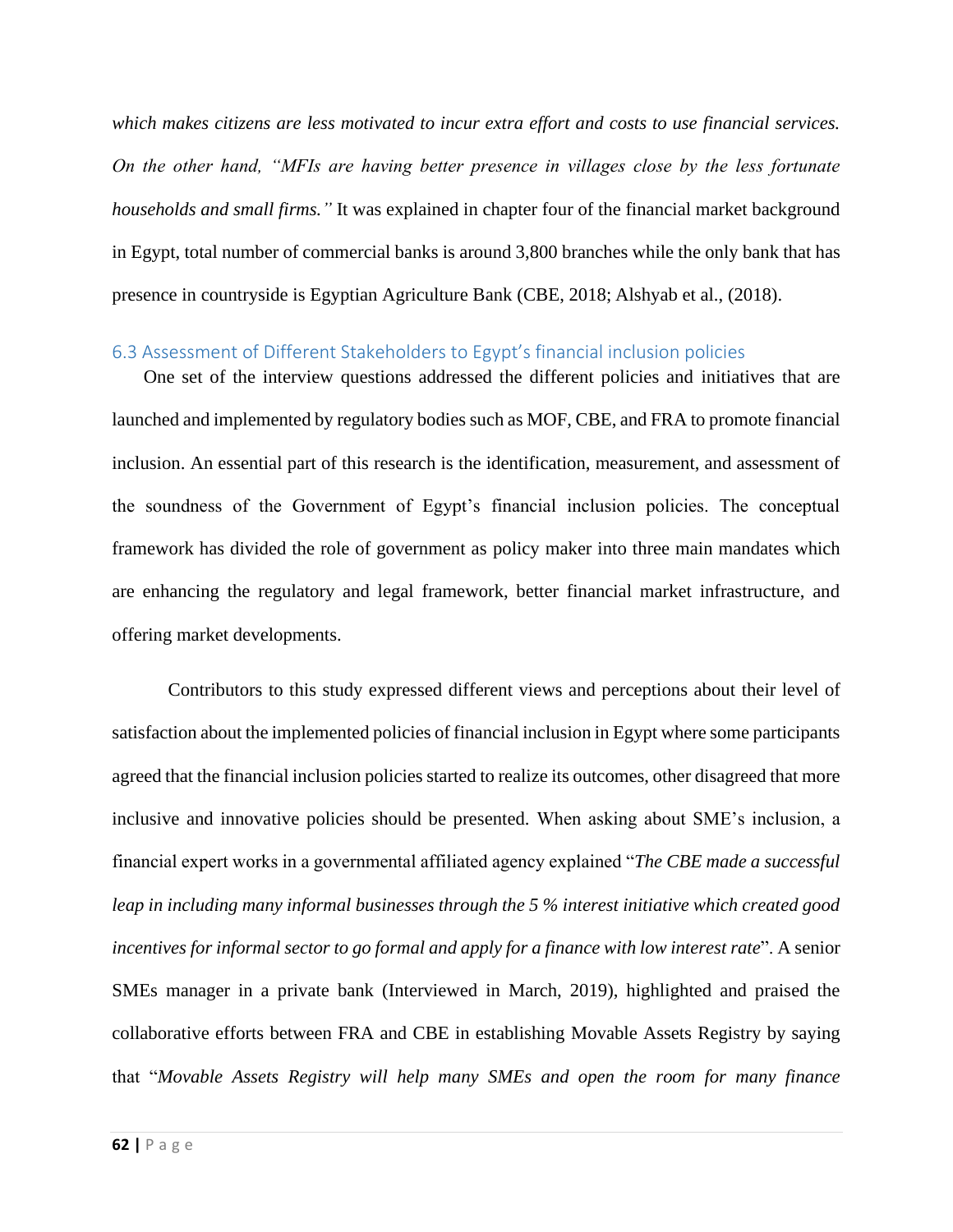*opportunities because banks and leasing companies can lend SMEs against movable assets which are considered collaterals now; using movable assets as collateral will gradually eliminate the absence of collaterals".* As it has been explained earlier that FRA ratified a new law in 2018 that organizes the usage of movable assets as collateral and offered the mechanism of listing the movable assets in the company's commercial register in cooperation with I-score Company. When asking about the new laws of factoring and leasing, a manager in an NGO said "*There is an expectation that the new issued laws of factoring and leasing will help in offering different financing solutions to SME*". When asking about the major policies that were taken recently to support financial inclusion, financial expert works in a governmental affiliated agency explained "*establishment of National Council of Payments remains the major policy framework since NCP gathers the different regulatory stakeholders and it has clear mandates of shifting towards to cashless economy".* When asking about Egypt's experience in using financial technolog*y,* an expert in financial technology who was interviewed, "Egypt *has a great change in achieving financial inclusion by encouraging financial technology solutions and Kenya is a successful example for the positive outcomes of financial technology on having inclusive financial system*". "*Kenya implemented M-Pesa mobile payment application that encourage many citizens to use financial services*".

### 6.4 Positive Outcomes of financial inclusion

Case Study: Impact of Access to financial services

Two of the inspiring participants have shared their project's success story through having access to financial services by having a microfinance loan. The first success story is for a man (M.F) who is living in a country side. M.F explained that (Interviewed in March, 2019) "*I had very minimal income through working in agriculture and receiving my income on daily basis that varies based on the different agriculture seasons in the village*". He added that "My friends advised me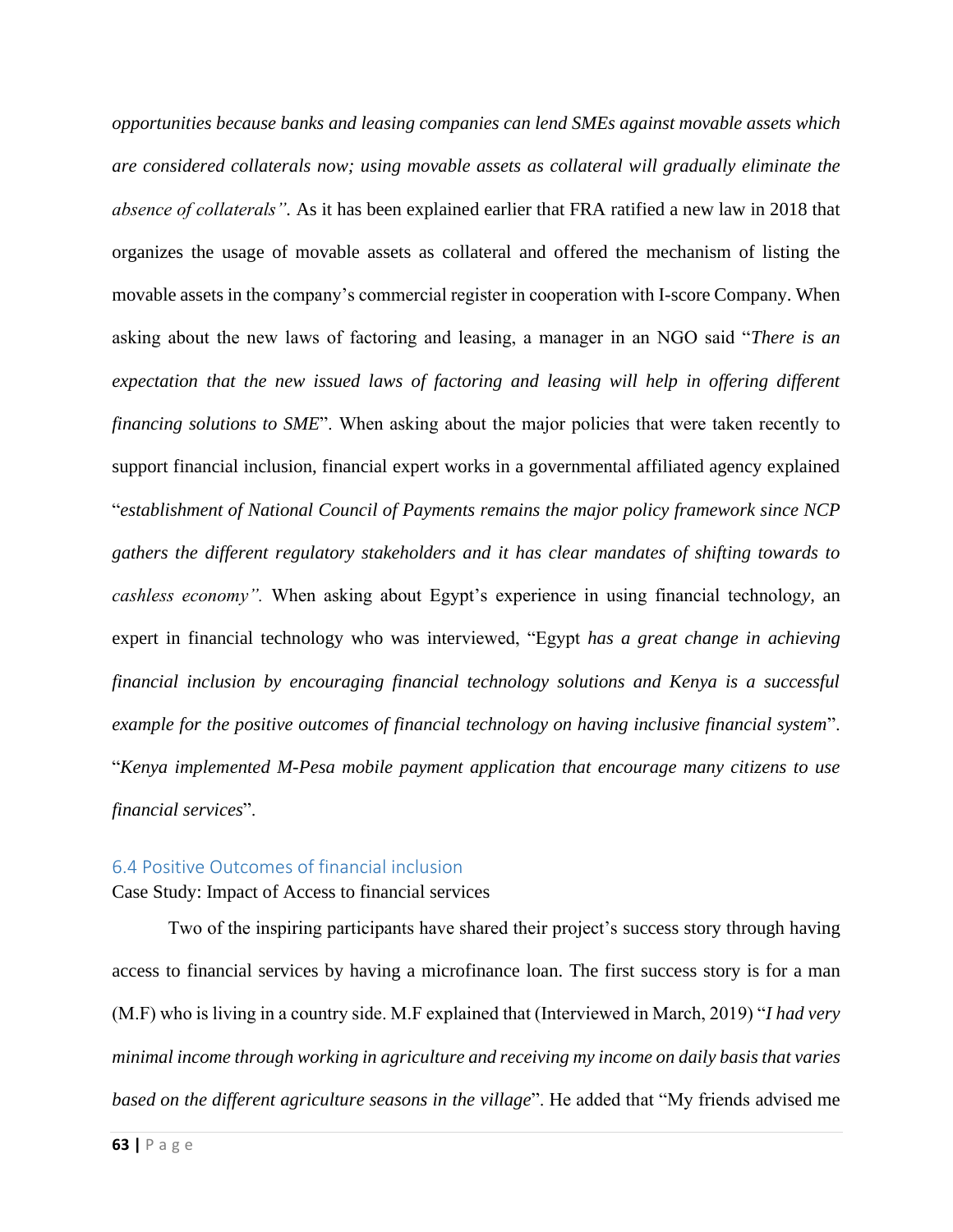to apply for a microfinance loan worth of 1000 EGP to buy one goat through Micro Finance Agency". M.F added that" *I was not quite positive about how successful will be the business and I was afraid of getting the micro loan as I have never applied to bank loan*". He continued by saying "*I am selling the dairy products of milk from the goat to different neighbors to increase my income*." In assessing the impact of the micro loan on M.F's financial status, he added that *"I successfully repaid my loan in a timely manner, and I got another loan while the number of goats increased from one to three goats*". This inspiring story shows the fruitful results of increasing access to financial services especially for financially excluded groups on their well-being and income. M.F finalized the interviews by saying" *Microfinance agencies helped many unemployed youth to find jobs or have their own small business; unemployment in our village decreased significantly*". The first case study validities the finding of the literature that the financial inclusion could trigger growth for small businesses through microfinance (Nasr & Pearce, 2012).

The second case study is for a woman (S.N) who is living in the same village. The woman started her interview (Interviewed in March, 2019) by saying that "I *used to be a housewife with no job with no other source of income*". S.N elaborated latter that "*My relatives urged me to apply for a micro loan through a certain microfinance company that gave many loans to other neighbors and to my close relatives to open a mini marke*t". Later, S.N explained that *"I applied for a micro loan worth 500 EGP to buy small dairy products to be sold in the mini market located in our house*". S.N ended her story by proudly saying" *I was fortunate to increase the sales of my own mini market to repay the loan and get a higher loan worth EGP 3000; and I am currently a working woman"*. The second case study coincides with literature findings that women have good financial and managerial skills (Swamy, 2014) while access to finance helps indirectly in women empowerment by having their own project (Prina, 2015).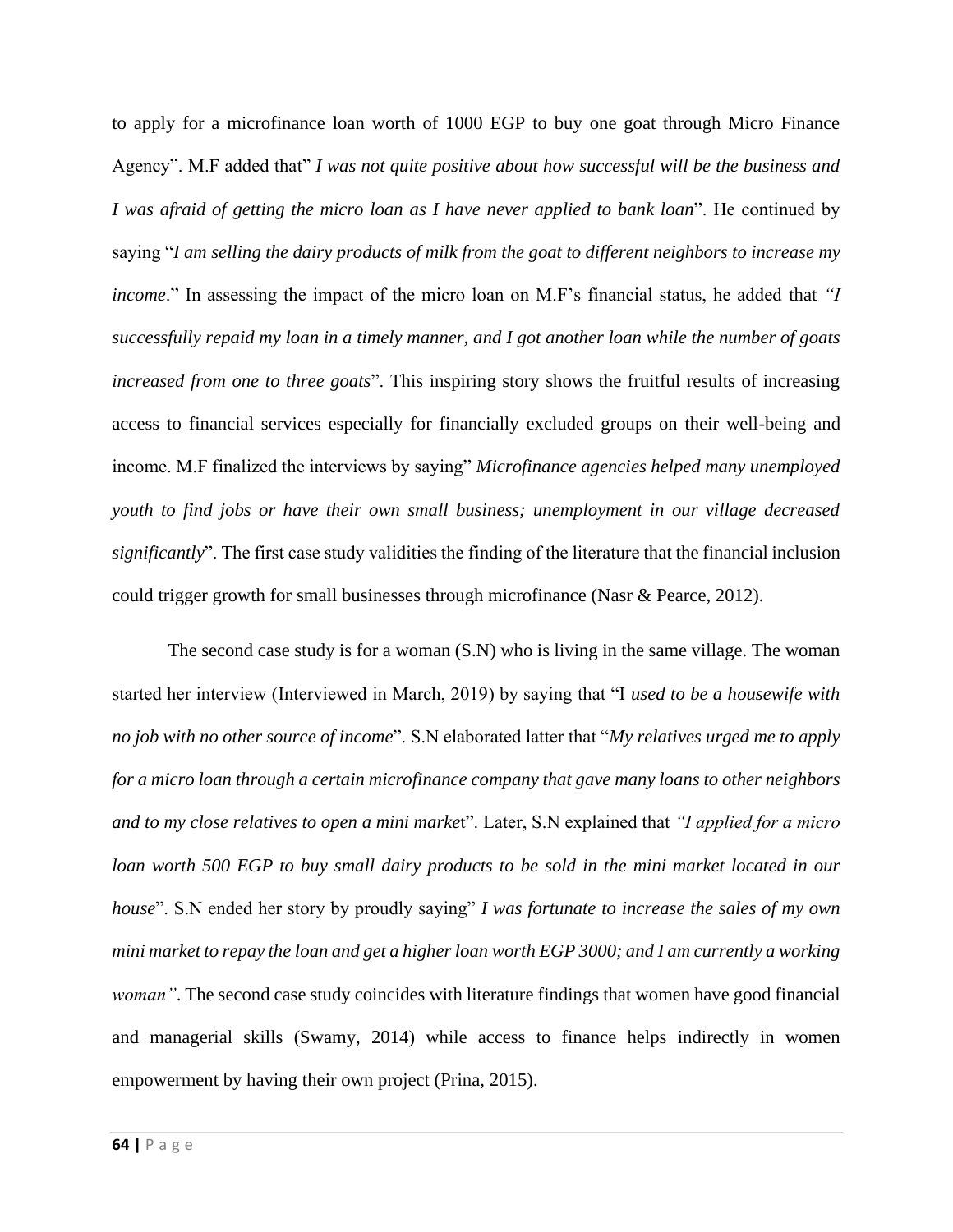# Chapter 7: Conclusion and Recommendations:

Based on the analysis that has been done throughout this research, it is pivotal to try to draw policy recommendations that could help policymakers in reinforcing financial inclusion and higher level of awareness about it across different stakeholders in Egypt. Although the Government of Egypt are taking many ambitious steps to promote financial inclusion, there are more policies, plans, and actions to be implemented for further developments.

#### Legal and Regulatory Framework: (CBE, and FRA)

There is a strong need from the governmental side to advocate financial inclusion awareness in the educational curriculum in different stages of education to work on tackling the low level of financial awareness among citizens that has been identified as part of the demand side barriers. The CBE should continue providing the subsidized lending interest rates initiatives for households and SMEs to attract larger segments of the informal sector which is the major segment of the financially excluded groups. Low interest rates will create motive for SMEs and households to apply for different array of loans schemes. In addition, commercial banks should create tailored lending programs that could fit the needs different groups of households and SMEs. Furthermore, the CBE should encourage banks to accept movable assets as collaterals in wider scale which open many growth opportunities for many businesses especially in informal sector with minimal physical assets. Acceptance of movable assets will help alleviating one of the major demand side barriers.

The FRA should initiate and draft new laws with regards to the creation of micro saving agencies which will be a great step towards having active market for micro savings that belong to informal sector individuals and small businesses. An expert in financial industry was interviewed explained that "*Micro Saving agencies will help in attracting the savings of the informal businesses, and building a mutual trust between financial institutions and the users of financial*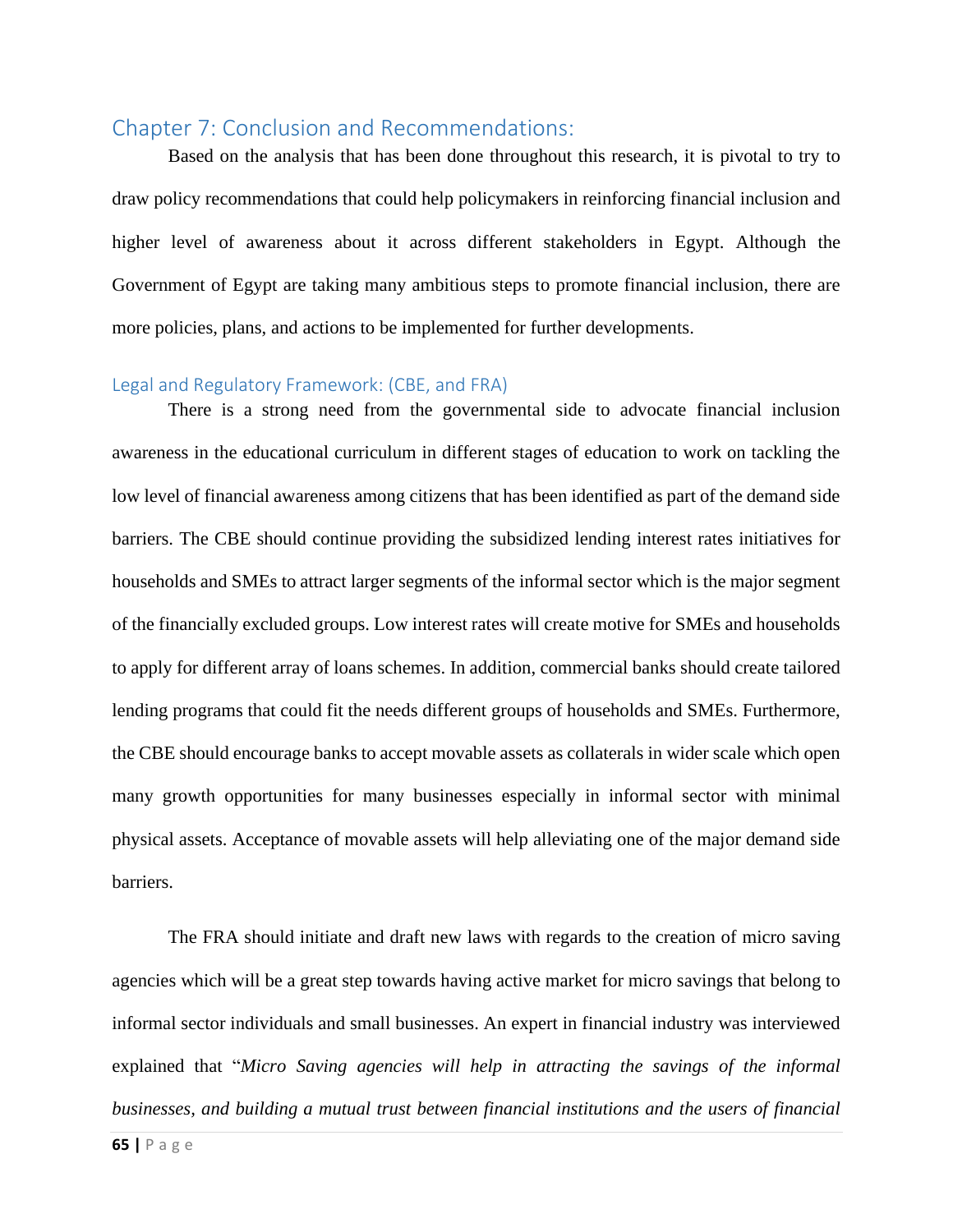*services. In addition, micro saving agencies will help in lowering the interest rates of microfinance loans"*

Although many developments have been introduced to the banking sector, the non-banking sector is still relatively underdeveloped. Microfinance, leasing, and insurance services could trigger the growth in financial inclusion level in Egypt. Also, the newly issued laws of factoring and leasing should be reinforced and be active in place as factoring and leasing offer very active and innovative short and long term financing schemes for small businesses. As it has been found in the primary research that MFIs are key player in reinforcing financial inclusion in less fortunate areas with respect to outreach and efficiency, the FRA needs to offer different tailored financing programs for households especially women and small firms. In addition, FRA should offer capacity building technical and marketing trainings for the staff who work in MFIs

Regulatory bodies represented in CBE, MOF, and FRA need to continue its mission of advocating financial inclusion through urging its different groups such as commercial banks, microfinance agencies, leasing, factoring, and insurance firms to invest, build, and support different existing and innovative financial products, financial technology, financial infrastructure.

#### Market Development:

The literature have shown the growing importance of financial technology in achieving progress in financial inclusion. The CBE and the MOF should embark and invest on Financial Technology Solutions. "The success of mobile money illustrates the transformative potential for technical progress and innovation on financial. Mobile money—sometimes a form of branchless banking—has allowed people who are otherwise excluded from the formal financial system to perform financial transactions" (Demirgüç-Kunt and Klapper, 2013). Regulators of financial market in Egypt has to urge banks and non-banking institutions in investing in financial technology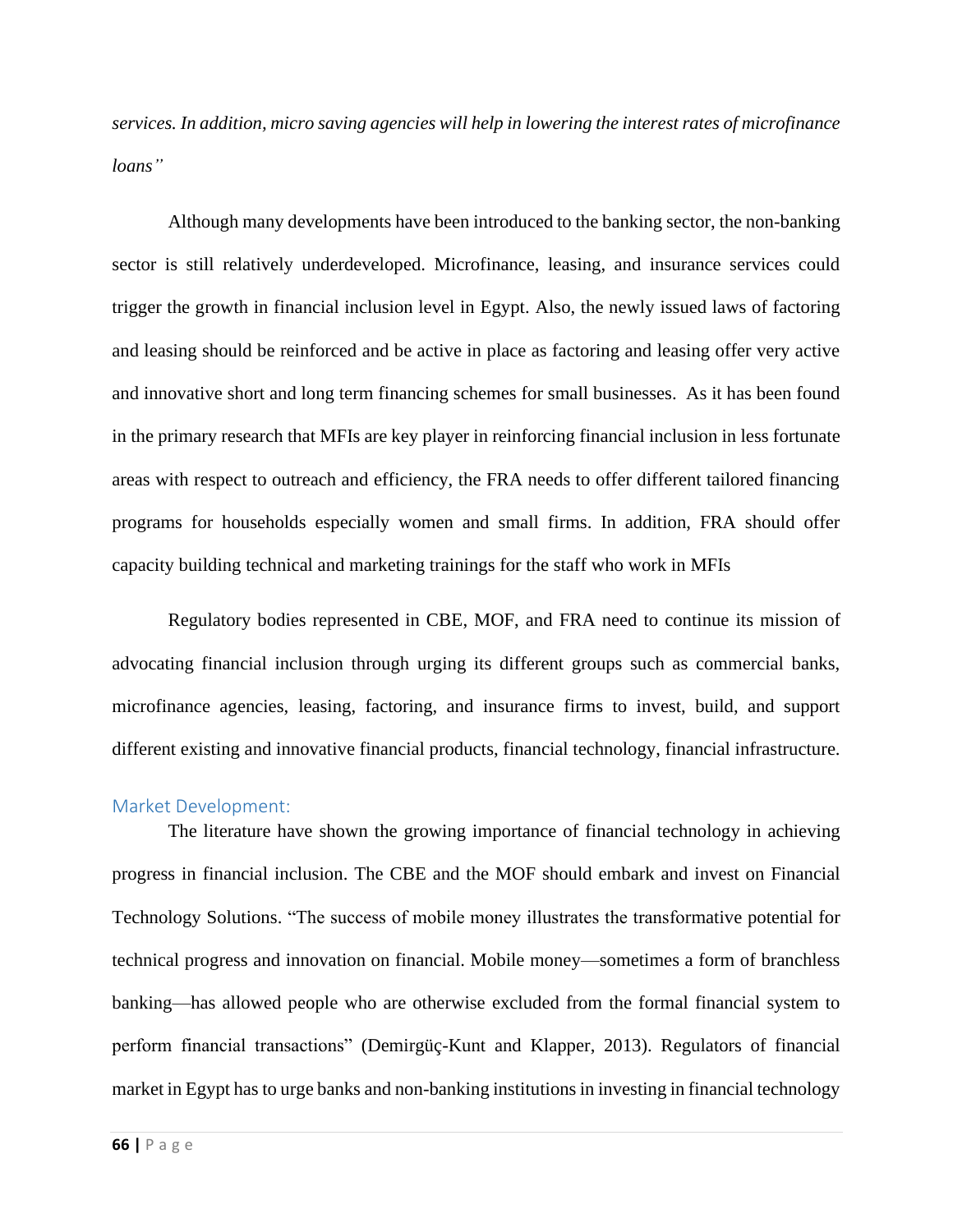solutions and offering online financial services for the vast majority of the clients which will have an optimal result in financial inclusion (Alshyab et al., (2018) . In 2019, banks such as National Bank of Egypt and Credit Agricole opened E-branches which offer full-fledged electronic services. The Government of Egypt should benefit from Kenya's experience in using financial technology implementation through M-Pesa.

One of the key supply side barriers that was addressed in the literature is the market structure imperfection and the low capacity of financial institutions in offering tailored financial services to financially excluded groups. It is imperative that the financial institutions work on enhancing the capacity of its staff as well as the internal procedures in order to offer tailored financial products as well as offering and marketing financial services in simple convenient way that could be easy to comprehend for different targeted groups. In order to tackle the geographical outreach of financial institutions, the different regulatory bodies should make a better utilization for the Egyptian Post Offices. As it has mentioned earlier that the number of post offices in Egypt is almost the number of commercial banks collectively. That being explained, commercial banks and MFIs should cooperate and coordinate with the Egyptian Post in offering co-branded financial services.

#### Conclusion:

There is a global agreement that financial inclusion is a great tool for development and growth across different countries especially in the MENA region where financial inclusion is placed a top priority in the SDGs. Access and use of finance has positive outcomes in the macro and micro economic levels. Inclusive financial system helps less fortunate groups to accumulate savings, honor their payments, and secure finance for their different needs of healthcare, education, and housing. In addition, access to financial services help in better women empowerment by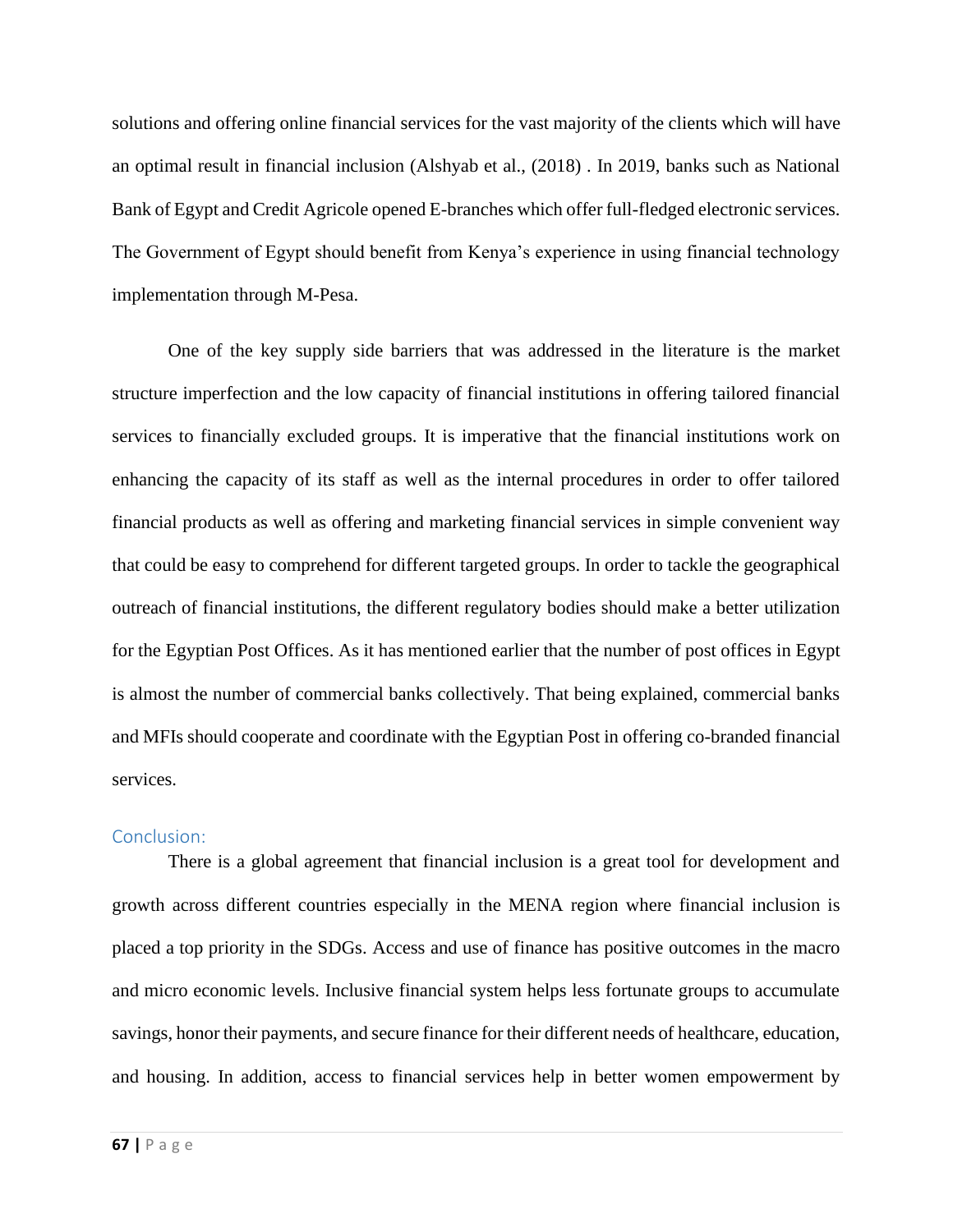starting, running, and achieving success for their startup businesses. Also, entrepreneurs could benefit from using different finance schemes to support their entrepreneurial projects. SMEs are also major beneficiary for sound financial system as access to finance represented the major obstacle for SME's to grow, succeed and to be part of formal sector. There are barriers for achieving higher level of financial inclusions that include supply side and demand side barriers. Supply side barriers include legal and regulatory framework, market structure imperfections, and limited capacity of financial institutions. On the other hand, demand side barriers include financial inability of users of financial services, and low level of financial literacy among users of financial services. Reinforcing financial inclusion policies are benefiting different stakeholders in the society from policy makers, women, youth, SMEs, and entrepreneurs in terms of having sound financial stable system, accumulating savings, offering convenient safe payment solutions, bridging gender gap, offering good investment and finance schemes, job creation, decreasing unemployment, reducing inequality, combatting poverty, and achieving inclusive growth.

The Government of Egypt represented in its regulatory bodies CBE, FRA, and MOF initiated many encouraging steps in terms of establishing friendly environment, sound regulatory framework that includes many financially excluded segments of the society. The Government of Egypt has achieved a progress in terms of promoting financial inclusion in the policy making level. Although a noticeable progress has been achieved, more policies and programs are to be continued developed in the short and long term run. The successful international experience of Malaysia in using Agent Banks to attract informal sector and less fortunate groups as well as Kenya's experience in using M-Pesa to use financial technology payments to tackle financial inclusion barriers are good examples that should be followed and tailored in the Egyptian context.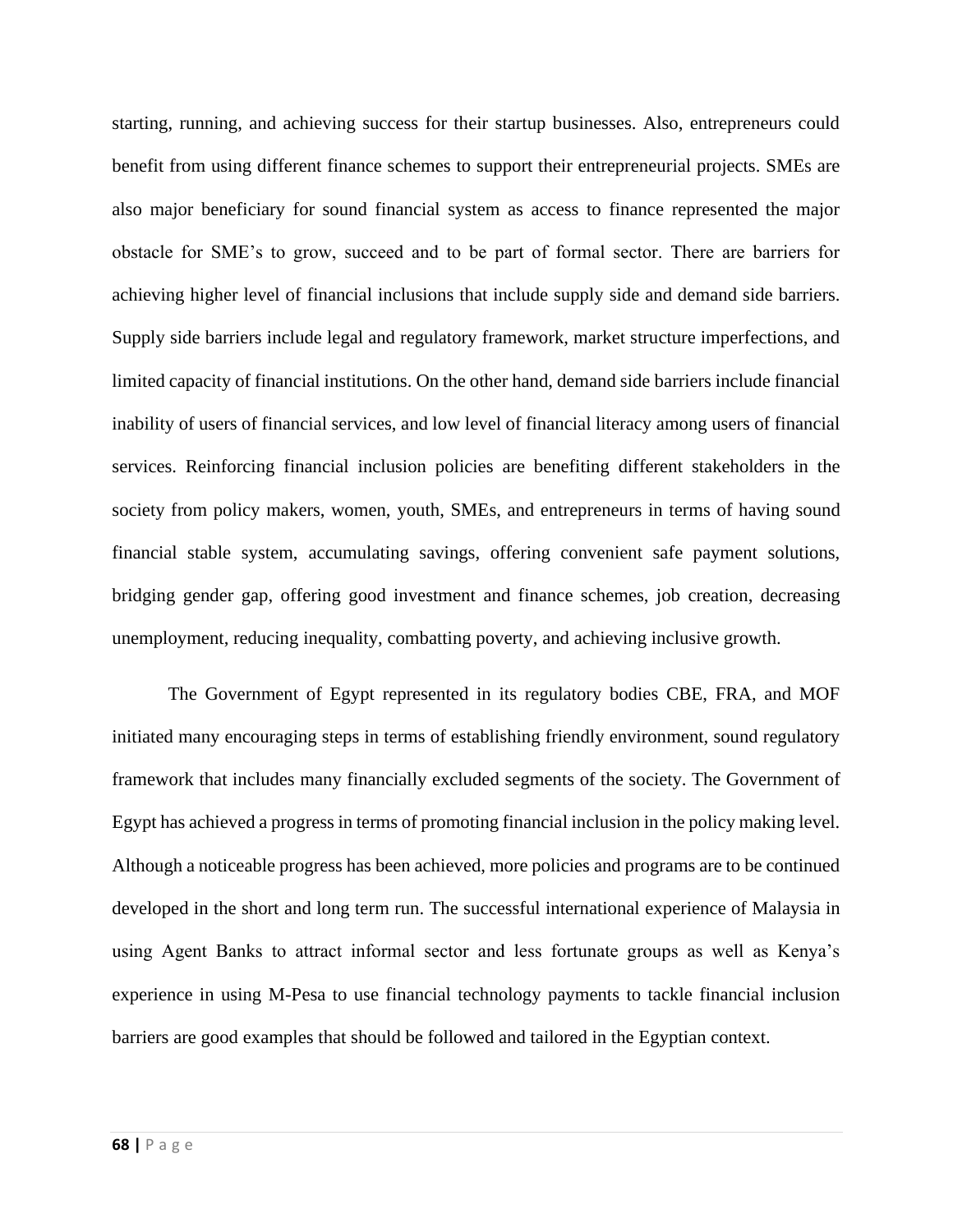To have a financial inclusive system, more investments should be directed to financial awareness education and campaigns especially in educational curriculum, supporting financial technology mechanisms, having better dispersed geographical presentence to financial institutions of banks and MFIs. Furthermore, financial institutions should work on capacity building of its human resources and financial infrastructure to offer better tailored services to clients and to deal with clients with limited financial literacy. Since MFIs are good tool for reaching out financially excluded groups, MFIS should be having a wider role in reaching out less fortunate groups be by offering tailored finance and saving schemes. Financial inclusion is not only about the presence of financial institutions and having access to financial services, but also with the quality of financial services offered as well as offering tailored financial services that fit the needs of different groups of youth, SMEs, women, entrepreneurs.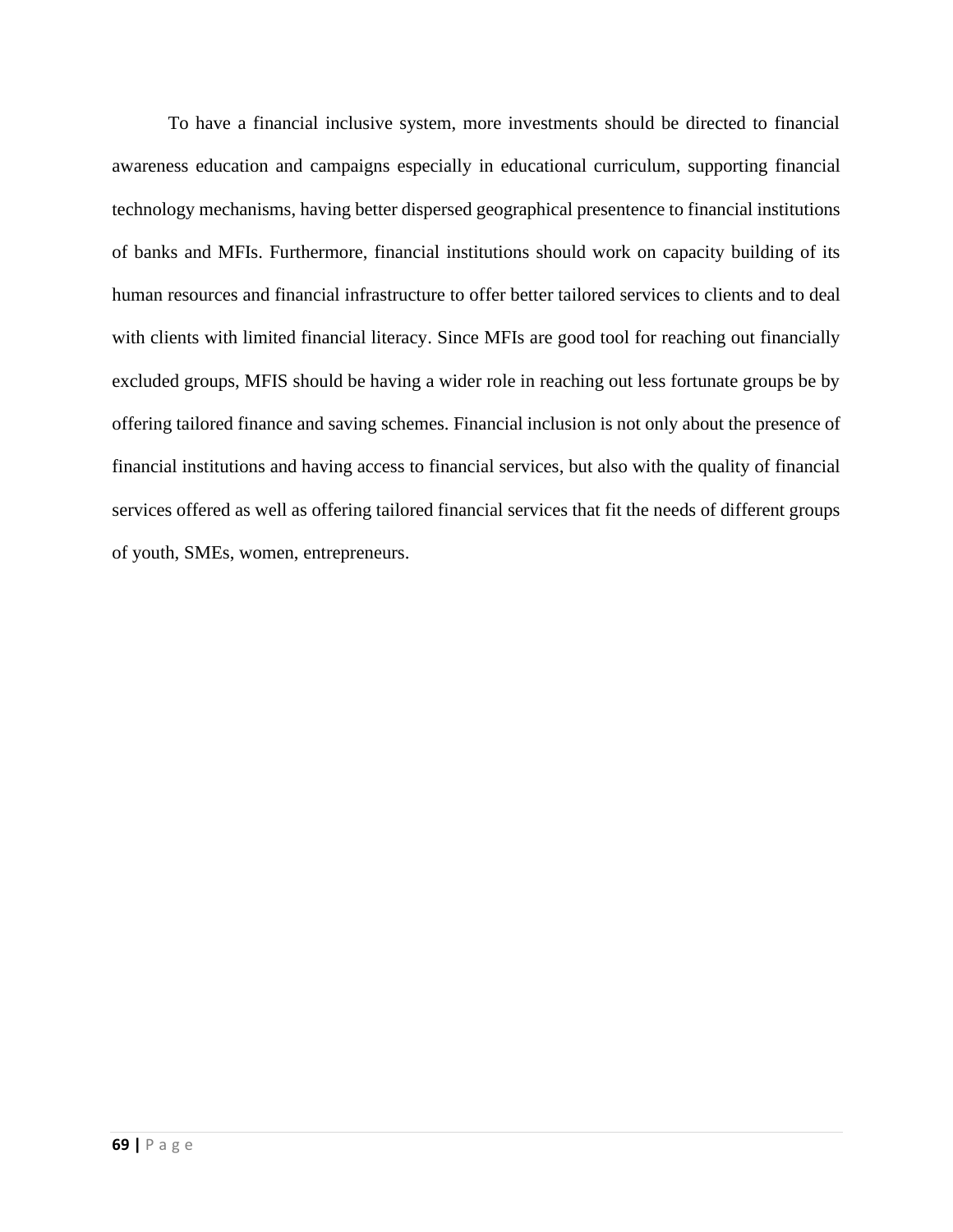# Annexes

Annex 1: Interview Questions

# A. Questions for the Regulatory Bodies and Financial Institutions

(Central Bank of Egypt and the Ministry of Finance, Commercial Banks

| What are the main programs that were launched during the last two years for<br>1. |  |
|-----------------------------------------------------------------------------------|--|
| supporting financial inclusion?                                                   |  |
| What are the next steps that are planned during the current phase of              |  |
| reinforcing financial inclusion?                                                  |  |
| 3. Who are the targeted group to be part of the Financial inclusion?              |  |
| What are the main challenges that encounter the application of financial<br>4.    |  |
| inclusion in Egypt in response to your policies?                                  |  |
| 5. Do we have any aggregated data on targeted groups and accurate percentage      |  |
| of the current level of financially included people?                              |  |
|                                                                                   |  |

## B. Questions for Beneficiaries from Financial Inclusion:

| 1. How did you get to know the financial services offered?                                                                                              |  |  |
|---------------------------------------------------------------------------------------------------------------------------------------------------------|--|--|
| How do you see the definition of financial inclusion<br>2.                                                                                              |  |  |
| What was the motive for exploiting such benefit?<br>3.                                                                                                  |  |  |
| What was the impact of having access to financial services on your personal<br>4.<br>or professional life?                                              |  |  |
| How does your friends or relative perceive financial services?<br>5.                                                                                    |  |  |
| 6. What was the best way for saving your money/ means to support your business<br>before microfinance agency finance?                                   |  |  |
| 6. What was the best way for saving your money/ means to support your<br>business before microfinance agency finance?                                   |  |  |
| 7. Why have not you thought before of using the different financial services<br>offered (i.e having a bank account, getting a perusal or business loan? |  |  |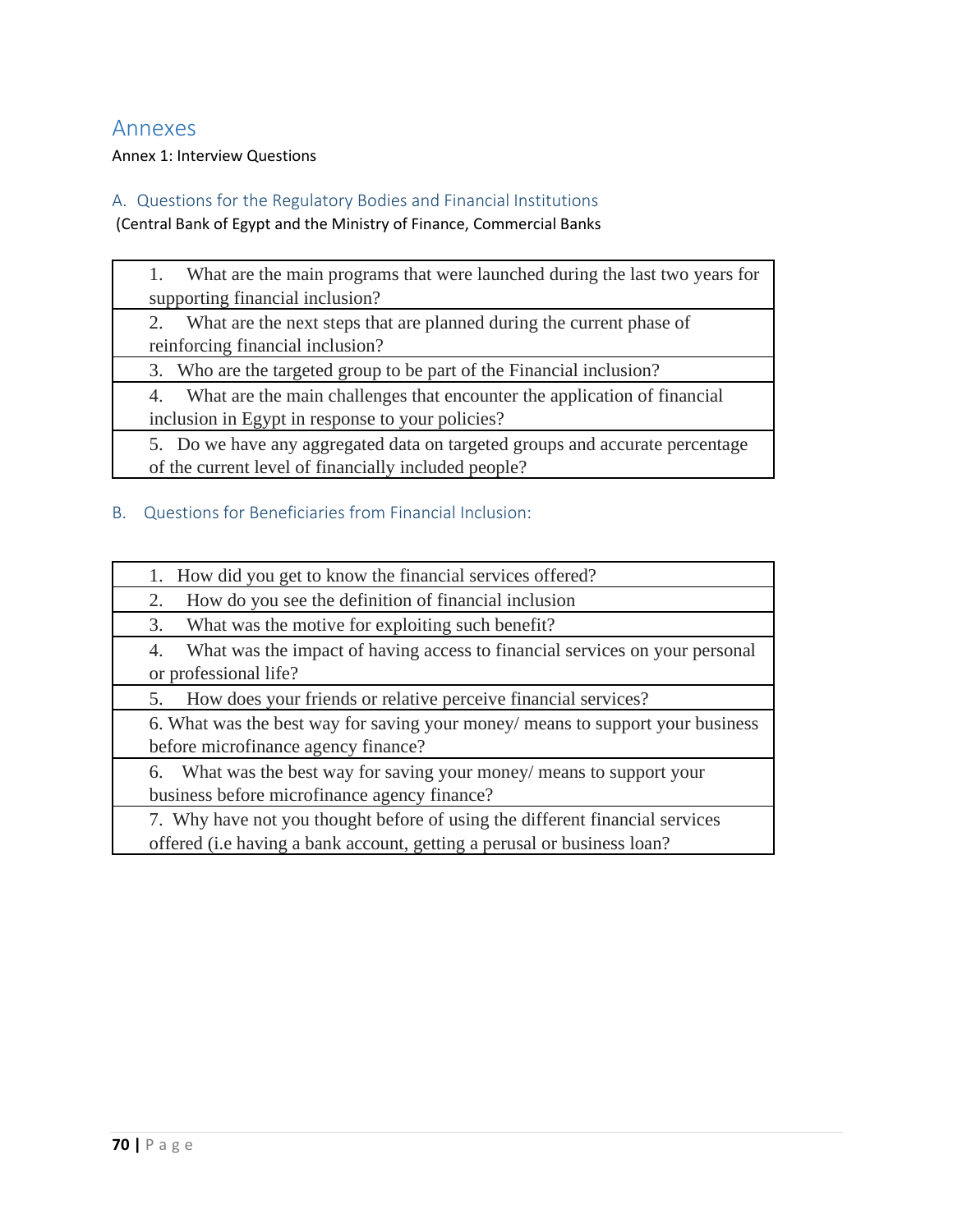# References

- Ahmed, M. (2013, December). Arab Policy Forum on Financial Inclusion: Addressing Challenges of Financial Inclusion in the Arab World. Retrieved March 18, 2019, from IMF: www.imf.org/external/np/speeches/2013/121013.htm
- Ayadi, R., de Groen, W. P., Hassouba, T., Zaki, C., Alshyab, N., Sandri, S., ... & Sioud, O. B. Financial Development and Inclusion in Egypt, Jordan, Morocco and Tunisia.
- Ashraf, N., Karlan, D., & Yin, W. (2010). Female Empowerment: Impact of a commitment savings product in the Philippines. *World development*, *38*(3), 333-344.
- Atkinson, A., Messy, F.A. (2013). Promoting Financial Inclusion through Financial Education: OECD/INFE Evidence, Policies and Practice. *OECD Working Papers on Finance, Insurance and Private Pensions*, no. 34, OECD Publishing, Paris.
- Atkinson, A. and Messy, F.A (2012). Measuring Financial Literacy: Results of the OECD / International Network on Financial Education (INFE) Pilot Study. *OECD Working Papers on Finance, Insurance and Private Pensions*, no. 15, OECD Publishing.
- Aterido, R., T. Beck, & L. Iacovone. (2011). Gender and Finance in Sub-Saharan Africa: Are Women Disadvantaged? *Policy Research Working Paper 5571*. World Bank, Washington
- Ayyagari, M., Demirguc-Kunt, A., & Maksimovic, V. (2011). Small vs. Young Firms across the World: Contribution to Employment, Job Creation, and Growth. *Policy Research Working Papers.* https://doi.org/10.1596/1813-9450-5631.
- Ayyagari, M., A. Demirguc-Kunt, & V. Maksimovic. (2014). Who Creates Jobs in Developing Countries? *Small Business Economics,* 43(1): 75–99.
- Beck, T., Demirgüç-Kunt, A. (2008). Access to finance: An unfinished agenda. *The World Bank Economic Review*, 22(3), 383-396.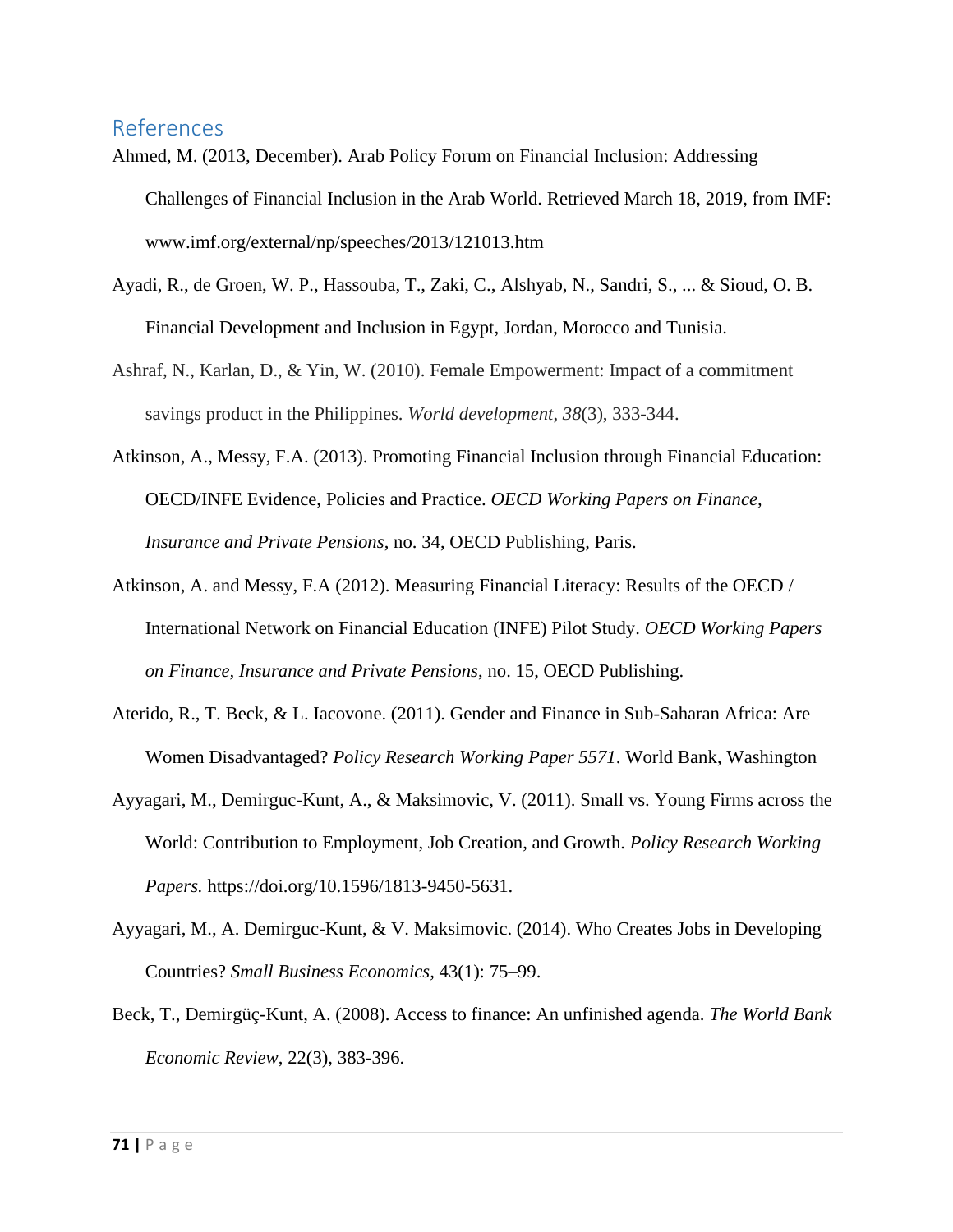- Beck, T., Demirgüç-Kunt, A., & Levine, R. (2007). Finance, inequality and the poor. *Journal of economic growth,* 12(1), 27-49.
- Beck, T., Demirguc-Kunt, A., & Martinez Peria, M. S. (2005). Reaching out: Access to and use of banking services across countries. The World Bank.
- Beck, T., & Torre, A. D. (2007). The Basic Analytics of Access to Financial Services. *Financial Markets, Institutions & Instruments*, 17(2).
- Blancher, M. N. R., Appendino, M., Bibolov, A., Fouejieu, M. A., Li, M. J., Ndoye, A., ... & Sydorenko, T. (2019). Financial Inclusion of Small and Medium-Sized Enterprises in the Middle East and Central Asia. International Monetary Fund.
- Campbell, J. Y. (2006). Household finance. *The Journal of Finance*, *61*(4), 1553-1604.
- Central Bank of Egypt, Financial Stability Report, 2018
- Christine, L. (2016, April). Pending Remarks IMF-CGD Event on "Financial Inclusion: Macroeconomic and Regulatory Challenges". Retrieved March 17, 2019, from http://www.imf.org/en/news/articles/2015/09/28/04/53/sp041116
- Cull, R., Ehrbeck, T., & Holle, N. (2014). Financial Inclusion and Development: Recent Impact Evidence. CGAP. Journal of Economic Dynamics and Control
- Demirguc-Kunt, A., Beck, T., & Honohan, P. (2007). Finance for All? : Policies and Pitfalls in Expanding Access. The World Bank.
- Demirgüç-Kunt, A., & Klapper, L. (2013). Measuring financial inclusion: Explaining variation in use of financial services across and within countries. Brookings Papers on Economic Activity, 2013(1), 279-340.
- de Luna Martínez, J. (2017). Financial Inclusion in Malaysia–Distilling Lessons for Other Countries. *World Bank Working Paper*, (115155).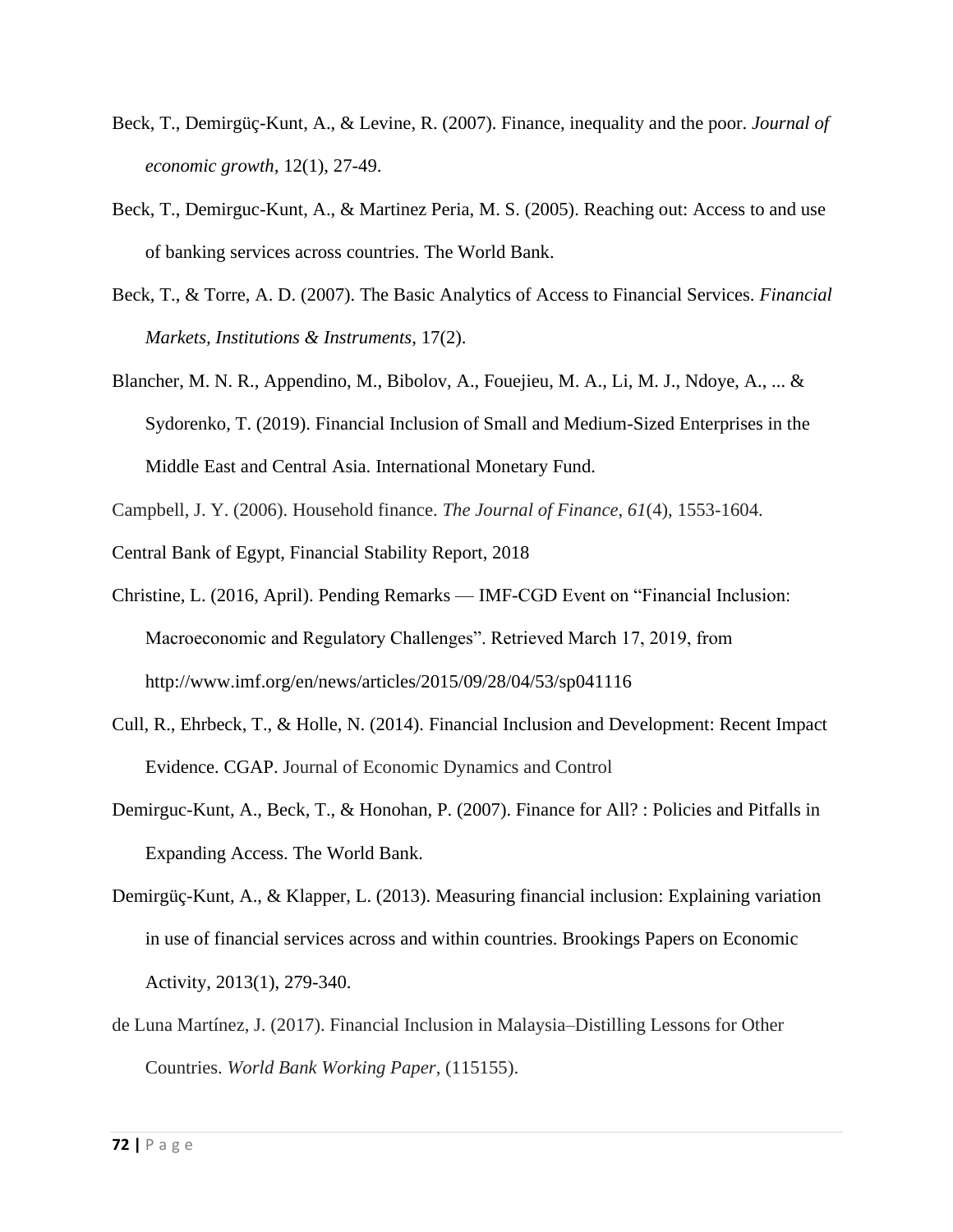- Eid, N. Awad, M (2018). Financial Inclusion in the MENA Region: A Case Study on Egypt, IOSR Journal of Economics and Finance
- Egyptian Banks Federation, (2017), Facilitating Bank Account Transactions A Step Towards Financial Inclusion in Egypt.
- Fleisig, Heywood; Safavian, Mehnaz; de la Pena, Nuria. 2006. Reforming collateral laws to expand access to finance (English). Washington, DC: World Bank.
- Greenwood, J., & Smith, B. D. (1997). Financial markets in development, and the development of financial markets. *Journal of Economic Dynamics and Control*, *21*(1), 145-181.
- Gueguen, C. (2018). Financial Inclusion and Financial Literacy (Rep.). Arab Women Enterprise Fund (AWEF).
- Han, R., & Melecky, M. (2013). Financial Inclusion for Stability: Access to Bank Deposits and the Deposit Growth during the Global Financial Crisis. Policy Research Working Paper.
- Jack, W., & Suri, T. (2011). Mobile money: The economics of M-PESA (No. w16721). National Bureau of Economic Research.
- Karim, L. (2008). Demystifying Micro-Credit: the Grameen Bank, NGOs, and Neoliberalism in Bangladesh. Cultural Dynamics, 20(1), 5-29.
- Khan, H. R. (2011). Financial Inclusion and Financial Stability: are they two sides of the same coin. Address by Shri Khan, Deputy Governor of the Reserve Bank of India, at BANCON.

Marshall, C., & Rossman, G. B. (2014). Designing qualitative research. Sage publications.

Mbiti, I., & Weil, D. N. (2015). Mobile banking: The impact of M-Pesa in Kenya. In African Successes, Volume III: Modernization and Development (pp. 247-293). University of Chicago Press.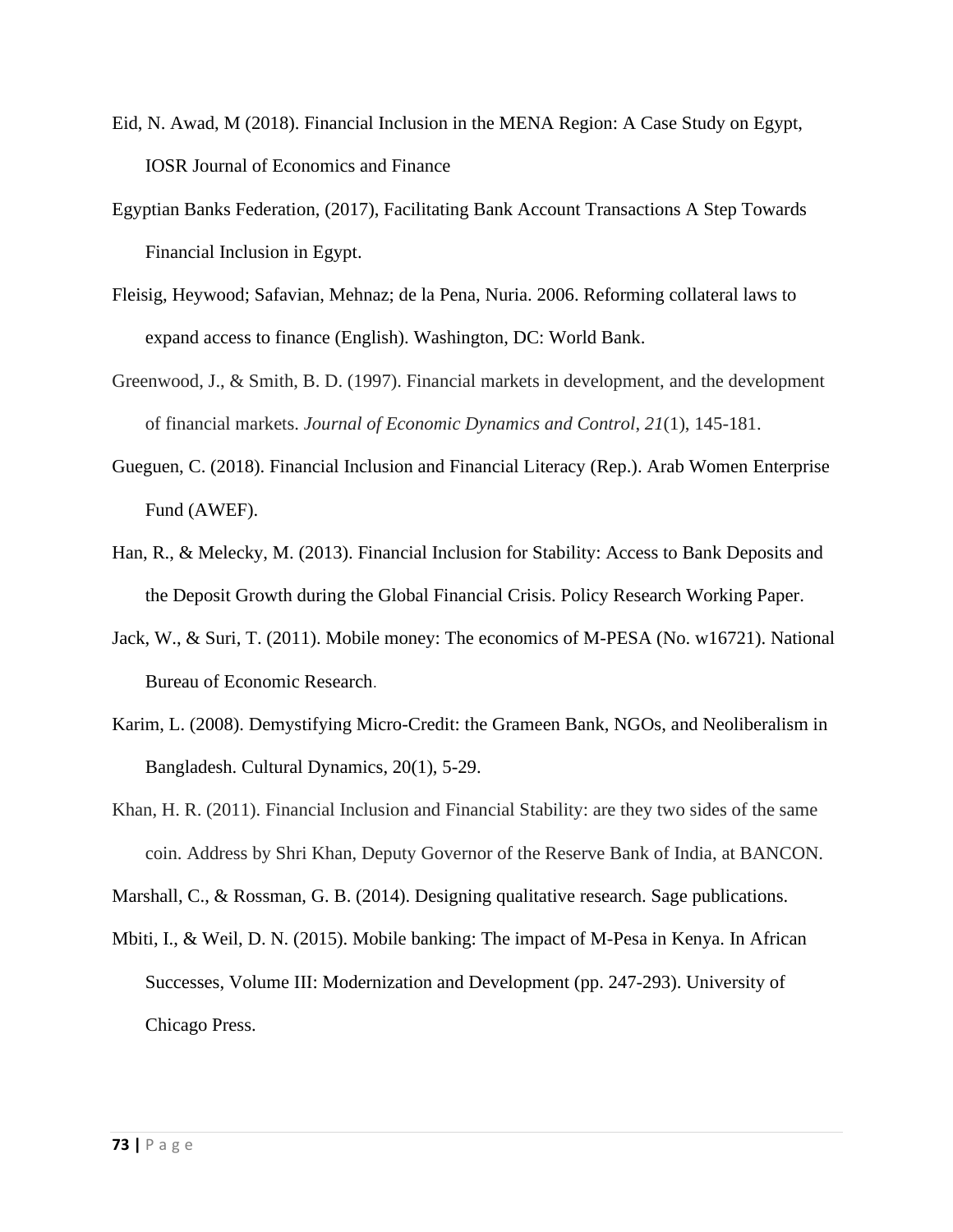Mehrotra, A. N., & Yetman, J. (2015). Financial inclusion-issues for central banks. BIS Quarterly Review March.

Ministry of Finance, [www.mof.eg](http://www.mof.eg/)

- McKenzie, D., & Woodruff, C. (2008). Experimental evidence on returns to capital and access to finance in Mexico. The World Bank Economic Review, 22(3), 457-482.
- Mohieldin, M., Iqbal, Z., Rostom, A., & Fu, X. (2011). The role of Islamic finance in enhancing financial inclusion in Organization of Islamic Cooperation (OIC) countries.The World Bank.

Morgan, P., & Pontines, V. (2014). Financial stability and financial inclusion. ADBI.

- Nasr, S., & Pearce, D. (2012). SMEs for Job Creation in the Arab World. Washington DC, World Bank.
- Nasr, E., Helmy, M., & Ali, M. (2018). Financial Inclusion through Digital Financial Services and Fintech: the case of Egypt (Rep.). Alliance for Financial Inclusion (AFI).
- Organization for Economic Co-operation and Development (OECD). (2015). Opportunities and Constraints of Market-Based Financing for SMEs. OECD report to G20 finance ministers and central bank governors, Paris.
- Gradstein, H., Randall, D., & Ardic Alper, O. (2018, June 01). Developing and Operationalizing a National Financial Inclusion Strategy (Working paper No. 127712). Retrieved in February 2019, http://documents.worldbank.org/curated/en/201761530163552405/Developing-and operationalizing-a-national-financial-inclusion-strategy-toolkit
- Levine, R. (2005), Finance and Growth: Theory, Evidence, and Mechanisms, in P. Aghion and S. Durlauf (eds), The Handbook of Economic Growth, Amsterdam.
- International Finance Corporation. (2010, Interviewed in October). Scaling-Up SME Access to Financial Services in the Developing World (Rep.). Retrieved from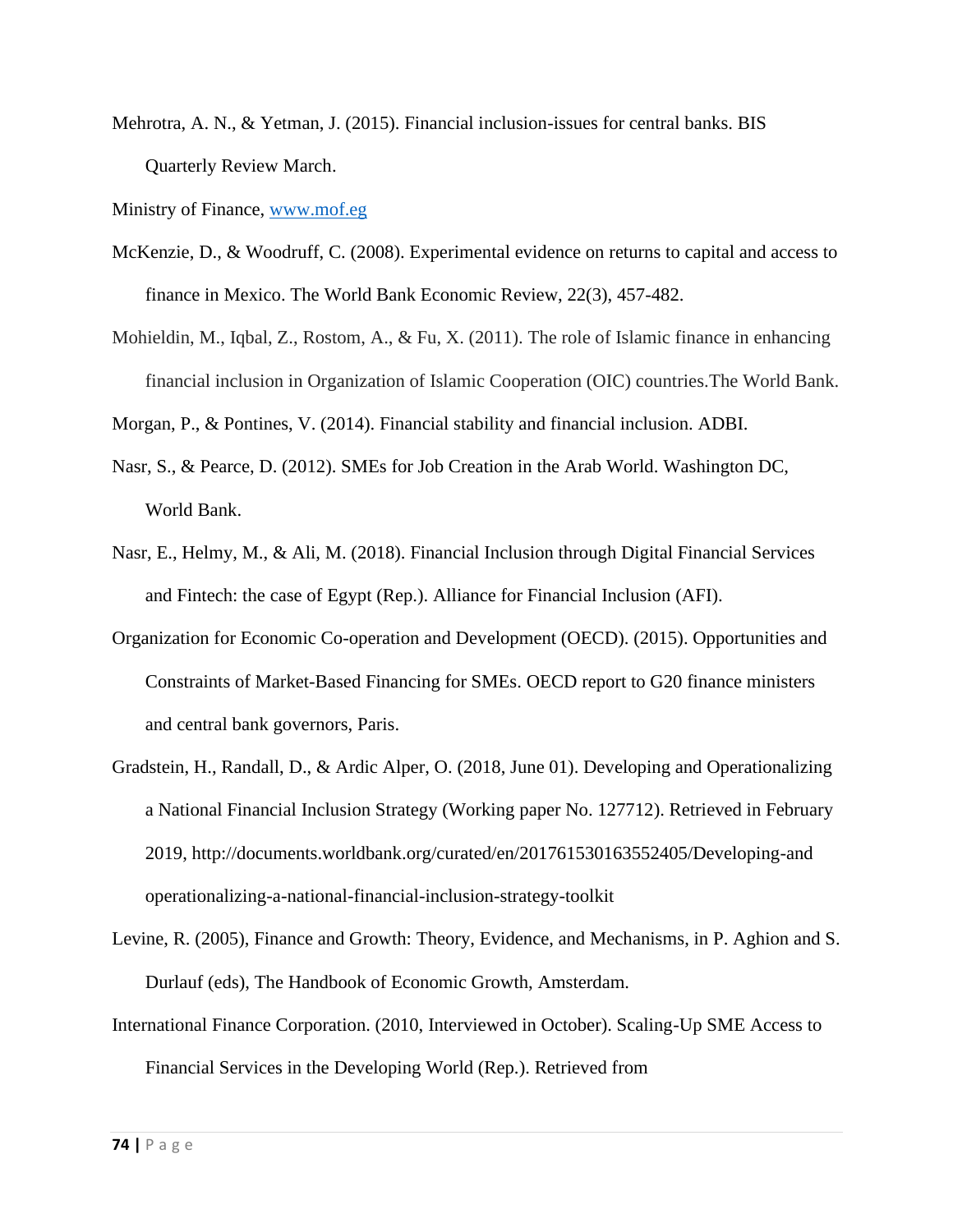https://www.ifc.org/wps/wcm/connect/industry\_ext\_content/ifc\_external\_corporate\_site/fina ncial institutions/resources/scaling-upsme

- International Finance Corporation. (2011, October). SME Finance Policy Guide (Rep.). Retrieved from https://www.ifc.org/wps/wcm/connect/f3ef82804a02db409b88fbd1a5d13d27/G20\_Policy\_R eport.pdf?MOD=AJPERES
- Lenka, S. K., & Barik, R. (2018). A discourse analysis of financial inclusion: Post-liberalization mapping in rural and urban India. Journal of Financial Economic Policy,10(3), 406-425. doi:10.1108/jfep-11-2015-0065
- Prina, S. (2015). Banking the poor via savings accounts: Evidence from a field experiment. Journal of Development Economics, 115, 16-31.

Price Water House Coopers (PWC, 2019), Shedding Light on Egypt's Shadow Economy.

- The World Bank. (2008). Finance for All? Policies and Pitfalls in Expanding Access. A World Bank Policy Research Report.
- The World Bank. (2014). Global Financial Development Report 2014: Financial Inclusion. Washington DC, World Bank.
- Yikona, S., B. Slot, M. Geller, B. Hansen, and F. el Kadir. (2011). Ill-Gotten Money and the Economy: Experiences from Malawi and Namibia. Washington, DC: World Bank.
- Swamy, V. (2014). Financial inclusion, Gender Dimension, and Economic Impact on Poor Households. *World development*, *56*, 1-15.

SDS Egypt 2030, www.sdsegypt2030.com/?lang=en